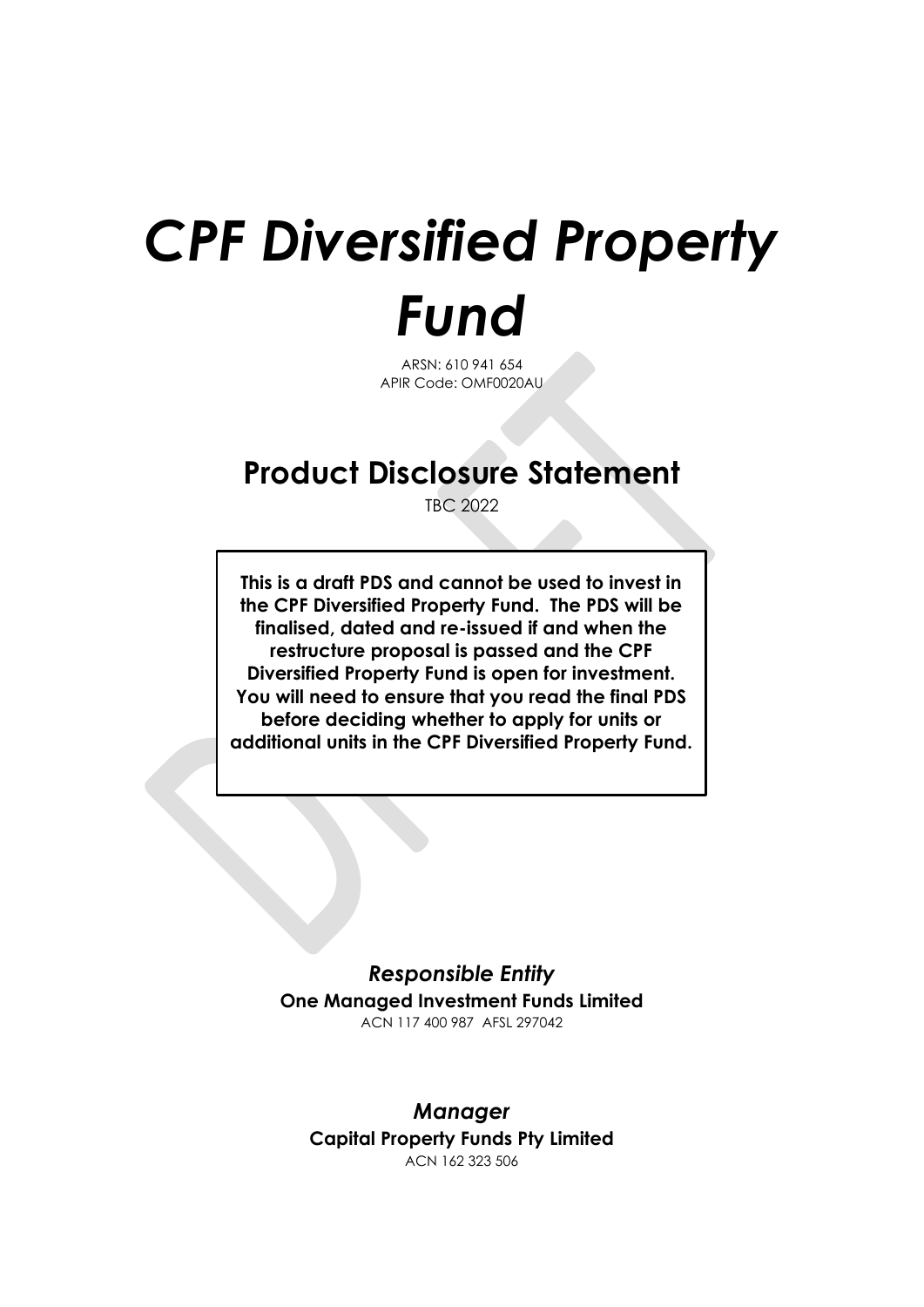## *Important Notice*

#### *Issuer*

The CPF Diversified Property Fund ARSN 610 941 654 (formerly known as 601 Coronation Drive Fund) (the **Fund**) is an Australian managed investment scheme registered with the Australian Securities and Investments Commission (**ASIC**).

This document is a product disclosure statement (**PDS**) for the purposes of Part 7.9 of the *Corporations Act 2001* (Cth) (**Corporations Act**). This PDS is issued by the responsible entity of the Fund, One Managed Investment Funds Limited ACN 117 400 987 AFSL 297042 (the **Responsible Entity** or **RE**).

### *Manager*

Pursuant to the Investment Management Agreement, the Responsible Entity has appointed Capital Property Funds Pty Limited ACN 162 323 506 (the **Manager, Capital Property Funds** or **CPF**) to provide investment management services and other services to the Fund.

The Manager is an authorised representative of Libertas Financial Planning Pty Ltd ACN 160 419 134, the holder of AFS licence number 429718 and has been given authorised representative number 000457306.

#### *PDS*

This PDS is dated #[TBC] 2022. This PDS has not been lodged with ASIC and is not required by the Corporations Act to be lodged with ASIC. ASIC takes no responsibility for the contents of this PDS or the merits of the investment to which this PDS relates. Units issued under this PDS will be issued by the Responsible Entity on the terms and conditions set out in this PDS.

#### *Not investment advice or recommendation*

The information contained in this PDS is not financial product advice and has been prepared without taking into account your investment objectives, financial circumstances or particular needs.

Before deciding to invest in the Fund, you should read this PDS in its entirety. You should take into account all risk factors referred to in this PDS (including those in Section [6\)](#page-52-0) and consider whether acquiring Units represents an appropriate investment in view of your personal circumstances. You should carefully consider your particular investment objectives, financial circumstances and investment needs (including financial and taxation issues) and you should seek advice from your professional adviser before deciding whether to invest. You should consider the risk factors that could affect the financial performance of the Fund. There is no guarantee that Units offered under this PDS will provide a return of capital or that Investors will receive the targeted income return. If you wish to apply for Units you must do so using the Application Form.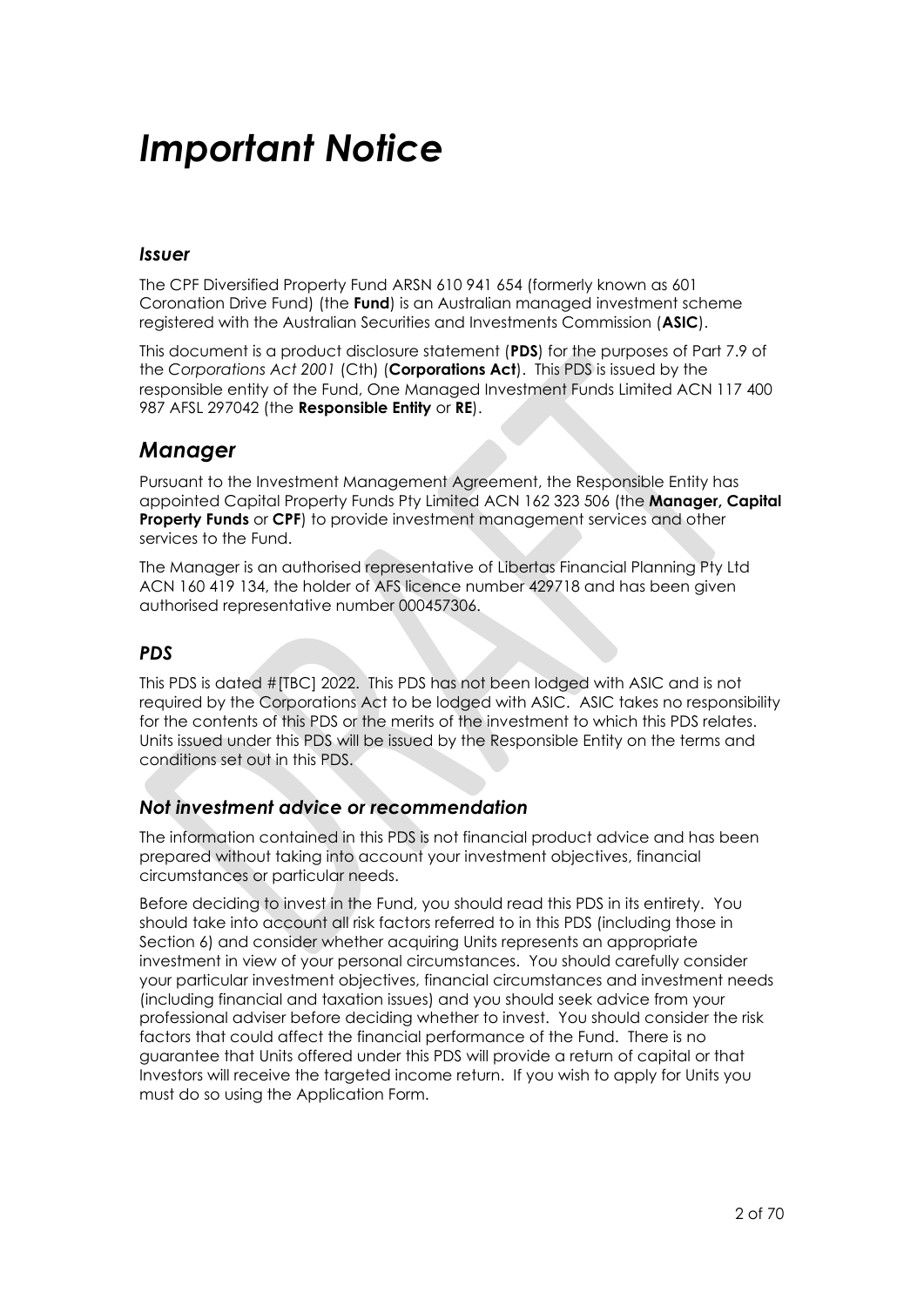### *Illiquid assets*

By agreeing to invest in the Fund, Investors acknowledge that the Fund will invest in direct property assets which may be illiquid in nature. Investors should only consider investing in the Fund if their investment horizon is long-term as direct property assets should not be seen as a short term investment.

#### *Not regulated by APRA*

The Responsible Entity is not authorised under the *Banking Act 1959* (Cth) and is not supervised by APRA, and investments in the Fund are not covered by the deposit or protection provisions available to depositors that make a deposit with an Australian authorised deposit-taking institution.

#### *Authorised information*

No person is authorised to give any information or to make any representation in connection with the Offer, which is not contained in this PDS. Neither the Manager nor the Responsible Entity nor any other person associated with the Fund guarantees or warrants the future performance of the Fund, the return on an investment made under this PDS, the repayment of capital or the payment of distributions on Units. Any information or representation in relation to the Offer not contained in this PDS may not be relied on as having been authorised in connection with the Offer by the Responsible Entity, the Manager or any other person that may have liability for the content of this PDS.

#### *No Offer where Offer would be illegal*

This PDS does not constitute an offer nor invitation in any place in which, or to any person to whom, it would not be lawful to make such an offer or invitation. No action has been taken to register or qualify the Units in any jurisdiction outside Australia. The distribution of this PDS outside Australia may be restricted by law and persons who come into possession of this PDS outside Australia should seek advice on and observe any such restrictions. Any failure to comply with such restrictions may constitute a violation of applicable securities law.

#### *Rights and obligations attached to the Units*

The Units offered under this PDS are Ordinary Units and are fully paid and rank equally between other Ordinary Units.

Details of the rights and obligations attached to Units and the material provisions of the Constitution are summarised in Section [8.1](#page-61-0) of this PDS. A copy of the Constitution is available, free of charge, on request from the Responsible Entity.

From time to time and in order to facilitate the acquisition of new property assets, the Fund may issue Underwriting Units. Underwriting Units will be issued at the same prevailing issue price as Ordinary Units.

Underwriting Units have the same rights as Ordinary Units except they may be redeemed in priority over Ordinary Units.

#### *Electronic and printed PDS*

This PDS will be available and may be viewed online at https://www.capitalpropertyfunds.com.au/CPF\_diversified\_property\_fund.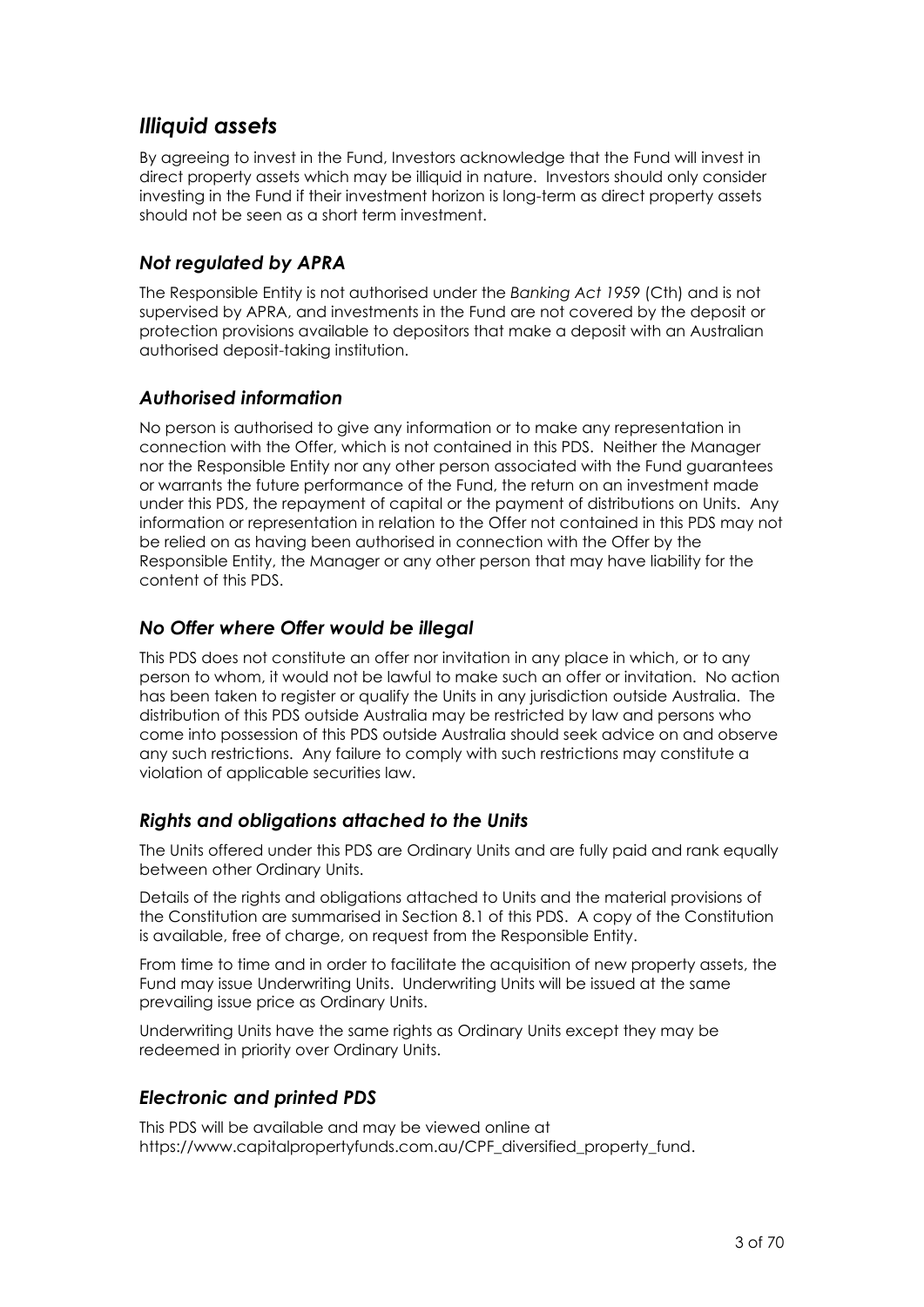The Offer pursuant to this PDS is available to persons receiving a hard copy or electronic version of this PDS within Australia. The Responsible Entity is entitled to refuse an Application for Units under this PDS if it believes the Applicant did not receive the Offer in Australia.

Applications for Units may only be made on the Application Form accompanying this PDS, available on the Manager's website at

https://www.capitalpropertyfunds.com.au/CPF\_diversified\_property\_fund. Units to which this PDS relates will only be issued on receipt and acceptance of a valid Application Form.

Any person may obtain a paper copy of this PDS free of charge by contacting the Manager by phone on 02 8004 6218, between 8:30am to 5:00pm (AEST/AEDT) on a Business Day or via email at info@capitalpropertyfunds.com.au.

#### *Disclaimer*

No person is authorised by the Responsible Entity or the Manager to give any information or make any representation in connection with the Offer that is not contained in this PDS. Any information or representation that is not contained in this PDS may not be relied on as having been authorised by the Responsible Entity, the Manager, their directors or any other person in connection with the Offer. The Fund's business, financial condition, operations and prospects may have changed since the date of this PDS.

Certain statements in this PDS may constitute forward-looking statements. These forward-looking statements are identified by words such as 'aim', 'anticipate', 'assume', 'believes' 'could', 'expects', 'intends', 'may', 'plan', 'predict', 'potential', 'positioned', 'should', 'target', 'will', 'would', and other similar words that involve risks and uncertainties. Investors should note that these statements are inherently subject to uncertainties in that they may be affected by a variety of known and unknown risks, variables and other factors which could cause actual values or results, performance or achievements to differ materially from anticipated results, implied values, performance or achievements expressed, projected or implied in the statements.

These forward-looking statements are based on current expectations, estimates, and projections about the Fund's business and the industry in which the Fund invests and the beliefs and assumptions of the Manager and the Responsible Entity. These forward-looking statements are not guarantees of future performance and involve known and unknown risks, uncertainties and other factors that are in some cases beyond the control of both the Responsible Entity and the Manager. As a result, any or all of the forward-looking statements in this PDS may turn out to be inaccurate. Factors that may cause such differences or make such statements inaccurate include, but are not limited to, the risk factors described in Section [6.](#page-52-0)

Potential investors and other readers are urged to consider these factors carefully in evaluating the forward-looking statements and are cautioned not to place undue reliance on the forward-looking statements. The Responsible Entity and the Manager do not make any assurance, express or implied, in relation to whether any forwardlooking statements will actually eventuate.

These forward-looking statements are current as at the date of this PDS. Unless required by law, neither the Responsible Entity nor the Manager intends to publicly update or revise any forward-looking statements to reflect new information, future events or otherwise. They are provided as a general guide only and should not be relied on as an indication or guarantee of future performance.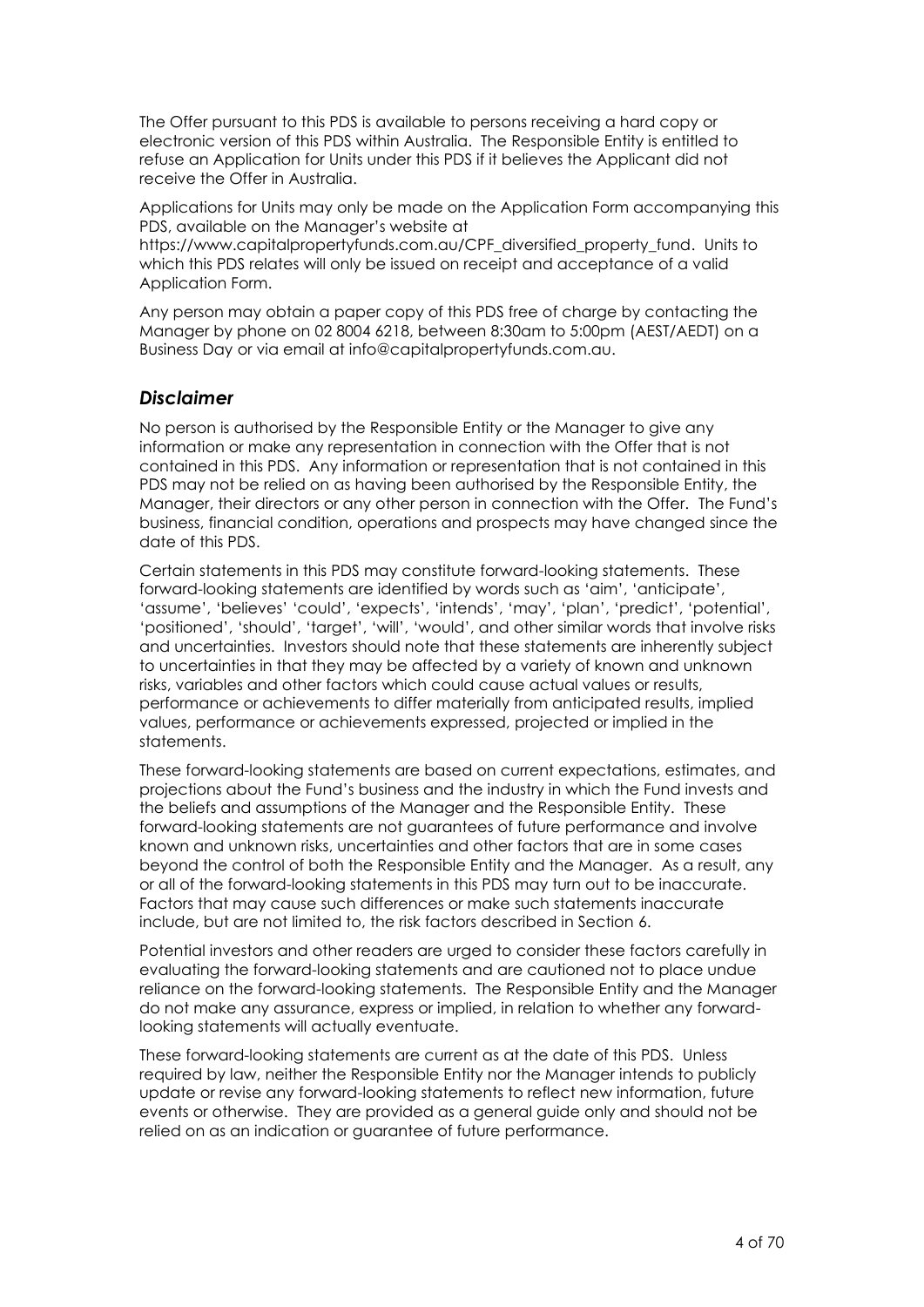#### *Updated information*

Information in this PDS may need to be updated from time to time. Any updated information that is considered not materially adverse to Investors will be made available on

https://www.capitalpropertyfunds.com.au/CPF\_diversified\_property\_fund and the Manager will provide a paper copy of the updated information, free of charge to any Investor who requests a copy by contacting the Manager on 02 8004 6218, between 8:30am to 5:00pm (AEST/AEDT) on a Business Day or via email at [info@capitalpropertyfunds.com.au.](mailto:info@capitalpropertyfunds.com.au) Alternatively you can contact the Responsible Entity on 02 8277 0000.

In accordance with its obligations under the Corporations Act, the Responsible Entity may issue a supplementary PDS to supplement any relevant information not disclosed in this PDS. You should read any supplementary disclosures made in conjunction with this PDS prior to making any investment decision.

#### *Past performance*

Where this PDS sets out any past performance in respect of the Fund, you must not interpret the information as a representation about the future performance of the Fund. Past performance is not a reliable indicator of future performance.

#### *Miscellaneous*

Photographs and diagrams used in this PDS that do not have descriptions are for illustration purposes only and should not be interpreted to mean that any person in them endorses this PDS or its contents or that the assets shown in them are owned by the Fund.

Certain terms and abbreviations in this PDS have defined meanings that are explained in the Glossary in Section [10](#page-67-0) of this PDS.

Unless otherwise stated or implied, references to time in this PDS are to Australian Eastern Standard Time (**AEST**)/Australian Eastern Daylight Time (**AEDT**).

#### *Indirect Investors*

This PDS is available to investors investing into the Fund via a master trust, IDPS or other investment platform (**Indirect Investors**). Indirect Investors can invest in the Fund by directing the platform operator to acquire Units on their behalf.

If you are an Indirect Investor and wish to invest in the Fund, you will need to complete the relevant forms provided by the platform operator rather than the Application Form accompanying this PDS.

The Responsible Entity is not responsible for the operation of any investment platforms.

Indirect Investors do not acquire the rights of an ordinary unitholder, as such rights are acquired by the platform operator who can exercise, or decline to exercise, these rights on an Indirect Investor's behalf.

Your rights and terms and conditions as an Indirect Investor should be set out in the disclosure document issued by the platform operator.

#### *Continuous disclosure*

In accordance with ASIC Regulatory Guide 198 'Unlisted disclosing entities: Continuous disclosure obligations', the Responsible Entity will fulfil its continuous disclosure obligations by way of website disclosure which complies with ASIC's good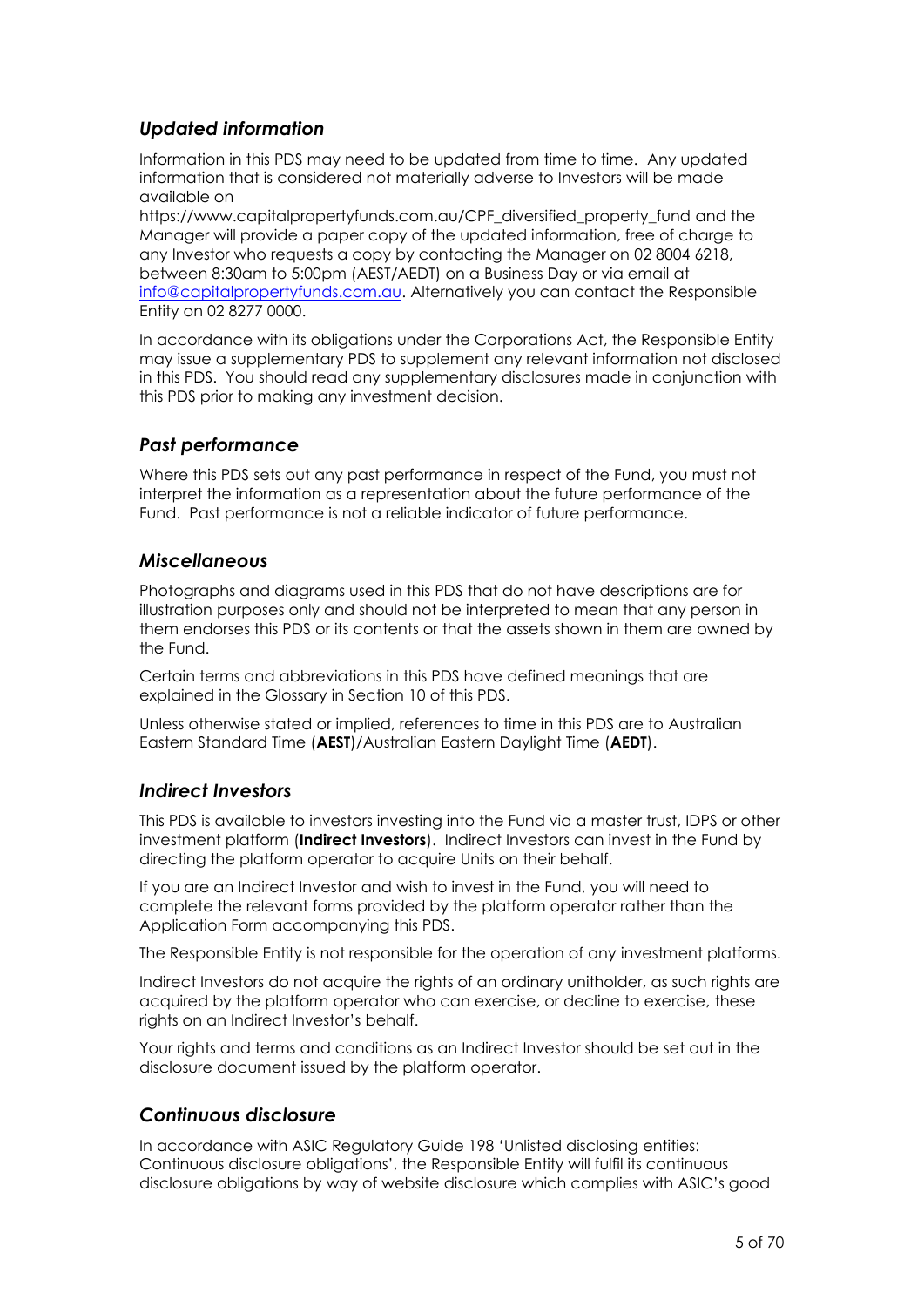practice guidance. Investors may access material information regarding the Fund from the Responsible Entity's website at www.oneinvestment.com.au/CPFDiversifiedFund.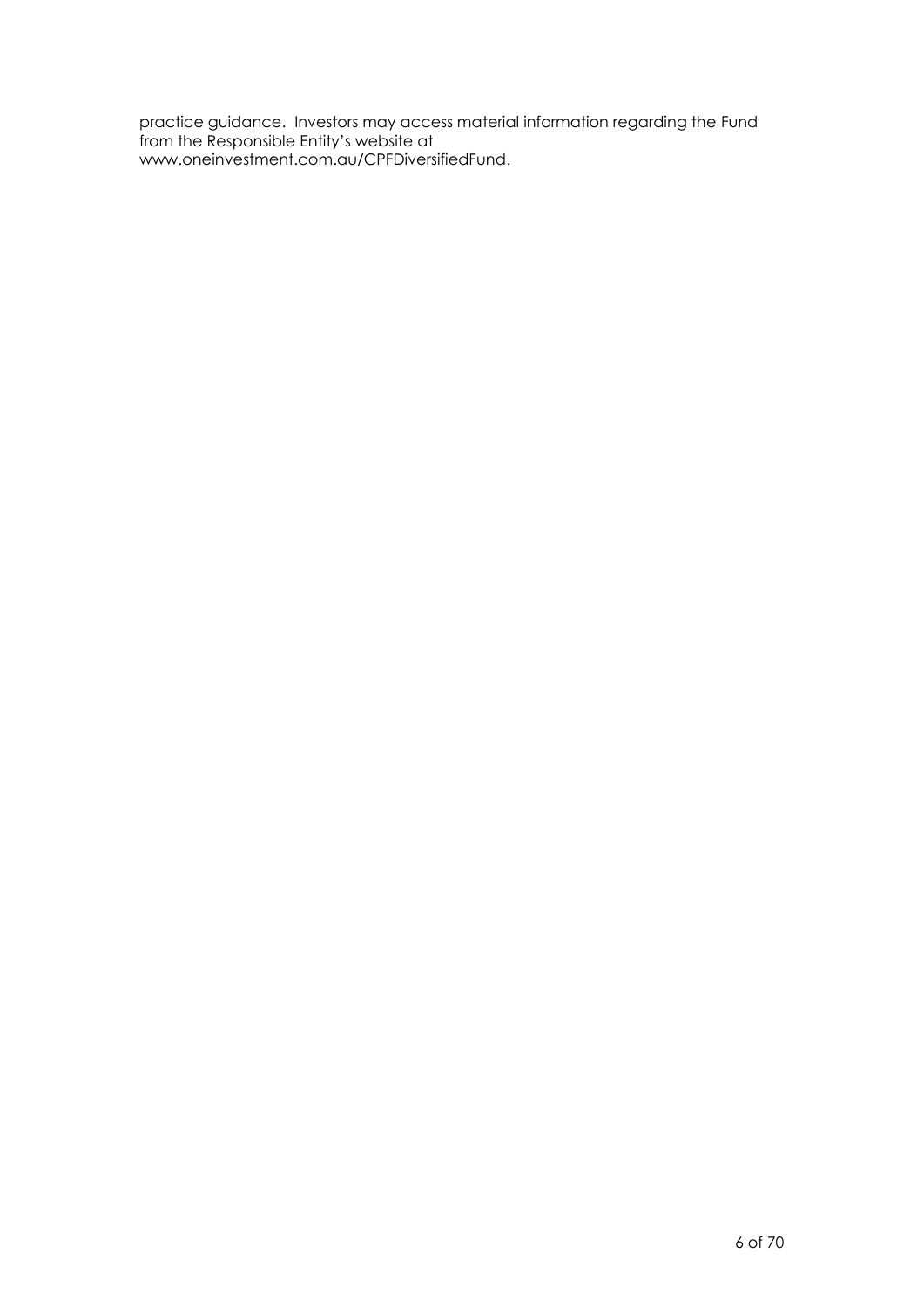## *Table of contents*

## *[Typesetter to include]*

## *Corporate directory*

| Responsible Entity      | One Managed Investment Funds Limited<br>ACN 117 400 987<br>Level 16, Governor Macquarie Tower<br>1 Farrer Place<br>Sydney NSW 2000<br>Telephone: 02 8277 0000<br>Website: www.oneinvestment.com.au<br>Email: capital@oneinvestment.com.au       |
|-------------------------|-------------------------------------------------------------------------------------------------------------------------------------------------------------------------------------------------------------------------------------------------|
| Manager                 | Capital Property Funds Pty Limited<br>ACN 162 323 506<br>Suite 2, Mezzanine<br>50 Margaret Street<br>Sydney NSW 2000<br>Telephone: 02 8004 6218<br>Website: www.capitalpropertyfunds.com.au<br>Email: info@capitalpropertyfunds.com.au          |
| Solicitors to the Offer | Hall & Wilcox<br>Level 11, Rialto South Tower<br>525 Collins Street<br>Melbourne VIC 3000<br>Telephone: 03 9603 3555<br>Website: www.hallandwilcox.com.au                                                                                       |
| <b>External Auditor</b> | ESV Accounting and Business Advisors<br>Level 13, 68 York Street<br>Sydney NSW 2000<br>Telephone: 02 9283 1666<br>Website: www.esvgroup.com.au<br>Email: admin@esvgroup.com.au                                                                  |
| Registrar               | One Registry Services Pty Limited<br>ACN 141 757 360<br>Level 16, Governor Macquarie Tower<br>1 Farrer Place<br>Sydney NSW 2000<br>Telephone: 02 8188 1510<br>Website: www.oneregistryservices.com.au<br>Email: info@oneregistryservices.com.au |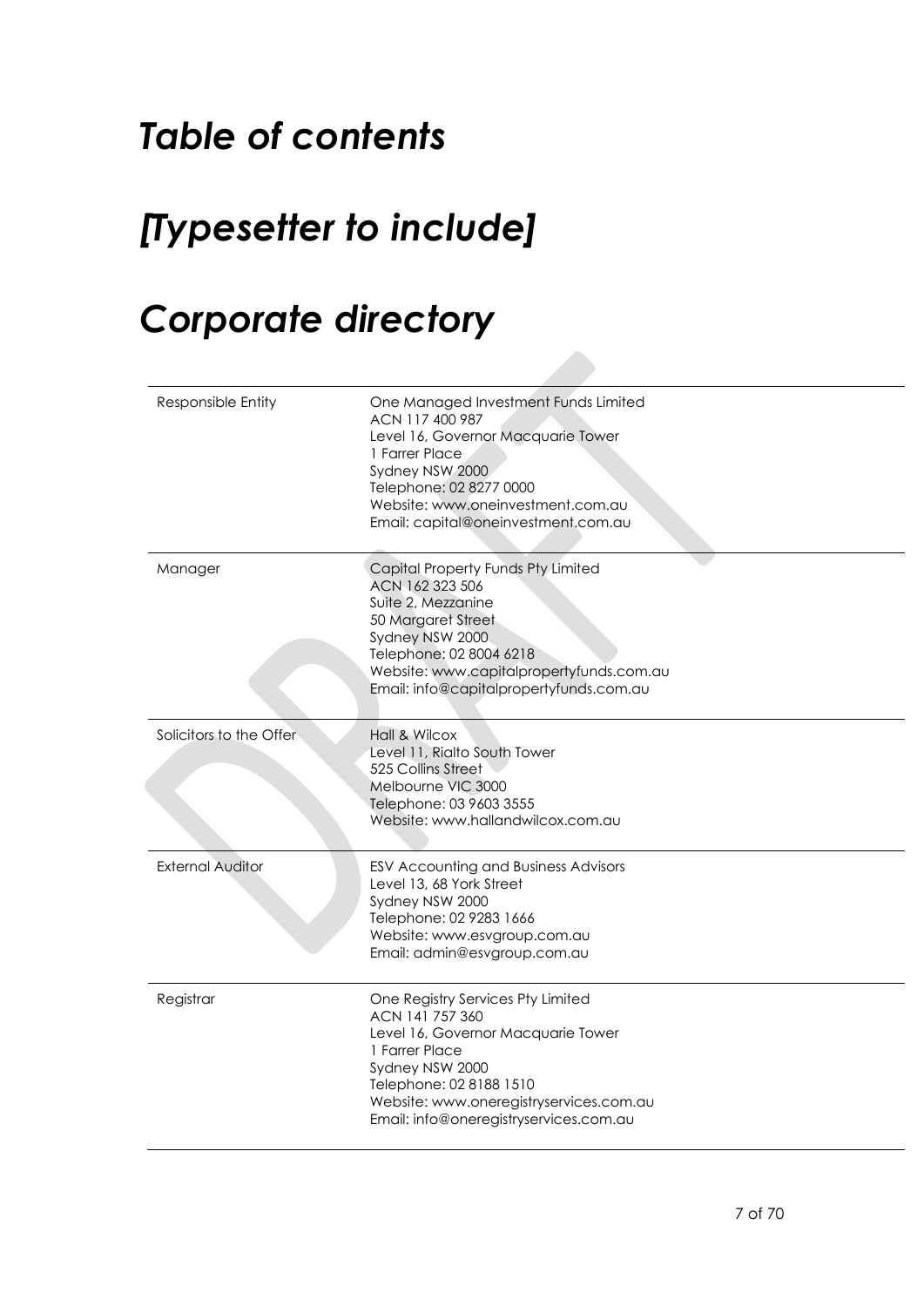|  |  | Fund Accounting | Unity Fund Services Pty Ltd<br>ACN 146 747 122<br>Level 16, Governor Macquarie Tower<br>1 Farrer Place<br>Sydney NSW 2000<br>Telephone: 02 8277 0070<br>Website: www.unityfundservices.com.au |
|--|--|-----------------|-----------------------------------------------------------------------------------------------------------------------------------------------------------------------------------------------|
|--|--|-----------------|-----------------------------------------------------------------------------------------------------------------------------------------------------------------------------------------------|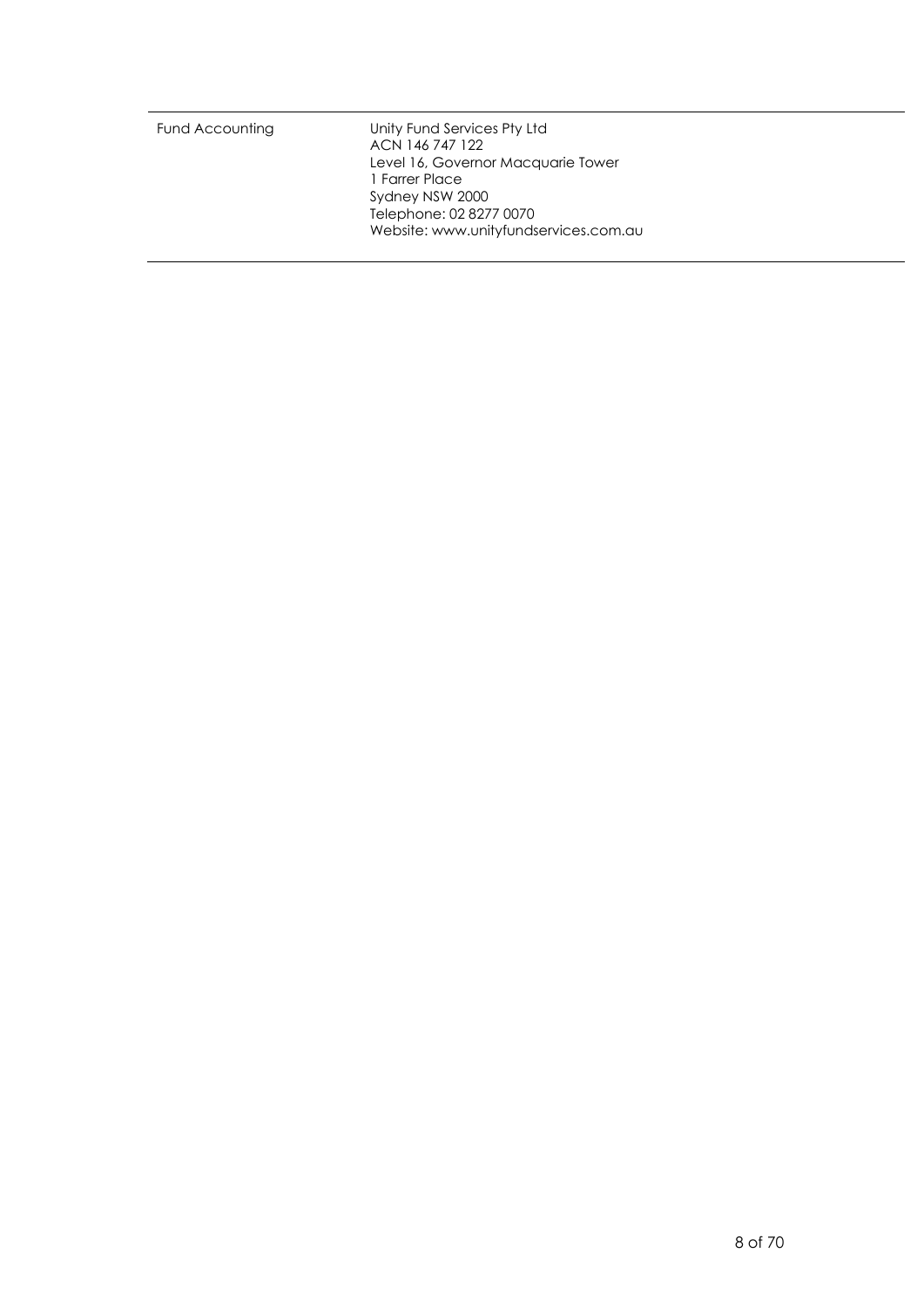## *Letter to Investors*

Dear Investor

On behalf of Capital Property Funds Pty Limited, the Fund's investment manager, we are pleased to invite you to invest in the CPF Diversified Property Fund ARSN 610 941 654 (formerly known as 601 Coronation Drive Fund) (**Fund**).

Since inception in August 2016 – the Fund has paid quarterly income to Investors equating to 8.00% p.a.<sup>1</sup>

The Fund has recently converted into an open-ended fund and intends to develop a diversified portfolio of property and property related assets as described in the investment strategy in this PDS.

The Fund aims to provide Investors with regular property-based income combined with the potential for longer term capital growth.

As at the date of this PDS, the Fund is targeting a return of 6.00% p.a. (net of all fees and expenses).

The Target Return for the Fund will be reviewed from time to time. Any change to the Target Return will be posted on the Manager's website and any material change will be updated via a supplementary PDS available on both the Manager's and Responsible Entity's websites.

#### **Benefits of investing in the Fund**

- (a) The Fund aims to provide regular income that is greater than the RBA Cash Rate.
- (b) The Fund also aims to provide long-term capital growth.
- (c) The Fund is not listed on the Australian Securities Exchange (**ASX**) (although it may invest in ASX-listed investments) and, for those Investors with most of their invested capital allocated to ASX stocks, an investment in the Fund may help Investors diversify their investment portfolio.
- (d) Being a pooled fund, the Fund may provide Investors with access to a potentially diversified portfolio of property-related assets that they may not normally be able to achieve outside of a pooled fund.
- (e) Given that the underlying assets of the Fund are property based, the Fund may act as a hedge against inflation.

### **Alignment of interests**

The executive directors of the Manager hold Units in the Fund either directly or indirectly via their self-managed super funds. 2

<sup>1</sup> Investors should note that past performance is not a reliable indicator of future returns. The income return of the Fund may reduce as a result of the Fund being converted into an openended fund.

<sup>2</sup> Please refer to Disclosure Principle 5: Related Party Transactions in Sectio[n 1.2](#page-18-0) for further details on the unit holdings of key management personnel.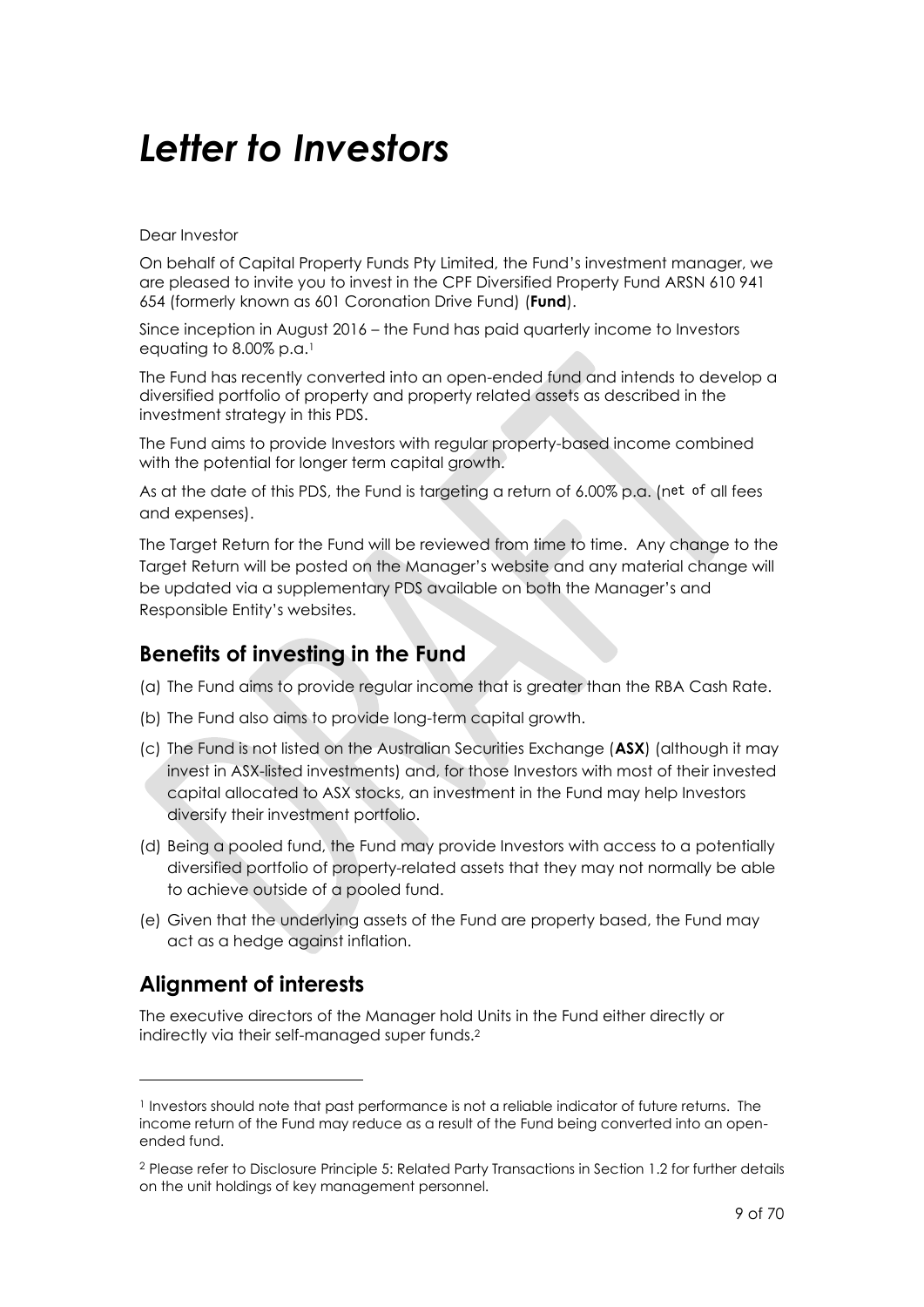We encourage you to read this PDS and the related TMD in full before deciding to invest. You should seek independent financial and taxation advice about whether an investment in the Fund is suitable for you.

Lastly, our senior management team like to make themselves available to Investors and we encourage you to call our team directly on 02 8004 6218 if you have any questions regarding the Fund.

Yours faithfully

Jubilte

When

Joe Christie Executive Director Capital Property Funds

Andrew Kerr Executive Director Capital Property Funds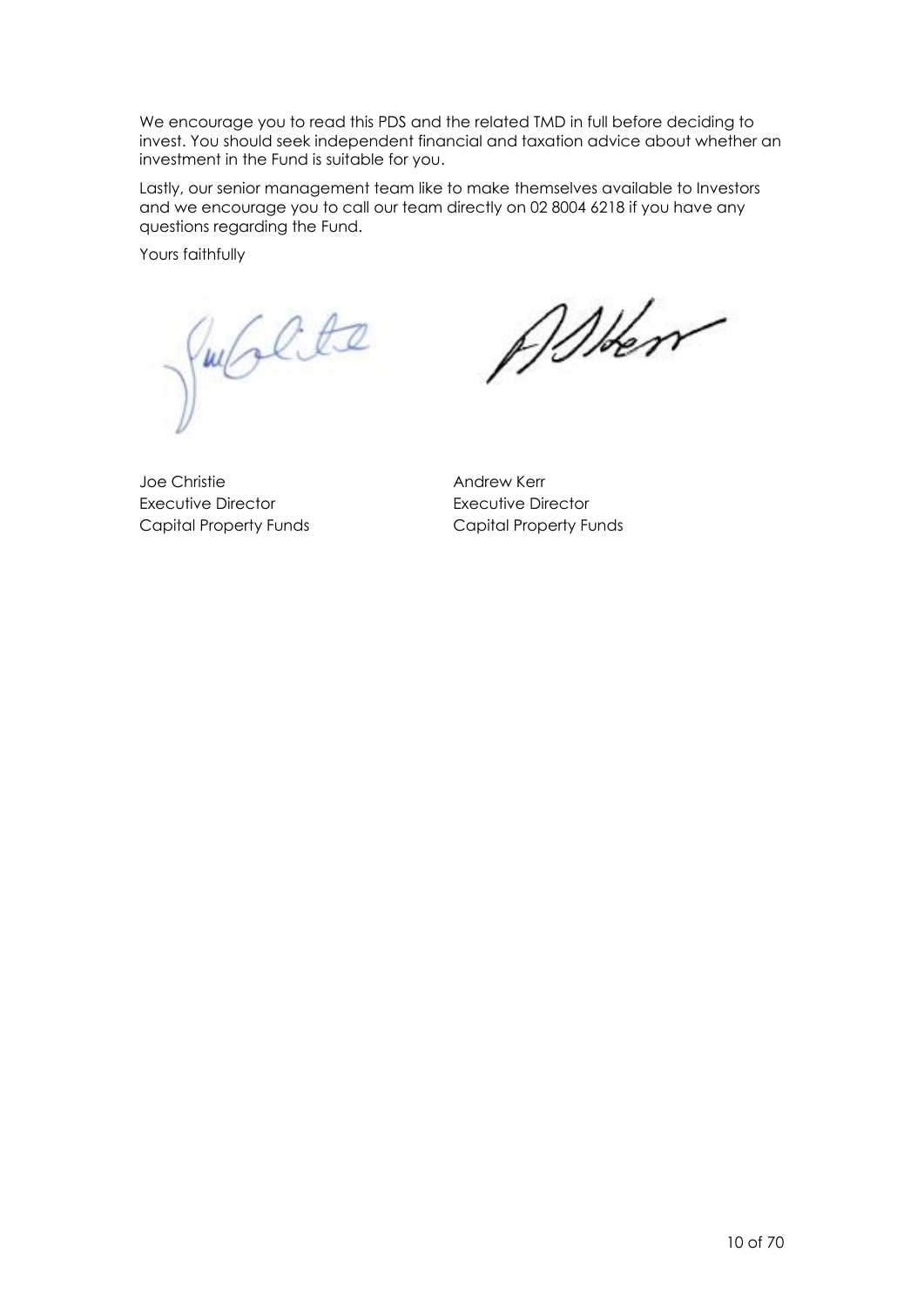## **1. Offer summary**

## **1.1. About the CPF Diversified Property Fund**

| <b>Topic</b>                                                | <b>Summary</b>                                                                                                                                                                                                                                                                                                                                                                                                                | For more<br>information           |
|-------------------------------------------------------------|-------------------------------------------------------------------------------------------------------------------------------------------------------------------------------------------------------------------------------------------------------------------------------------------------------------------------------------------------------------------------------------------------------------------------------|-----------------------------------|
| <b>The Fund</b>                                             | The Fund is an Australian unlisted managed investment scheme<br>registered under Chapter 5C of the Corporations Act.<br>The Fund may invest in a range of property-related asset classes<br>described below.<br>The Fund aims to provide Investors with regular property-based<br>income combined with the potential for longer term capital                                                                                  | Section 2.1<br>and Section<br>2.2 |
| The Responsible                                             | growth.<br>One Managed Investment Funds Limited ACN 117 400 987 AFS                                                                                                                                                                                                                                                                                                                                                           | Section 4.1                       |
| <b>Entity</b>                                               | licence 297042.                                                                                                                                                                                                                                                                                                                                                                                                               |                                   |
| <b>The Manager</b>                                          | Capital Property Funds Pty Limited ACN 162 323 506.                                                                                                                                                                                                                                                                                                                                                                           | Sections 4.2<br>and $4.3$         |
| Custodian                                                   | One Managed Investment Funds Limited acts as both responsible<br>entity and performs self-custody in respect of the assets of the<br>Fund.                                                                                                                                                                                                                                                                                    | Section 4.4                       |
| <b>Investment</b><br>objectives and<br><b>Target Return</b> | The Fund aims to provide Investors with regular property-based<br>income combined with the potential for longer term capital<br>growth.                                                                                                                                                                                                                                                                                       | Section 2.2                       |
|                                                             | As at the date of this PDS, the Fund is targeting a return of 6.00%<br>p.a. (net of all fees and expenses).                                                                                                                                                                                                                                                                                                                   |                                   |
|                                                             | The Manager expects the return for the Fund to be derived<br>principally from income.                                                                                                                                                                                                                                                                                                                                         |                                   |
|                                                             | The investment objective and Target Return is a statement of<br>intent, and we do not guarantee that the Fund will achieve this.<br>The Target Return for the Fund will be reviewed from time to<br>time. Any change to the Target Return will be posted on the<br>Manager's website and any material change will be updated<br>via a supplementary PDS available on both the Manager's and<br>Responsible Entity's websites. |                                   |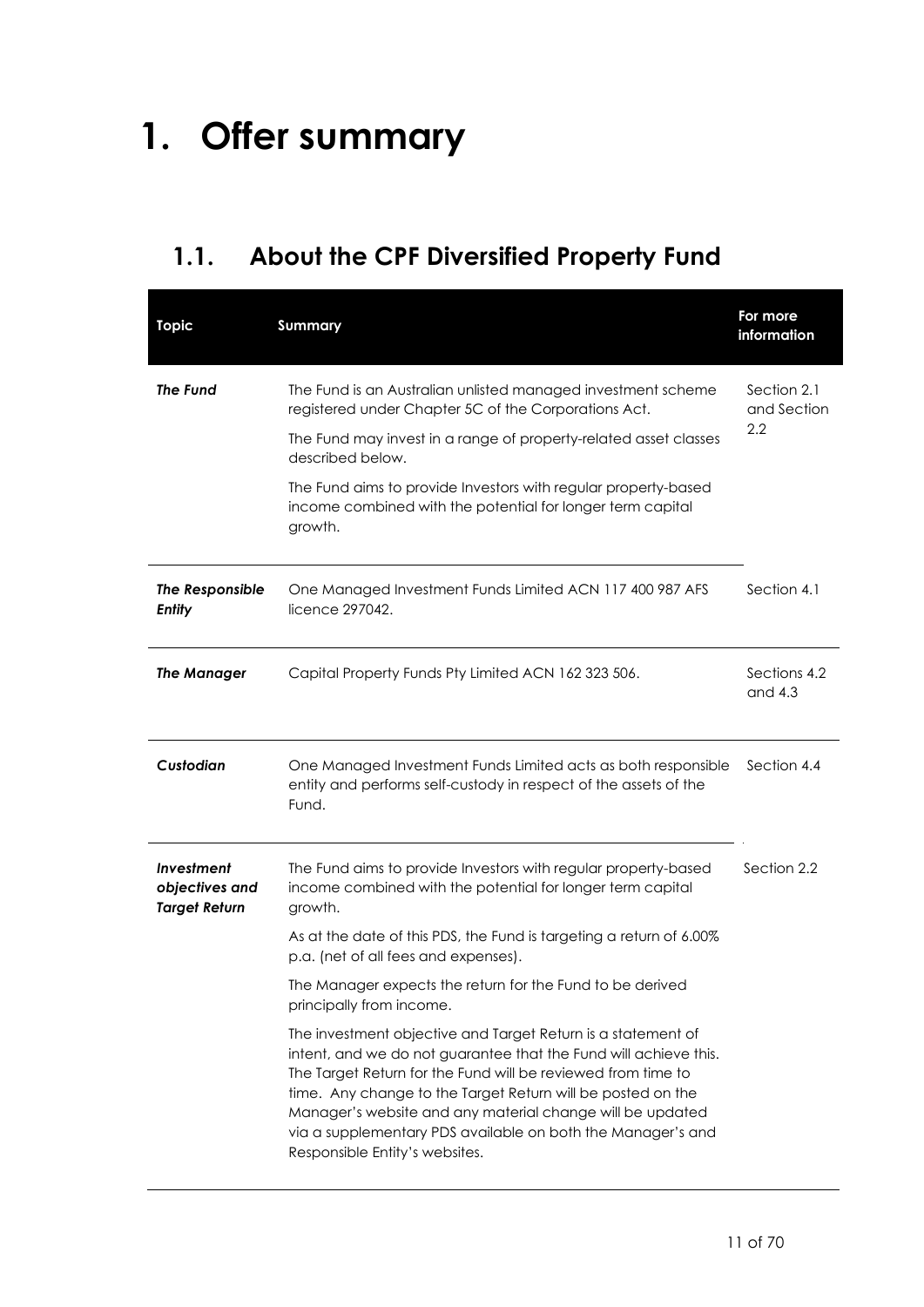| <b>Topic</b>           | <b>Summary</b>                                                                                                                                                                                                                                                              | For more<br>information |
|------------------------|-----------------------------------------------------------------------------------------------------------------------------------------------------------------------------------------------------------------------------------------------------------------------------|-------------------------|
|                        |                                                                                                                                                                                                                                                                             |                         |
| Investment<br>strategy | The Fund is an open-ended property fund and is able to invest<br>into a range of property-based assets with the aim of generating<br>income returns for Investors and also the potential for longer term<br>capital growth. Key investment strategies include:              | Section 3.2             |
|                        | Investing in stabilised properties located in proximity to<br>$\bullet$<br>major capital cities, metropolitan cities and major<br>regional town centres, with returns expected to be<br>derived principally from rental income combined with<br>longer term capital growth. |                         |
|                        | Acquiring well-located properties which may benefit<br>from capital works upgrades in order to create capital<br>growth and improved income for the Fund.                                                                                                                   |                         |
|                        | Fund-through property acquisitions, where the Fund may<br>$\bullet$<br>provide equity or debt funding in order to fund a<br>property development and also to own suitable property<br>assets and/or enjoy development returns.                                              |                         |
|                        | Other property assets as described in this PDS.                                                                                                                                                                                                                             |                         |

|                        | <b>Asset types</b>                                                                                                                                                                                                      | Weighting                       |           |
|------------------------|-------------------------------------------------------------------------------------------------------------------------------------------------------------------------------------------------------------------------|---------------------------------|-----------|
|                        |                                                                                                                                                                                                                         | As at date Indicative<br>of PDS | weighting |
|                        | <b>Direct properties</b> , the Fund may acquire<br>and directly hold (subject to loan-to-<br>valuation ratio (LVR) details below the<br>table) office, retail, industrial and other<br>commercial properties including: |                                 |           |
| <b>Property Assets</b> | <b>Office buildings</b> , primarily located<br>within proximity of major capital<br>cities, metropolitan cities and<br>major regional centres;                                                                          | 97%                             | 60%-90%   |
|                        | <b>Industrial buildings</b> , strategically<br>located within proximity to key<br>metropolitan industrial precincts;                                                                                                    |                                 |           |
|                        | Other commercial property<br><b>assets</b> , such as healthcare &                                                                                                                                                       |                                 |           |

The indicative weighting of the Fund's property assets is outlined in the table below: Sectio[n 3.2](#page-35-0)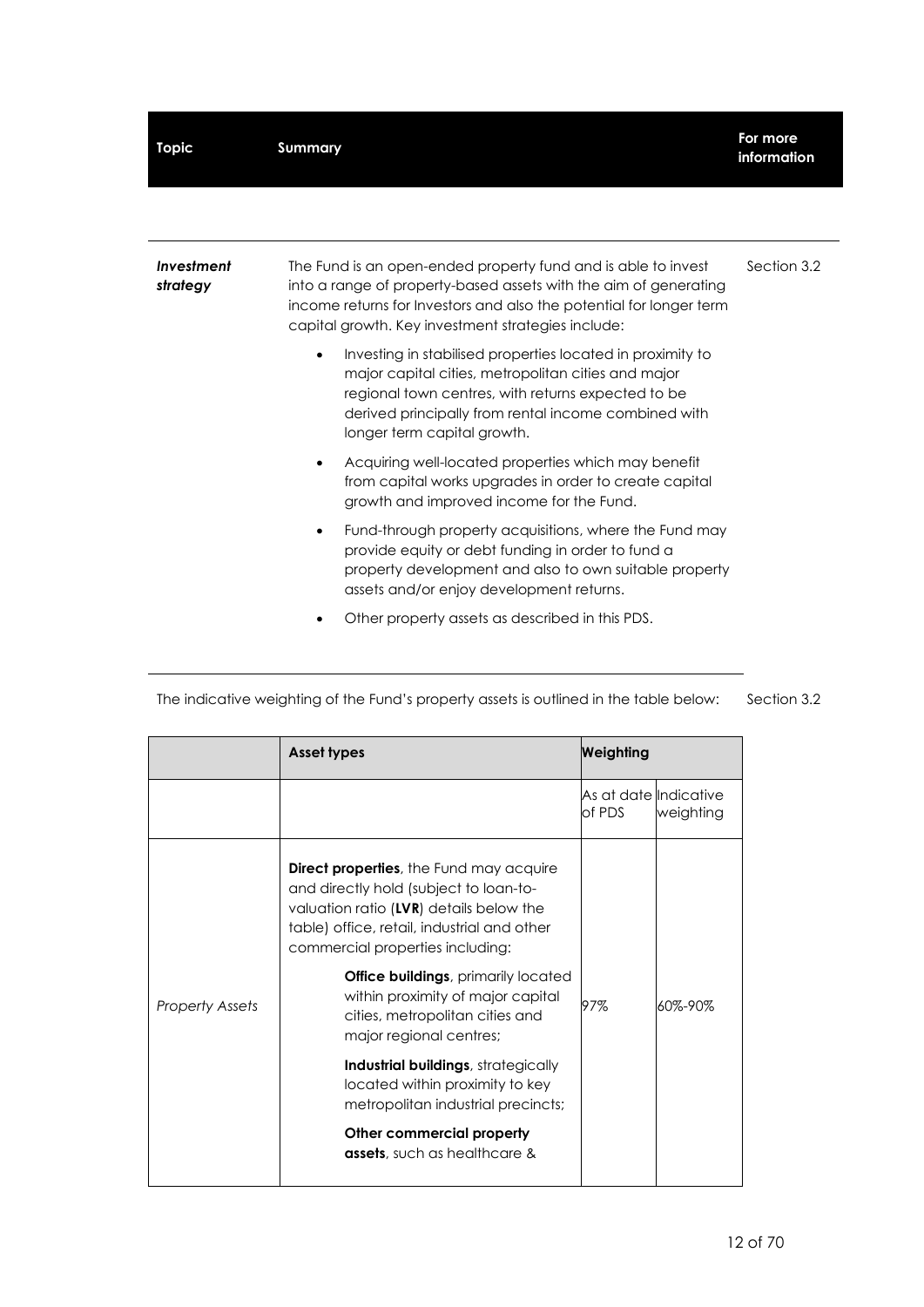| <b>Topic</b>                     | <b>Summary</b>                                                                                                                                                                                                                                                                   |    |          | For more<br>information |
|----------------------------------|----------------------------------------------------------------------------------------------------------------------------------------------------------------------------------------------------------------------------------------------------------------------------------|----|----------|-------------------------|
|                                  | social infrastructure; and                                                                                                                                                                                                                                                       |    |          |                         |
|                                  | Fund-through property<br>acquisitions, where the Fund may<br>provide equity or debt funding in<br>order to fund a property<br>development and also to own<br>suitable property assets and/or<br>enjoy development returns.                                                       |    |          |                         |
|                                  | Listed property funds, where the Fund<br>may invest in ASX listed property funds.                                                                                                                                                                                                | 0% | 0% - 20% |                         |
|                                  | Unlisted property funds, where the Fund<br>may invest into unlisted property funds<br>including those that may be controlled<br>by or related to the Responsible Entity<br>and/or the Manager.                                                                                   | 0% | 0% - 10% |                         |
| Property debt<br>related assets  | Property backed mortgages, where the<br>Fund may invest into property backed<br>mortgage funds including those that may<br>be controlled by, or related to, the<br>Manager, mortgage investments<br>generally or the Fund may originate<br>property backed mortgage investments. | 0% | 0% - 20% |                         |
| Cash and cash-<br>like products. | Cash, term deposits, etc                                                                                                                                                                                                                                                         | 3% | 0% - 20% |                         |

Please note that the above indicative Fund weightings are a guide only and at times, the actual Fund weightings may be outside the ranges indicated above. The Manager reserves the right to change the indicative Fund weightings in the future.

*LVR* The Fund targets an LVR ranging from 35% to 55% on its direct property investments. The LVR refers to the ratio of a loan or loans within the Fund compared against the valuation of the Fund's real property assets and does not take into account other Fund assets such as cash. The gearing level of a Fund refers to the ratio of a loan or loans in the Fund against all of the Fund's assets including cash.

Sectio[n 2.15](#page-33-0)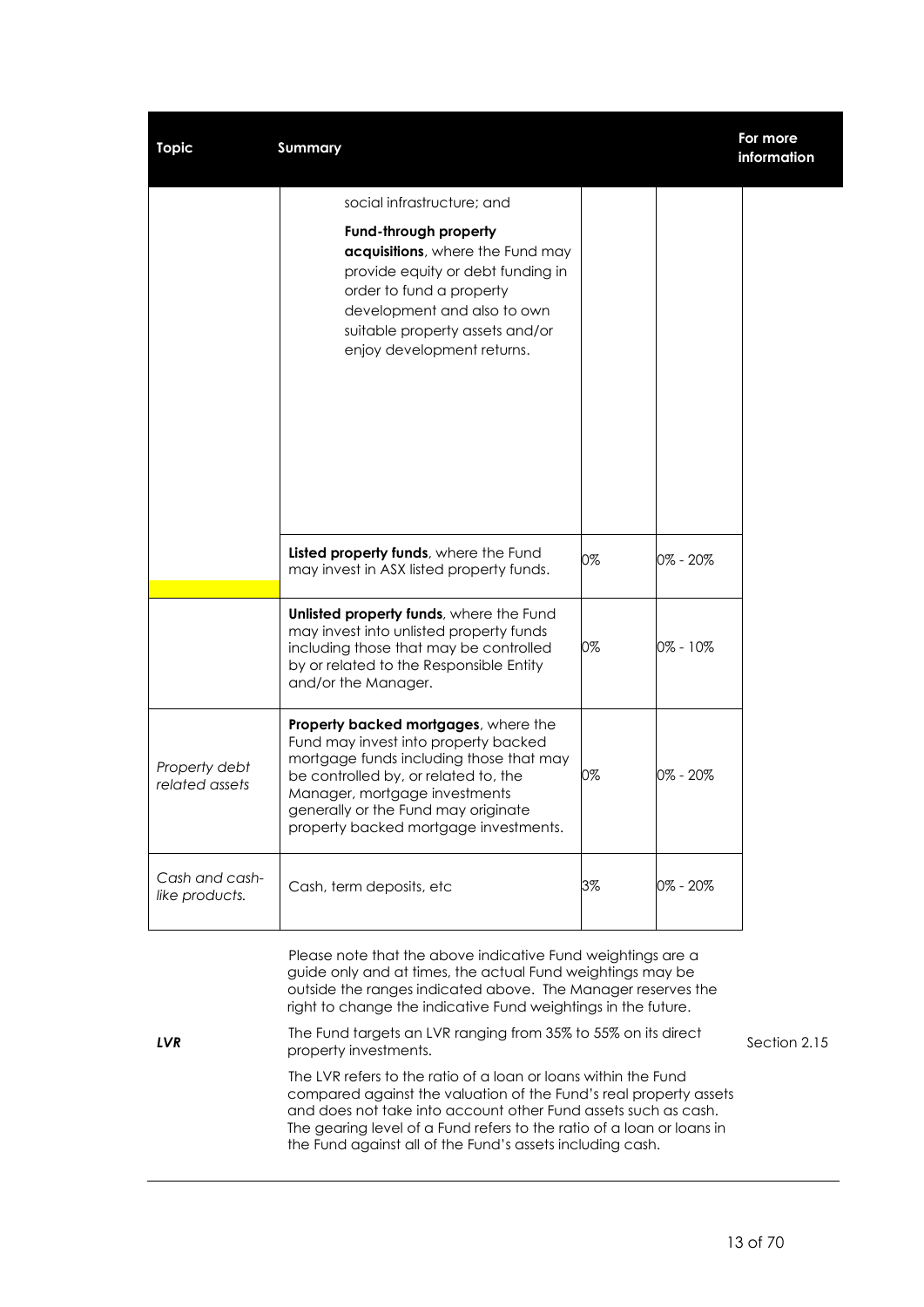| <b>Topic</b>                   | <b>Summary</b>                                                                                                                                                                                                                                                                                                                                                                                                                                                                                                                                                                                                             | For more<br>information   |
|--------------------------------|----------------------------------------------------------------------------------------------------------------------------------------------------------------------------------------------------------------------------------------------------------------------------------------------------------------------------------------------------------------------------------------------------------------------------------------------------------------------------------------------------------------------------------------------------------------------------------------------------------------------------|---------------------------|
|                                | On occasions, the Fund may exceed this long-term LVR target, for<br>example when a new property asset has been acquired and the<br>Fund is raising equity to complete the purchase.                                                                                                                                                                                                                                                                                                                                                                                                                                        |                           |
| <b>Benefits of the</b><br>Fund | The Fund aims to provide regular income that is greater than<br>(a)<br>the RBA Cash Rate.                                                                                                                                                                                                                                                                                                                                                                                                                                                                                                                                  |                           |
|                                | The Fund also aims to provide longer term capital growth.<br>(b)                                                                                                                                                                                                                                                                                                                                                                                                                                                                                                                                                           |                           |
|                                | The Fund is not listed on the ASX (although it may invest in<br>(C)<br>ASX-listed investments) and, for Investors with most of their<br>invested capital allocated to ASX stocks, an investment in<br>the Fund may help Investors diversify their investment<br>portfolio.                                                                                                                                                                                                                                                                                                                                                 |                           |
|                                | Being a pooled fund, the Fund may provide Investors with<br>(d)<br>access to a potentially diversified portfolio of property-<br>related assets that they may not normally be able to<br>achieve outside of a pooled fund.                                                                                                                                                                                                                                                                                                                                                                                                 |                           |
|                                | Given that the underlying assets of the Fund are property<br>(e)<br>based, the Fund may act as a hedge against inflation.                                                                                                                                                                                                                                                                                                                                                                                                                                                                                                  |                           |
| <b>Unit pricing</b>            | The Responsible Entity intends to calculate the Unit Price on a<br>monthly basis. The Unit Price will be determined by dividing the<br>net asset value (NAV) by the number of Units on issue on the last<br>Business Day of the month (Valuation Date). Application and<br>withdrawal prices are based on the Unit Price plus a buy spread<br>for Applications and less a sell spread for withdrawals, if any.                                                                                                                                                                                                             | Section 2.4               |
| <b>Issue of Units</b>          | Units will usually be issued on a monthly basis within five Business<br>Days after the Valuation Date (or longer if the Valuation Date is<br>on or around 30 June).                                                                                                                                                                                                                                                                                                                                                                                                                                                        | Section 2.8               |
| <b>Distributions</b>           | The Responsible Entity intends to pay distributions (generally from<br>the Fund's income including property rental income) on a<br>quarterly basis usually within 30 days of the end of each calendar<br>quarter, except for the quarter ending in June of each year,<br>where distributions for that quarter are expected to be paid<br>within 3 weeks however no later than 3 months of 30 June.<br>The Responsible Entity will only pay distributions from available<br>cash from operations and reserves (not borrowings).<br>The Responsible Entity does not currently offer a distribution<br>reinvestment facility. | Sections 2.5<br>and $2.6$ |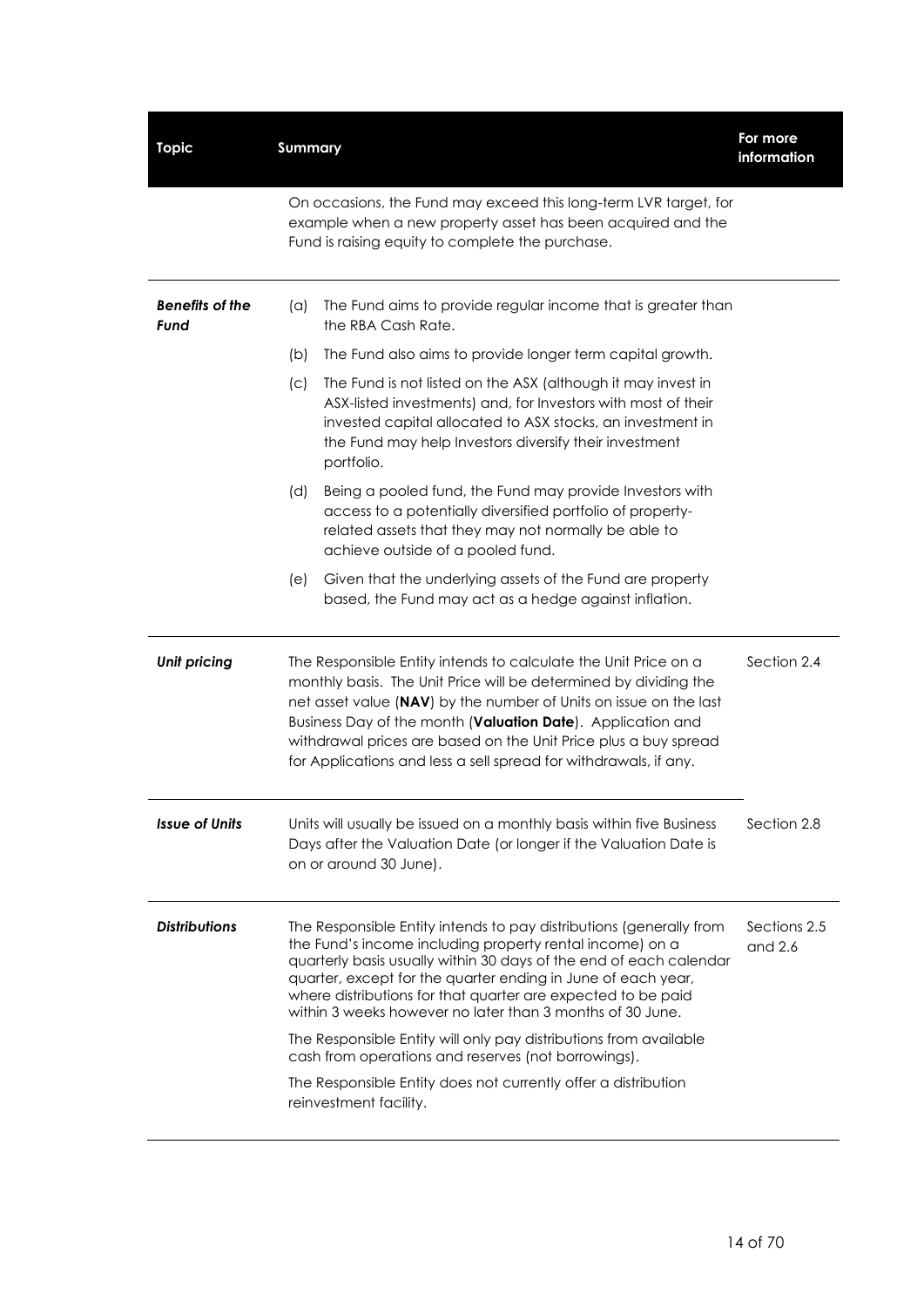| <b>Topic</b>       | <b>Summary</b>                                                                                                                                                                                                                                                                                                                                                                                                                                                                                                                                                                                                                                                                                |                 |                                                            | For more<br>information |
|--------------------|-----------------------------------------------------------------------------------------------------------------------------------------------------------------------------------------------------------------------------------------------------------------------------------------------------------------------------------------------------------------------------------------------------------------------------------------------------------------------------------------------------------------------------------------------------------------------------------------------------------------------------------------------------------------------------------------------|-----------------|------------------------------------------------------------|-------------------------|
| <b>Withdrawals</b> | The Manager intends to operate the Fund to allow for limited<br>withdrawals in September and March each year. However, this<br>cannot be guaranteed and is subject to the Fund having<br>available liquid assets.                                                                                                                                                                                                                                                                                                                                                                                                                                                                             |                 |                                                            | Section 2.11            |
|                    | The amount made available in respect of each six-monthly<br>period will be subject to available funds (if any) and notified to<br>Investors prior to the relevant Withdrawal Date. Where a<br>withdrawal request is accepted, it will generally be paid within 4-<br>6 weeks from the end of the six-monthly period. However, under<br>the Constitution, the Responsible Entity will have up to 365 days<br>after it accepts a withdrawal request to satisfy the withdrawal<br>request. In addition, the Responsible Entity may determine that<br>other terms and conditions for limited withdrawals, or a different<br>withdrawal mechanism, will apply to withdrawals from time to<br>time. |                 |                                                            |                         |
|                    | Where the Fund is not 'liquid' within the meaning of that term<br>under the Corporations Act, Investors will only be able to<br>withdraw from the Fund where the Responsible Entity makes a<br>withdrawal offer in accordance with Part 5C.6 of the<br>Corporations Act and the Fund's Constitution.                                                                                                                                                                                                                                                                                                                                                                                          |                 |                                                            |                         |
| <b>Borrowing</b>   | As at 31 December 2021, the Fund's gearing level is 49.4% which<br>is within the Fund's long-term gearing level target of 35-55%. The<br>Fund may go above this targeted gearing level on a temporary<br>basis from time to time, for example, to fund acquisitions and<br>redemptions.                                                                                                                                                                                                                                                                                                                                                                                                       |                 |                                                            | Section 2.14            |
|                    | The following table provides a summary of the Fund's drawn debt<br>facilities as at 31 December 2021:                                                                                                                                                                                                                                                                                                                                                                                                                                                                                                                                                                                         |                 |                                                            |                         |
|                    | <b>Facility Limit</b><br>\$m                                                                                                                                                                                                                                                                                                                                                                                                                                                                                                                                                                                                                                                                  | Drawn<br>Amount | <b>Undrawn</b><br>Amount                                   |                         |
|                    |                                                                                                                                                                                                                                                                                                                                                                                                                                                                                                                                                                                                                                                                                               | \$m             | \$m                                                        |                         |
|                    | Tranche 1 - \$25.94m                                                                                                                                                                                                                                                                                                                                                                                                                                                                                                                                                                                                                                                                          | \$25.94m        | \$0.00m                                                    |                         |
|                    | Tranche 2 <sup>1</sup> - \$3.00m                                                                                                                                                                                                                                                                                                                                                                                                                                                                                                                                                                                                                                                              | \$0.00m         | \$2.99m                                                    |                         |
|                    | Tranche 3 - \$1.00m                                                                                                                                                                                                                                                                                                                                                                                                                                                                                                                                                                                                                                                                           | \$0.00m         | \$1.00m                                                    |                         |
|                    | Total                                                                                                                                                                                                                                                                                                                                                                                                                                                                                                                                                                                                                                                                                         | \$25.94m        | \$3.99m                                                    |                         |
|                    | <sup>1</sup> The undrawn amount is less than the facility limit due to capitalised line fee<br>interest                                                                                                                                                                                                                                                                                                                                                                                                                                                                                                                                                                                       |                 |                                                            |                         |
| <b>Key risks</b>   | Risks associated with investing in the Fund include:                                                                                                                                                                                                                                                                                                                                                                                                                                                                                                                                                                                                                                          |                 |                                                            | Section 6               |
|                    | and income.                                                                                                                                                                                                                                                                                                                                                                                                                                                                                                                                                                                                                                                                                   |                 | Property market downturn leading to a reduction of capital |                         |

• Tenant default.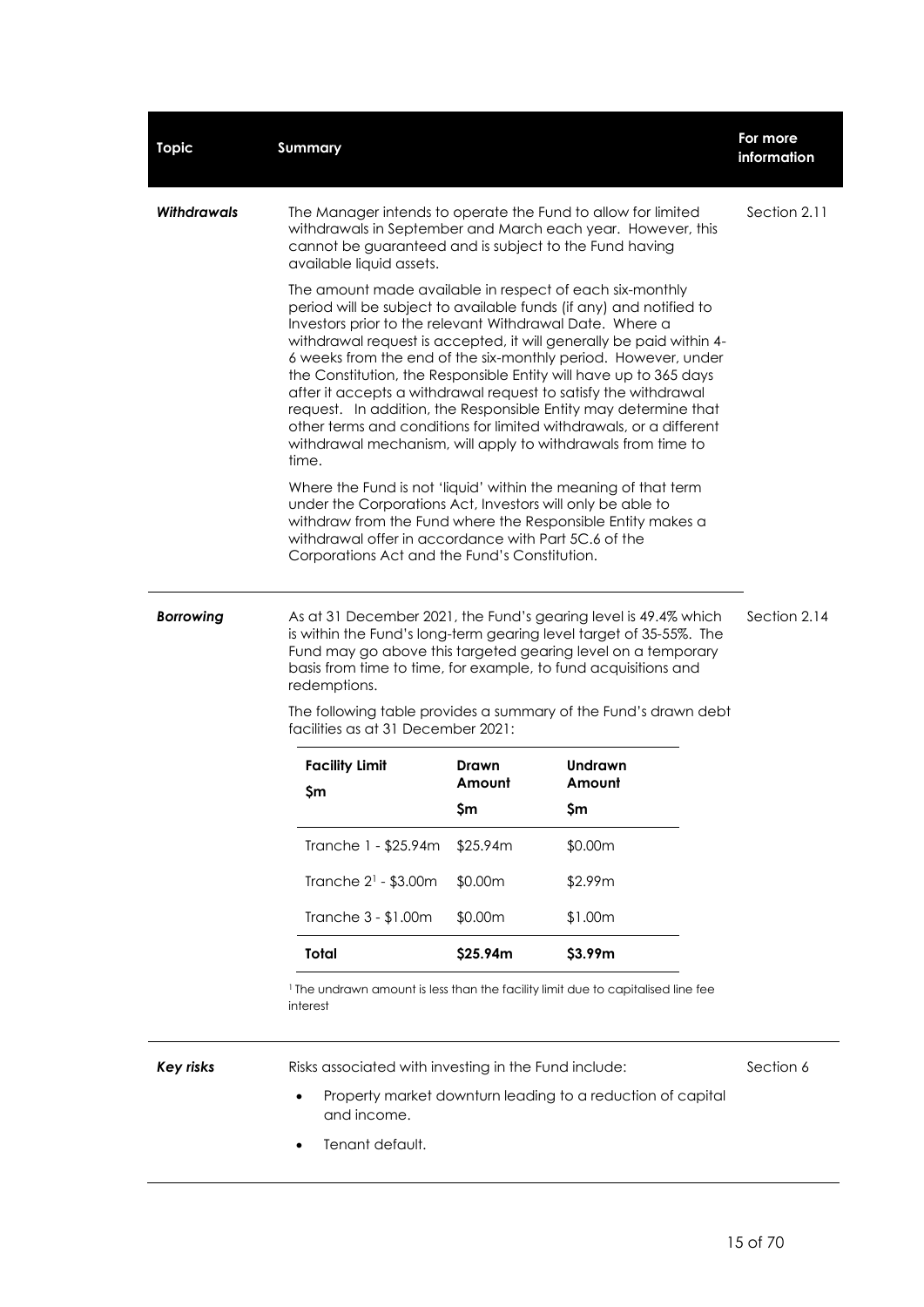| <b>Topic</b>                         | <b>Summary</b>                                                                                                                                                                                                                                           | For more<br>information |
|--------------------------------------|----------------------------------------------------------------------------------------------------------------------------------------------------------------------------------------------------------------------------------------------------------|-------------------------|
|                                      | Property valuation inaccuracies that may negatively impact<br>$\bullet$<br>Investor returns.                                                                                                                                                             |                         |
|                                      | Insufficient investment opportunities.<br>$\bullet$                                                                                                                                                                                                      |                         |
|                                      | Increasing interest rates that may reduce the capital value<br>$\bullet$<br>of properties.                                                                                                                                                               |                         |
|                                      | The risks associated with investing in the Fund are set out in detail<br>in Section 6, which you should read in its entirety before making a<br>decision to invest in the Fund.                                                                          |                         |
| <b>Tax information</b>               | This PDS contains general information in relation to tax. Before<br>investing, you should obtain your own independent tax advice,<br>taking into account your own circumstances.                                                                         | Section 7               |
| <b>Related party</b><br>transactions | The Responsible Entity may from time to time face conflicts<br>between its duties to the Fund, its duties to other funds and its<br>own interests. The Responsible Entity maintains and complies with<br>a written policy on related party transactions. | Section 9.1             |
| <b>Complaints</b>                    | The Responsible Entity has a procedure for handling complaints.<br>It is also a member of the Australian Financial Complaints<br>Authority, an independent external dispute resolution<br>organisation.                                                  | Section 9.3             |
| Cooling-off                          | While the Fund is liquid as defined in the Corporations Act, a 14-<br>day cooling-off period applies to Retail Investors.                                                                                                                                | Section 9.4             |
| Who should<br>invest in the          | This Fund is typically suited to investors who are seeking:                                                                                                                                                                                              |                         |
| Fund?                                | regular income payments;<br>$\bullet$                                                                                                                                                                                                                    |                         |
|                                      | longer term potential capital growth; and<br>$\bullet$                                                                                                                                                                                                   |                         |
|                                      | exposure to a potentially diverse portfolio of property and<br>property-related assets.                                                                                                                                                                  |                         |
| Minimum<br>investment<br>amount      | \$25,000 (or such lower amount that the Responsible Entity<br>accepts at its discretion) and in multiples of \$1,000 thereafter.                                                                                                                         | Section 2.7             |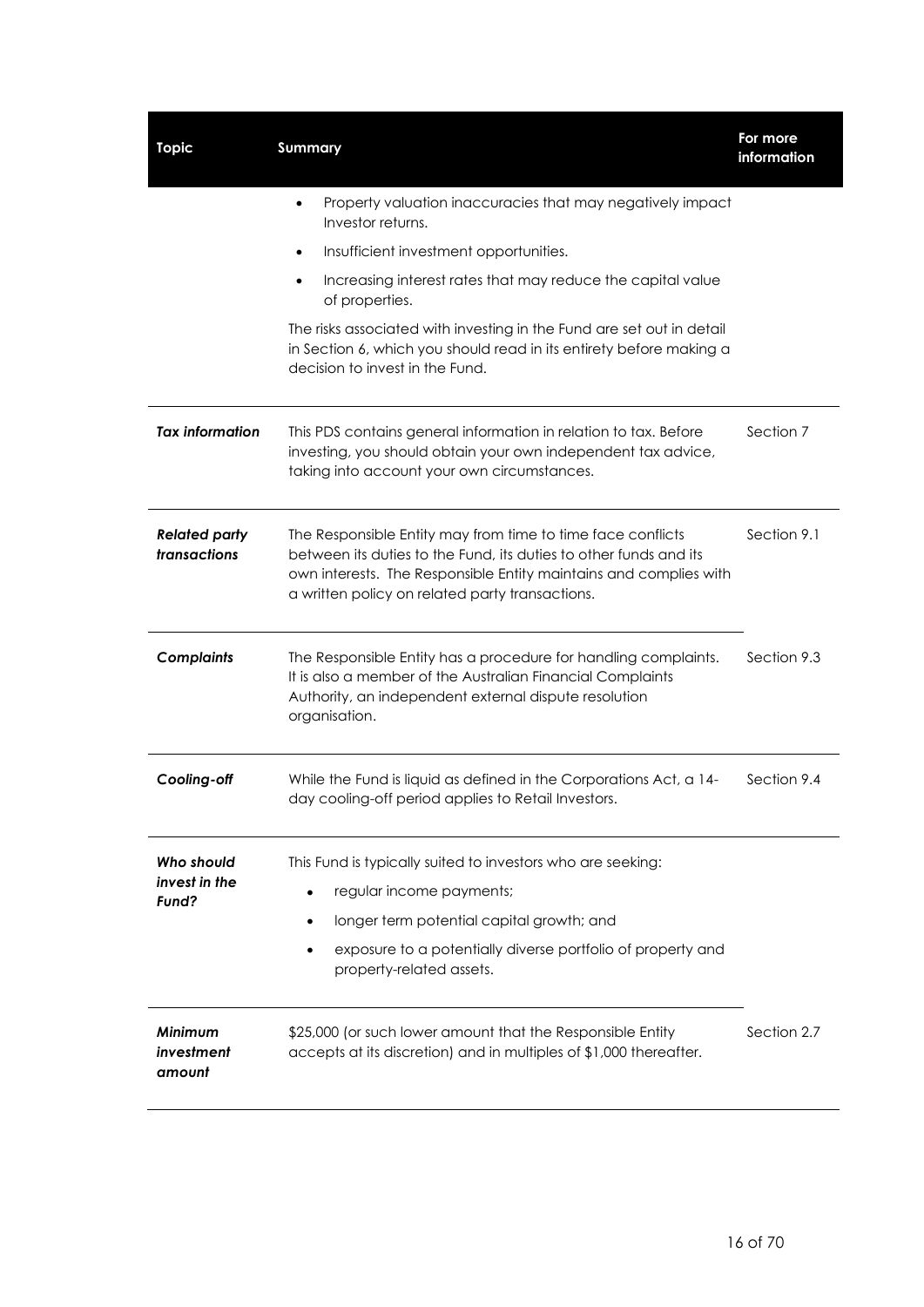| Fees and other costs of the Fund   |                                                                                                                                                                                                                                                                                |           |
|------------------------------------|--------------------------------------------------------------------------------------------------------------------------------------------------------------------------------------------------------------------------------------------------------------------------------|-----------|
| Fees paid to the<br><b>Manager</b> | <b>Management fee:</b> 0.56% p.a. of the gross asset value of the Fund.<br>This fee is paid out of the Fund's assets on a monthly basis.                                                                                                                                       | Section 5 |
|                                    | Performance fee: 20.5% of the Fund's outperformance (if any) in<br>excess of the Performance Fee Hurdle for each 12 month period<br>ending on 30 June. If applicable, this fee is calculated and paid<br>out of the Fund at the end of each 12 month period ending 30<br>June. |           |
|                                    | Property acquisition fee:                                                                                                                                                                                                                                                      |           |
|                                    | Direct property acquisitions                                                                                                                                                                                                                                                   |           |
|                                    | For direct property acquisitions, the Manager can be paid a<br>maximum acquisition fee of up to 2.05% of the gross purchase<br>price of any property purchased by the Fund. This fee is paid to<br>the Manager by the Fund on completion of the acquisition of a<br>property.  |           |
|                                    | Fund-through deals                                                                                                                                                                                                                                                             |           |
|                                    | For fund-through deals, the Manager can be paid a maximum<br>acquisition fee of up to 2.05% of the final value of the completed<br>property asset.                                                                                                                             |           |
|                                    | This will be paid in two instalments.                                                                                                                                                                                                                                          |           |
|                                    | The first instalment will be calculated on the initial acquisition<br>price and paid upon completion of the initial acquisition of the<br>property asset (for example, on acquisition of a vacant block of<br>land).                                                           |           |
|                                    | The second instalment will be calculated on the improved value<br>of the property asset and paid upon completion (for example,<br>upon completion of a building or construction of a project).                                                                                 |           |
|                                    | Sale fee: 1.03% of the gross sale price of property assets sold by<br>the Fund. This fee is paid to the Manager by the Fund upon the<br>settlement of a property.                                                                                                              |           |
|                                    | All fees quoted above are inclusive of GST net of RITC.                                                                                                                                                                                                                        |           |
| Fees paid to the<br>Responsible    | The Responsible Entity is entitled to receive a monthly responsible<br>entity fee equating to the higher of the following:                                                                                                                                                     |           |
| <b>Entity</b>                      | \$75,240 p.a. (inclusive of the net effect of GST) and<br>1.<br>\$10,446 p.a. (inclusive of the net effect of GST) for each<br>additional property owned by the Fund. This fee is<br>indexed to the higher of 3% or CPI on 1 July each year; or                                |           |
|                                    | 0.05% p.a. linelusive of the net effect of GST) on the gross<br>2                                                                                                                                                                                                              |           |

**Topic Summary For more** 

2. 0.05% p.a. (inclusive of the net effect of GST) on the gross asset value of the Fund up to \$100 million and 0.03% p.a.

**information**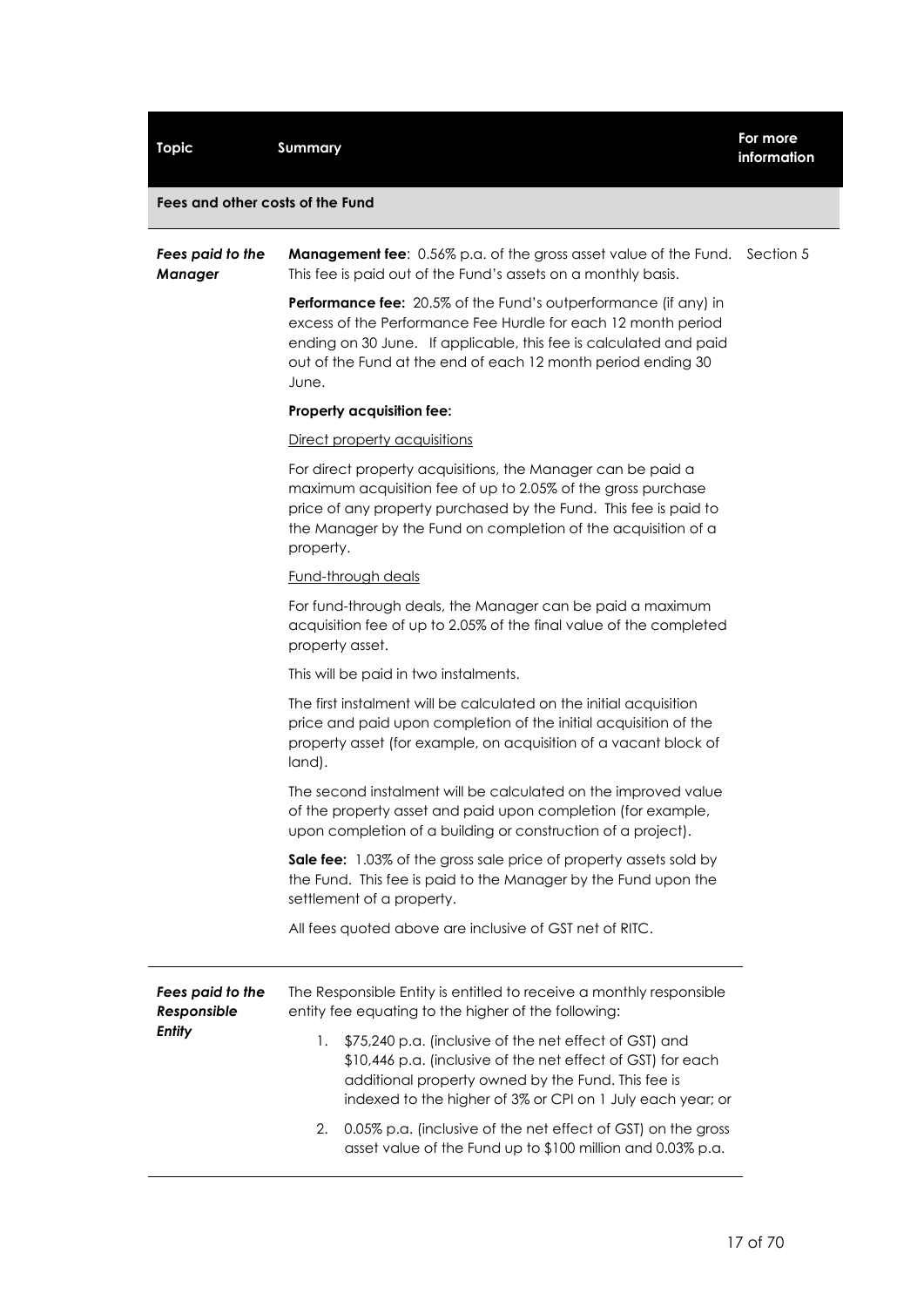| Topic        | Summary    |                                                                                                                                                                                                                              | For more<br>information |
|--------------|------------|------------------------------------------------------------------------------------------------------------------------------------------------------------------------------------------------------------------------------|-------------------------|
|              |            | (inclusive of the net effect of GST) of the gross asset value<br>of the Fund.                                                                                                                                                |                         |
| Custody fees | following: | The Responsible Entity is entitled to receive a monthly custody fee<br>for providing custodial services equating to the higher of the                                                                                        |                         |
|              |            | 1. \$15,990 p.a. (inclusive of the net effect of GST) indexed<br>to the higher of 3% or CPI on 1 July each year; or                                                                                                          |                         |
|              |            | 0.03% p.a. (inclusive of the net effect of GST) on the gross<br>asset value of the Fund up to \$50 million and 0.02% p.a.<br>(inclusive of the net effect of GST) on the gross asset<br>value of the Fund over \$50 million. |                         |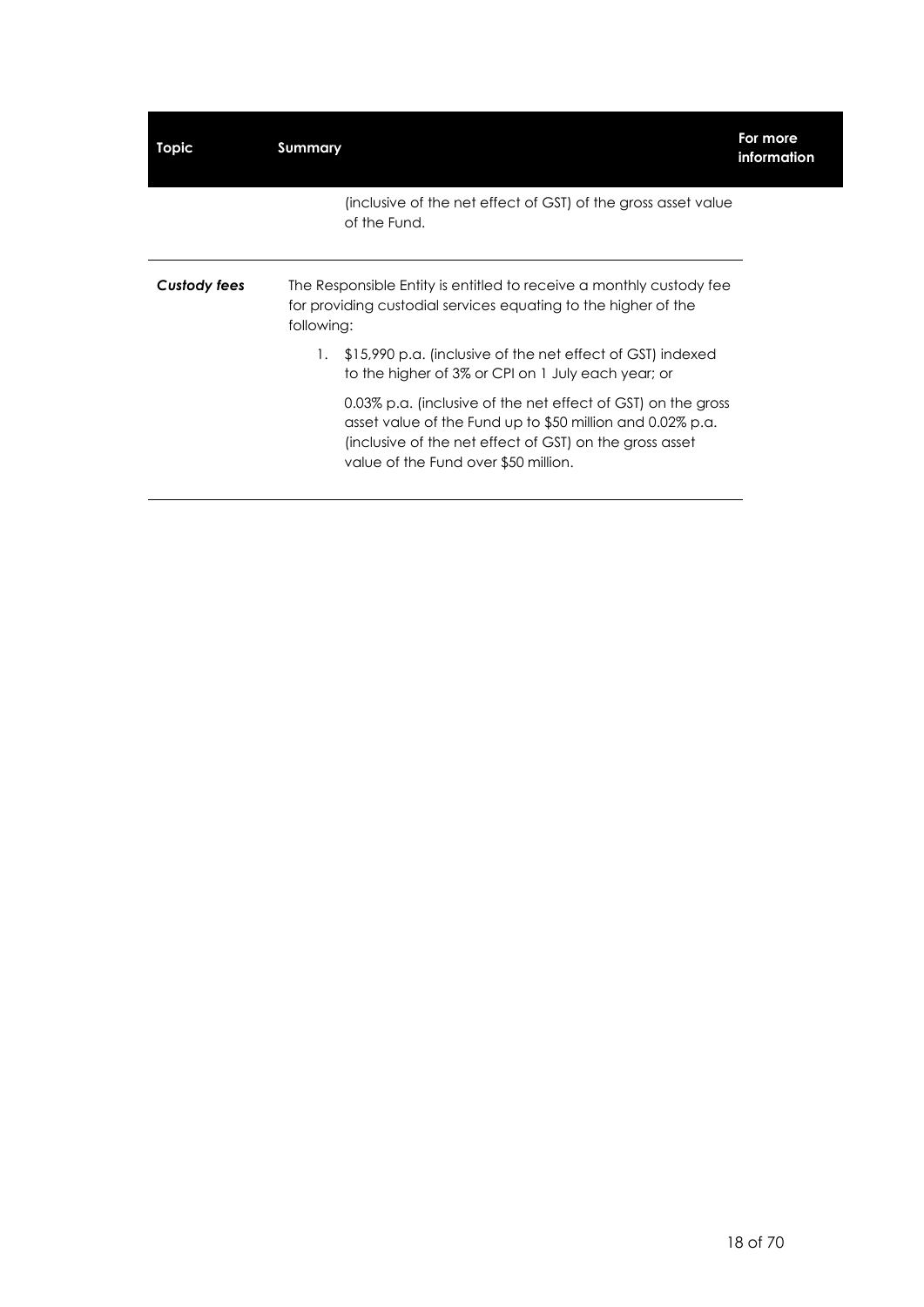## <span id="page-18-0"></span>**1.2. Unlisted property fund disclosure principles and benchmarks**

ASIC has developed benchmarks and disclosure principles for unlisted property schemes to help investors analyse and understand the risks associated with investing in these types of schemes and decide whether such investments are suitable for them.

Responsible entities of unlisted property schemes should apply these disclosure principles in their product disclosure statements and in other information they provide to their investors on an ongoing basis (through websites and other forms of communication with investors).

The following tables contain a brief explanation of each ASIC benchmark and disclosure principle, together with a reference to the section of this PDS where more information can be found relevant to that benchmark and disclosure principle.

These disclosures are updated at least twice annually, and these disclosure principles are available on both the Manager's and the Responsible Entity's website at https://www.capitalpropertyfunds.com.au/CPF\_diversified\_property\_fund and www.oneinvestment.com.au/CPFDiversifiedFund.

Pty Ltd and audited by ESV Accounting and Business Advisors. **ASIC Benchmarks Does the Fund meet the benchmarks?** Section **references for more information**

The gearing ratio, interest cover ratio and net tangible asset (**NTA**) calculations are based on the Fund's audited accounts, which are prepared by Unity Fund Services

| <b>DENCHINGIKS</b>                              |                                                                                                                                                                 | <u>references</u><br>for more<br>information |
|-------------------------------------------------|-----------------------------------------------------------------------------------------------------------------------------------------------------------------|----------------------------------------------|
| Benchmark 1:<br><b>Gearing Policy</b>           | Yes. The Responsible Entity maintains and complies<br>with a written policy that governs the level of<br>gearing at an individual credit facility level.        | Section<br>2.14                              |
| Benchmark 2:<br><b>Interest Cover</b><br>Policy | Yes. The Responsible Entity maintains and complies<br>with a written policy that governs the level of<br>interest cover at an individual credit facility level. | Section<br>2.14                              |
| Benchmark 3:<br>Interest<br>Capitalisation      | No. Benchmark 3 is satisfied in respect of Tranche 1<br>of the facility limit, as the interest expense of the<br>Fund is not capitalised.                       | Section<br>2.14                              |
|                                                 | However, the line fee on Tranches 2 and 3 of the<br>facility limit is capitalised until Tranche 2 and 3 are<br>drawn.                                           |                                              |
|                                                 | Please refer to section 2.14 for more information on<br>the facility limit.                                                                                     |                                              |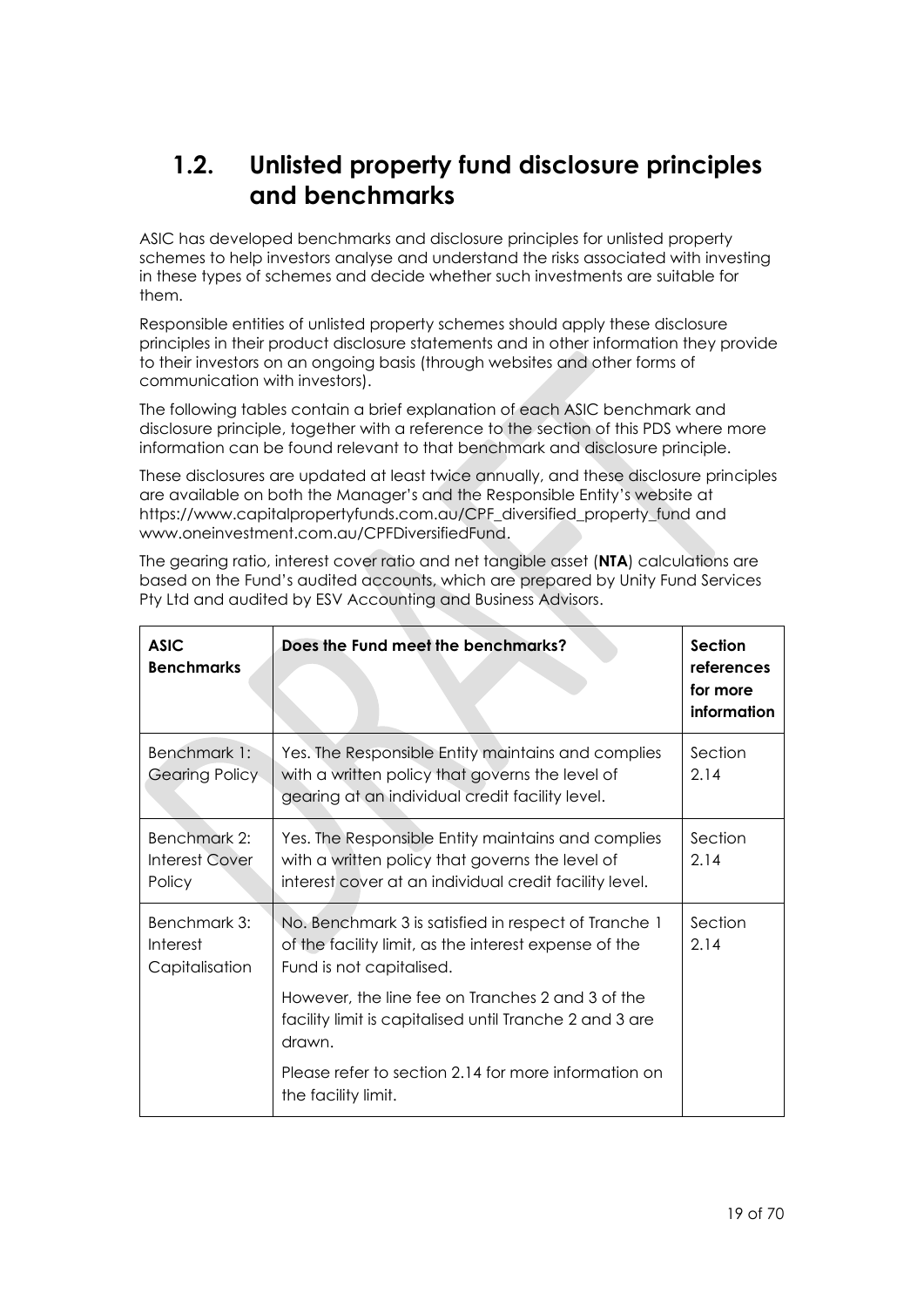| Benchmark 4:<br>Valuation<br>Policy                         | Yes. The Responsible Entity maintains and complies<br>with a written valuation policy that complies with<br>the prescribed requirements.         | Section<br>2.16 |
|-------------------------------------------------------------|--------------------------------------------------------------------------------------------------------------------------------------------------|-----------------|
| Benchmark 5:<br><b>Related Party</b><br><b>Transactions</b> | Yes. The Responsible Entity maintains and complies<br>with a written policy on related party transactions,<br>which covers certain requirements. | Section 9.1     |
| Benchmark 6:<br>Distribution<br>Practices                   | Yes. The Responsible Entity will only pay distributions<br>from available cash from operations and reserves<br>(excluding borrowings).           | Section 2.5     |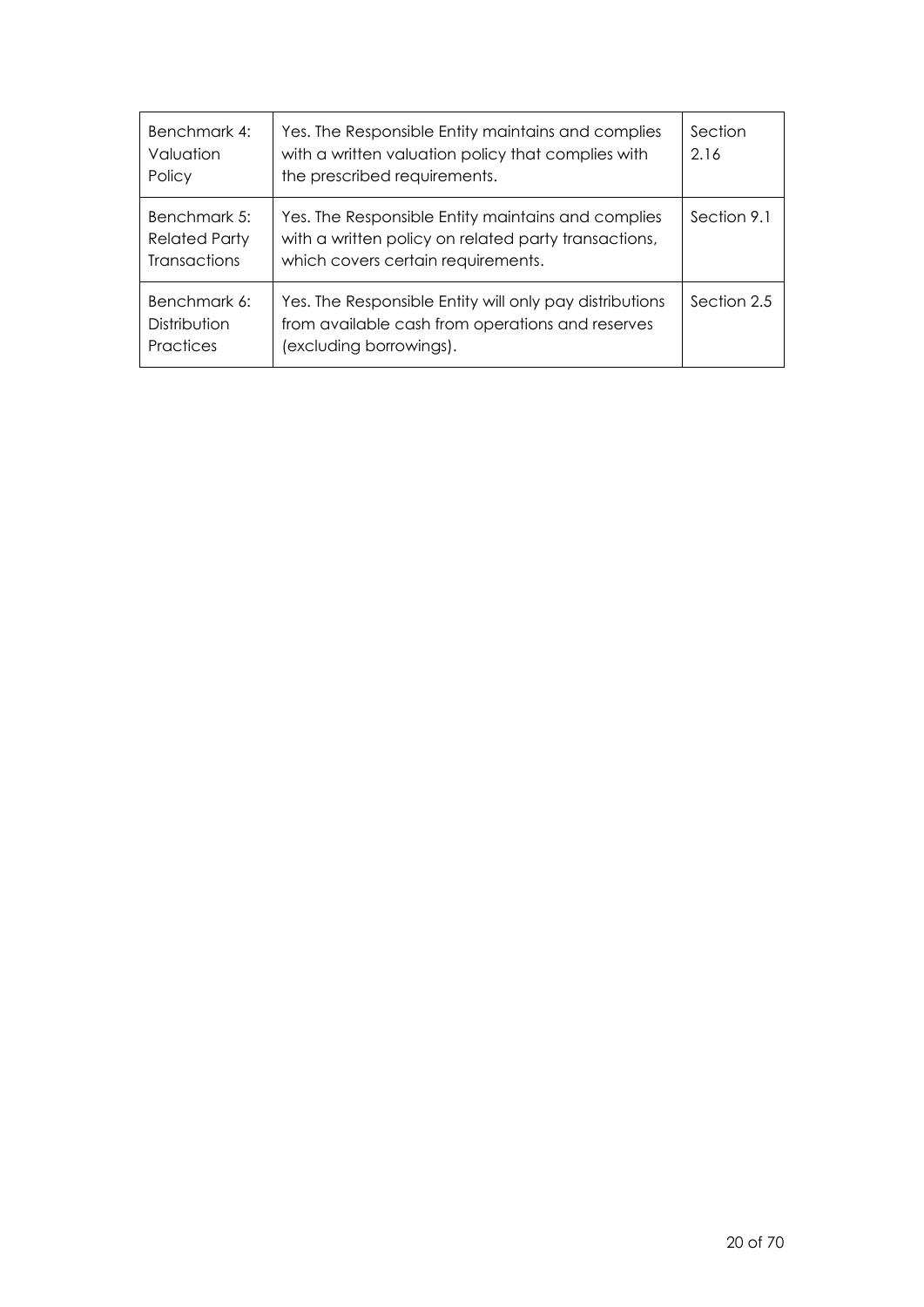| <b>ASIC</b><br><b>Disclosure</b><br><b>Principles</b>    | <b>Disclosure</b>                                                                                                                                                                                                                                                                                                                                                                                                                              |                        |                                                                                                                                                                                         | <b>Sections</b> |
|----------------------------------------------------------|------------------------------------------------------------------------------------------------------------------------------------------------------------------------------------------------------------------------------------------------------------------------------------------------------------------------------------------------------------------------------------------------------------------------------------------------|------------------------|-----------------------------------------------------------------------------------------------------------------------------------------------------------------------------------------|-----------------|
| <b>Disclosure</b><br>Principle 1:<br>Gearing Ratio       | The Manager considers a long-term gearing ratio for the Fund of<br>between 35% and 55% to be an optimal level of debt. A higher<br>gearing ratio for a property fund means a higher reliance on<br>external liabilities (primarily borrowings) to finance the Fund's<br>assets and the impact of any upward or downward movements in<br>the value of the Fund is magnified.<br>The following table provides a summary of the Fund's drawn debt |                        |                                                                                                                                                                                         | Section<br>2.14 |
|                                                          | facilities as at<br>31 December 2021:                                                                                                                                                                                                                                                                                                                                                                                                          |                        |                                                                                                                                                                                         |                 |
|                                                          | <b>Facility Limit</b><br>\$m                                                                                                                                                                                                                                                                                                                                                                                                                   | Drawn<br>Amount<br>\$m | Undrawn Amount<br>\$m                                                                                                                                                                   |                 |
|                                                          | Tranche 1 - \$25.94m                                                                                                                                                                                                                                                                                                                                                                                                                           | \$25.94m               | \$0.00m                                                                                                                                                                                 |                 |
|                                                          | Tranche $2^1$ \$3.00m                                                                                                                                                                                                                                                                                                                                                                                                                          | \$0.00m                | \$2.99m                                                                                                                                                                                 |                 |
|                                                          | Tranche 3 - \$1.00m                                                                                                                                                                                                                                                                                                                                                                                                                            | \$0.00m                | \$1.00m                                                                                                                                                                                 |                 |
|                                                          | Total                                                                                                                                                                                                                                                                                                                                                                                                                                          | \$25.94m               | \$3.99m                                                                                                                                                                                 |                 |
|                                                          | within the Fund's long-term gearing level target of 35-55%.                                                                                                                                                                                                                                                                                                                                                                                    |                        | The Fund's gearing level is 49.4% as at 31 December 2021 which is                                                                                                                       |                 |
| <b>Disclosure</b><br>Principle 2:                        | to 30 June 2021 was 3.87 times.                                                                                                                                                                                                                                                                                                                                                                                                                |                        | The interest cover ratio for the Fund for the period from 1 July 2020                                                                                                                   | Section<br>2.14 |
| <b>Interest Cover</b><br>Ratio                           | The interest coverage ratio of 3.87 times indicates that there is<br>\$3.87 of earnings to pay every \$1.00 of interest payments on debt.                                                                                                                                                                                                                                                                                                      |                        |                                                                                                                                                                                         |                 |
| <b>Disclosure</b><br>Principle 3:<br>Scheme<br>Borrowing | As at the date of this PDS, the Fund has the following debt<br>facilities in relation to 601 Coronation Drive, Toowong QLD:<br>Tranche 1 - with a facility limit of \$25,930,000 has a term of<br>3 years expiring 30 September 2024 drawn to \$25,930,000<br>as at 31 December 2021. The interest rate is a floating rate<br>of BBSY Bid Rate + 1.95% margin and approximately 2.06%<br>per annum.                                            |                        |                                                                                                                                                                                         | Section<br>2.14 |
|                                                          | Tranche 2 - with a facility limit of \$3,000,000 has a term of<br>3 years expiring 30 September 2024 and is undrawn as at<br>31 December 2021. The interest rate is a line fee of 1.00%<br>per annum which is capitalised until drawn increasing to<br>BBSY Bid Rate + 1.95% margin once drawn.                                                                                                                                                |                        |                                                                                                                                                                                         |                 |
|                                                          |                                                                                                                                                                                                                                                                                                                                                                                                                                                |                        | Tranche 3 - with a facility limit of \$1,000,000 has a term of<br>3 years expiring 30 September 2024 and is undrawn as at<br>31 December 2021. The interest rate is a line fee of 1.00% |                 |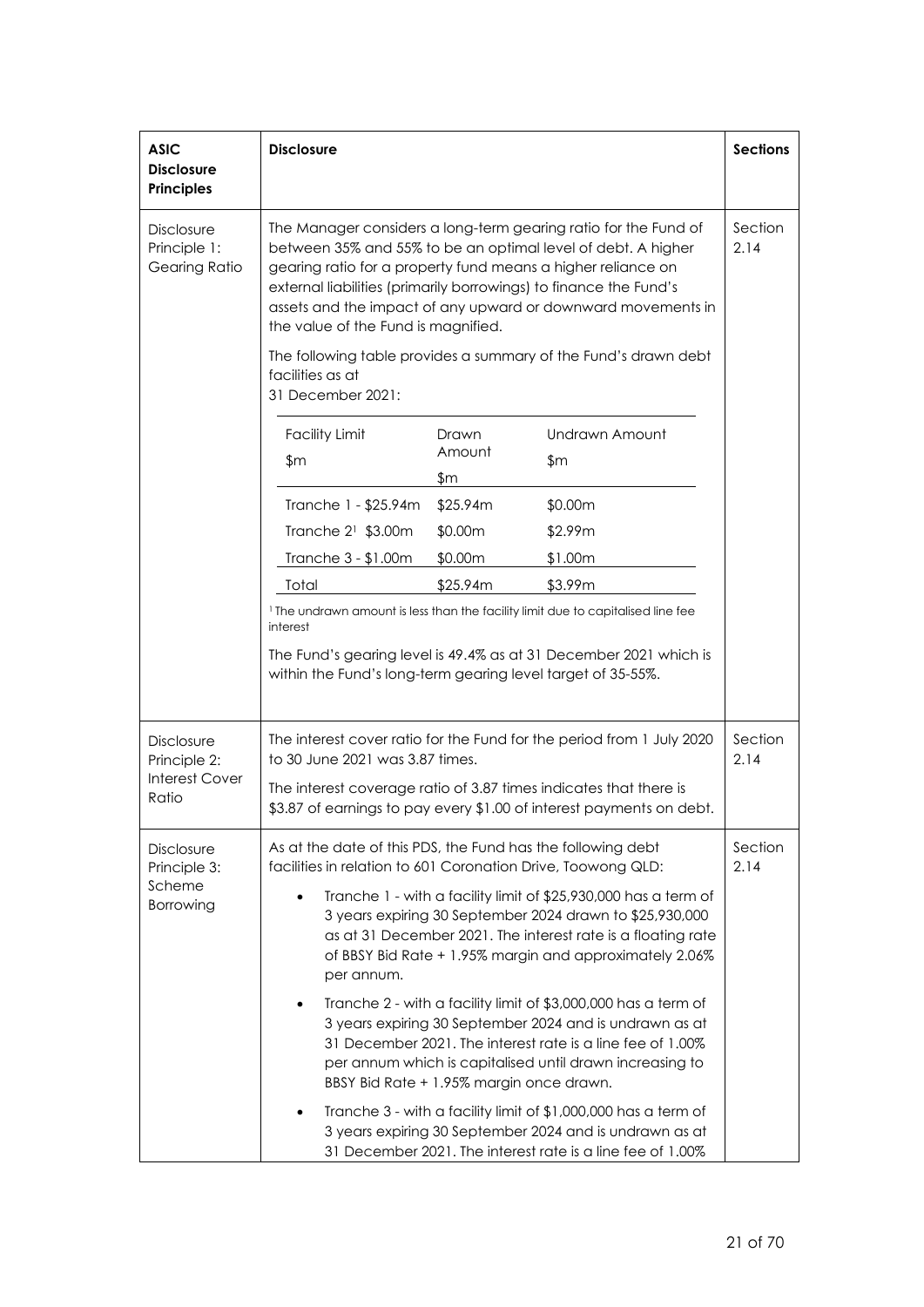|                                                                   |                                                                                                                                                                                                                                                                                                                                                                                                                                                                                                                                                                          |                                                                   | BBSY Bid Rate + 1.95% margin once drawn. | per annum which is capitalised until drawn increasing to |  |                |
|-------------------------------------------------------------------|--------------------------------------------------------------------------------------------------------------------------------------------------------------------------------------------------------------------------------------------------------------------------------------------------------------------------------------------------------------------------------------------------------------------------------------------------------------------------------------------------------------------------------------------------------------------------|-------------------------------------------------------------------|------------------------------------------|----------------------------------------------------------|--|----------------|
|                                                                   | Tranche 2 is an undrawn tranche to be used for any aluminium<br>composite panels (ACP) remediation capital expenditure in<br>relation to 601 Coronation Drive, Toowong, QLD (please refer to<br>Section 3.2 under the heading 'Fund assets as at the date of this<br>PDS' for further information on the ACP remediation works).<br>Tranche 3 is an undrawn tranche to be used for working capital<br>and to fund redemptions. All borrowings are non-recourse to<br>Investors, however Investors rank behind the lender in the event<br>the Fund defaults on its loans. |                                                                   |                                          |                                                          |  |                |
|                                                                   |                                                                                                                                                                                                                                                                                                                                                                                                                                                                                                                                                                          |                                                                   |                                          |                                                          |  |                |
|                                                                   | The debt as at 31 December 2021 for the Fund was \$25.94m and the<br>valuation of the Property as at 30 June 2021 was \$51.25m. The LVR<br>for the Fund was 50.6% as at 31 December 2021. This is less than the<br>LVR covenant of 55.0%. The value of the Fund's assets would need<br>to fall to \$47.2m, or by approximately 8%, to breach the LVR<br>covenant of 55%.                                                                                                                                                                                                 |                                                                   |                                          |                                                          |  |                |
|                                                                   | The interest cover ratio (ICR) covenant for the Fund's debt is 2.0<br>times and the ICR for the period 1 July 2020 to 30 June 2021 was<br>3.87 times. The interest cover would need to fall by approximately<br>48% to breach the ICR covenant for the Fund's debt facility.                                                                                                                                                                                                                                                                                             |                                                                   |                                          |                                                          |  |                |
|                                                                   | The following table provides a summary of the loan covenants as<br>at 30 June 2021 in relation to the Fund.                                                                                                                                                                                                                                                                                                                                                                                                                                                              |                                                                   |                                          |                                                          |  |                |
|                                                                   |                                                                                                                                                                                                                                                                                                                                                                                                                                                                                                                                                                          |                                                                   |                                          |                                                          |  |                |
|                                                                   | <b>Financial</b>                                                                                                                                                                                                                                                                                                                                                                                                                                                                                                                                                         | Period                                                            | Loan<br>Covenant                         | Actual                                                   |  |                |
|                                                                   | <b>Undertaking</b><br><b>LVR</b><br><b>ICR</b>                                                                                                                                                                                                                                                                                                                                                                                                                                                                                                                           | As at 30<br><b>June 2021</b><br>1 July 2020<br>to 30 June<br>2021 | 55%<br>Not less<br>than $2.0$<br>times   | 50.6%<br>3.87 times                                      |  |                |
|                                                                   | As at the date of this PDS the debt facility for the Fund is not<br>hedged.                                                                                                                                                                                                                                                                                                                                                                                                                                                                                              |                                                                   |                                          |                                                          |  |                |
|                                                                   | If in future the Manager enters into hedged debt facilities, this will<br>be notified to Investors in the Fund's regular RG 46 disclosures.                                                                                                                                                                                                                                                                                                                                                                                                                              |                                                                   |                                          |                                                          |  |                |
|                                                                   | There are no terms within the debt facility that may be invoked as<br>a result of Fund members exercising their rights under the<br>Constitution.                                                                                                                                                                                                                                                                                                                                                                                                                        |                                                                   |                                          |                                                          |  |                |
| <b>Disclosure</b><br>Principle 4:<br>Portfolio<br>Diversification | While the Manager intends to diversify the asset base of the Fund,<br>as at the date of this PDS, the Fund holds cash and a single<br>property asset being an office building at 601 Coronation Drive,<br>Toowong, QLD (Property).                                                                                                                                                                                                                                                                                                                                       |                                                                   |                                          |                                                          |  | Section<br>3.2 |
|                                                                   | The following provides a summary of the independent valuation<br>of the Property:                                                                                                                                                                                                                                                                                                                                                                                                                                                                                        |                                                                   |                                          |                                                          |  |                |
|                                                                   | Valuation                                                                                                                                                                                                                                                                                                                                                                                                                                                                                                                                                                |                                                                   | \$51.25M                                 |                                                          |  |                |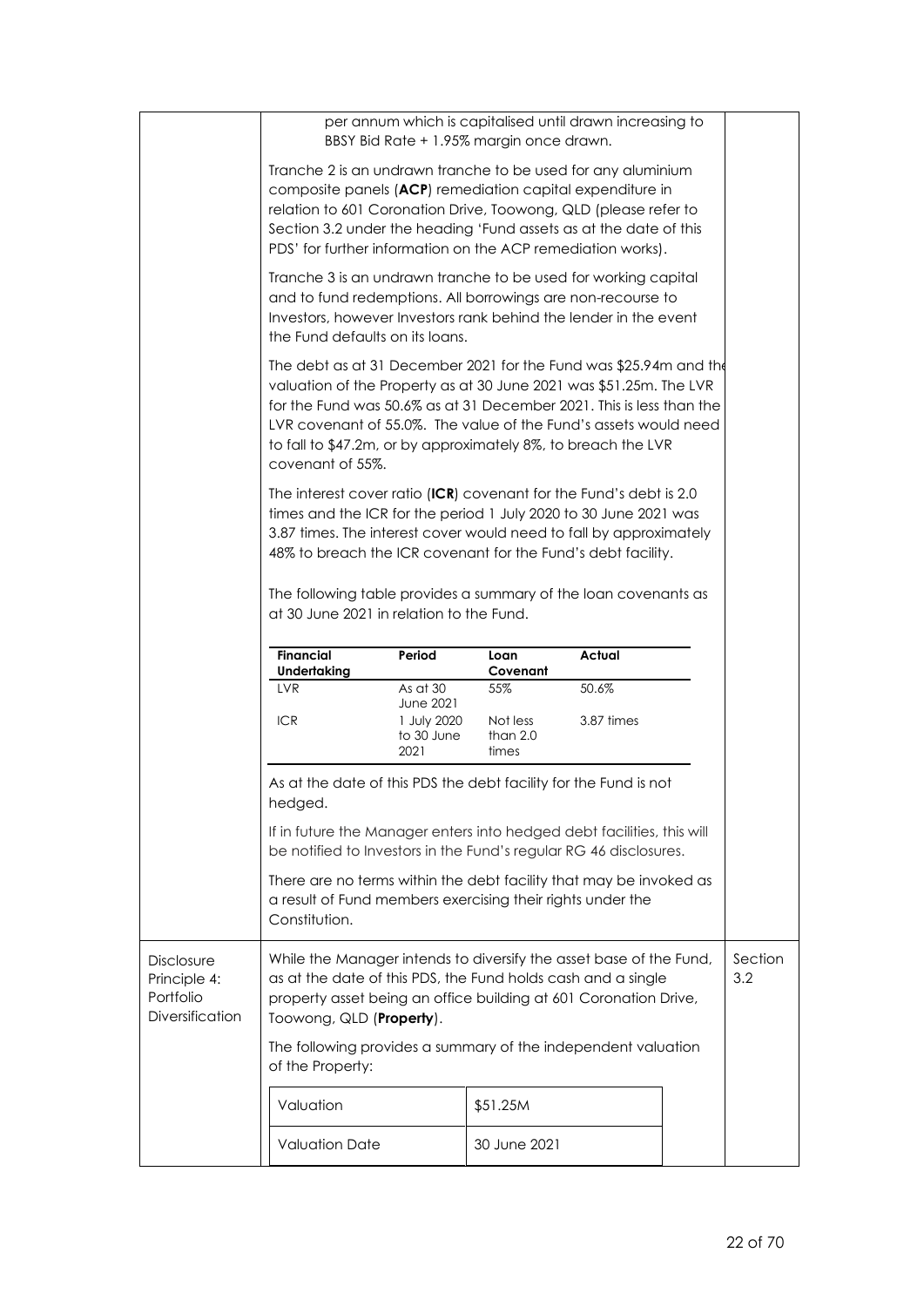|                                                                           | Independent Valuer                                                                                                                                                                                                                                                                                                                                                                                              | Colliers                                      |                                                              |                |
|---------------------------------------------------------------------------|-----------------------------------------------------------------------------------------------------------------------------------------------------------------------------------------------------------------------------------------------------------------------------------------------------------------------------------------------------------------------------------------------------------------|-----------------------------------------------|--------------------------------------------------------------|----------------|
|                                                                           | <b>Capitalisation Rate</b>                                                                                                                                                                                                                                                                                                                                                                                      | 6.68%                                         |                                                              |                |
|                                                                           | The Top 4 Tenants by Income and Lease Expiry at the Property<br>As at 31 December 2021                                                                                                                                                                                                                                                                                                                          |                                               |                                                              |                |
|                                                                           |                                                                                                                                                                                                                                                                                                                                                                                                                 | $\%$ of Rental<br>Income from<br>the Property | Lease Expiry                                                 |                |
|                                                                           | Indue                                                                                                                                                                                                                                                                                                                                                                                                           | 28.1%                                         | 30 November<br>2023                                          |                |
|                                                                           | Jumbo Interactive                                                                                                                                                                                                                                                                                                                                                                                               | 26.3%                                         | 7 June 2025                                                  |                |
|                                                                           | Queensland<br>College of Teachers                                                                                                                                                                                                                                                                                                                                                                               | 16.7%                                         | 31 October<br>2023                                           |                |
|                                                                           | Home Instead<br>Tenancies                                                                                                                                                                                                                                                                                                                                                                                       | 11.5%                                         | 12 March 2030 &<br>29 February 2024                          |                |
|                                                                           |                                                                                                                                                                                                                                                                                                                                                                                                                 | $%$ by<br>Lettable<br>Area                    | <b>Lease Expiry</b>                                          |                |
|                                                                           | Jumbo Interactive                                                                                                                                                                                                                                                                                                                                                                                               | 26.2%                                         | 7 June 2025                                                  |                |
|                                                                           | Indue                                                                                                                                                                                                                                                                                                                                                                                                           | 26.0%                                         | 30 November 2023                                             |                |
|                                                                           | Queensland College of<br><b>Teachers</b>                                                                                                                                                                                                                                                                                                                                                                        | 16.7%                                         | 31 October 2023                                              |                |
|                                                                           | Home Instead<br>Tenancies                                                                                                                                                                                                                                                                                                                                                                                       | 12.5%                                         | 12 March 2030 & 29<br>February 2024                          |                |
|                                                                           |                                                                                                                                                                                                                                                                                                                                                                                                                 |                                               | Occupancy and Weighted Average Lease Expiry at the Property  |                |
|                                                                           | As at 31 December 2021, the Property's occupancy is 100% by<br>area.                                                                                                                                                                                                                                                                                                                                            |                                               |                                                              |                |
|                                                                           | 2.9 years as at 31 December 2021.                                                                                                                                                                                                                                                                                                                                                                               |                                               | The weighted average lease expiry by income is approximately |                |
| <b>Disclosure</b><br>Principle 5:<br><b>Related Party</b><br>Transactions | The Responsible Entity has policies and procedures for entering<br>into related party transactions. Compliance with the policy is<br>monitored by the Responsible Entity with any actual or potential<br>conflicts of interest or related party transactions being identified<br>by management and treated in accordance with the procedures<br>relevant to the related policy. The Responsible Entity monitors |                                               |                                                              | Section<br>9.1 |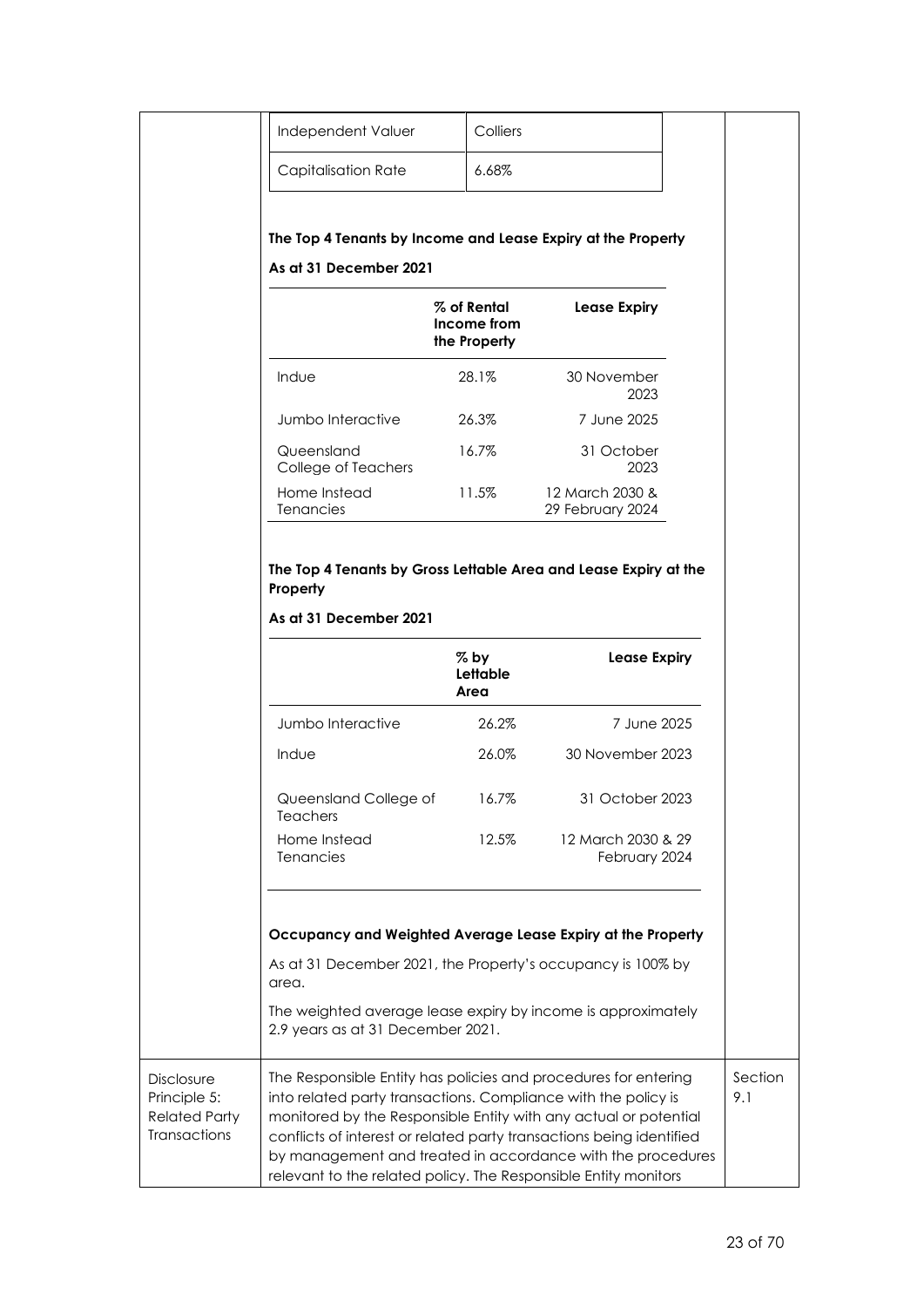| compliance with the policy by maintaining a register of identified<br>actual and potential conflicts of interest. The register also includes<br>a recommended treatment to be adopted to manage the<br>conflict of interest. A compliance manager will maintain, update<br>and periodically review that register.                                                                                                                        |  |
|------------------------------------------------------------------------------------------------------------------------------------------------------------------------------------------------------------------------------------------------------------------------------------------------------------------------------------------------------------------------------------------------------------------------------------------|--|
| The Responsible Entity has entered into transactions with related<br>entities. The Responsible Entity does not need member approval<br>in respect of the related party transactions because they are<br>entered into on commercial and on arm's length terms. The risks<br>associated with related party transactions may include the<br>possibility of higher risks of conflicts of interest and less rigorous<br>levels of monitoring. |  |
| The Responsible Entity has appointed the following related parties:                                                                                                                                                                                                                                                                                                                                                                      |  |
| One Registry Services Pty Limited ACN 141 757 360, a<br>related body corporate of the RE, was appointed to<br>perform registry services for the Fund pursuant to a registry<br>services agreement; and                                                                                                                                                                                                                                   |  |
| Unity Fund Services Pty Ltd ACN 146 747 122<br>$\bullet$<br>(Administrator), an associated company of the RE, was<br>appointed as the administrator of the Fund pursuant to<br>an administration agreement under which the<br>Administrator provides administration services for the day-<br>to-day operation of the Fund. These services include fund<br>accounting, Unit pricing and preparation of statutory<br>accounts.             |  |
| <b>Related Party Fees</b>                                                                                                                                                                                                                                                                                                                                                                                                                |  |
| <b>Registry Fees</b>                                                                                                                                                                                                                                                                                                                                                                                                                     |  |
| Registry fees of \$15,260 plus GST were incurred for the<br>year ended 30 June 2021 of which \$1,980 plus GST was<br>payable to One Registry Services Pty Limited at the end of<br>the period.                                                                                                                                                                                                                                           |  |
| Registry services were provided to the Fund by One<br>Registry Services Pty Limited, which is a related body<br>corporate of the Responsible Entity, for the year ended 30<br>June 2021.                                                                                                                                                                                                                                                 |  |
| <b>Accounting and Administration Fees</b>                                                                                                                                                                                                                                                                                                                                                                                                |  |
| Accounting and administration fees of \$22,540 plus GST<br>were incurred for the year ended 30 June 2021 of which<br>\$4,000 plus GST was payable to Unity Fund Services Pty<br>Ltd at the end of the period.                                                                                                                                                                                                                            |  |
| Accounting and administration services were provided to<br>the Fund by Unity Fund Services Pty Ltd, which is an<br>associate of the Responsible Entity, for the year ended 30<br>June 2021.                                                                                                                                                                                                                                              |  |
| <b>Related Party Holdings</b>                                                                                                                                                                                                                                                                                                                                                                                                            |  |
| Holding of Units in the Fund by key management personnel of the<br>Responsible Entity and their associated entities as at 31 December<br>2021 is as follows:                                                                                                                                                                                                                                                                             |  |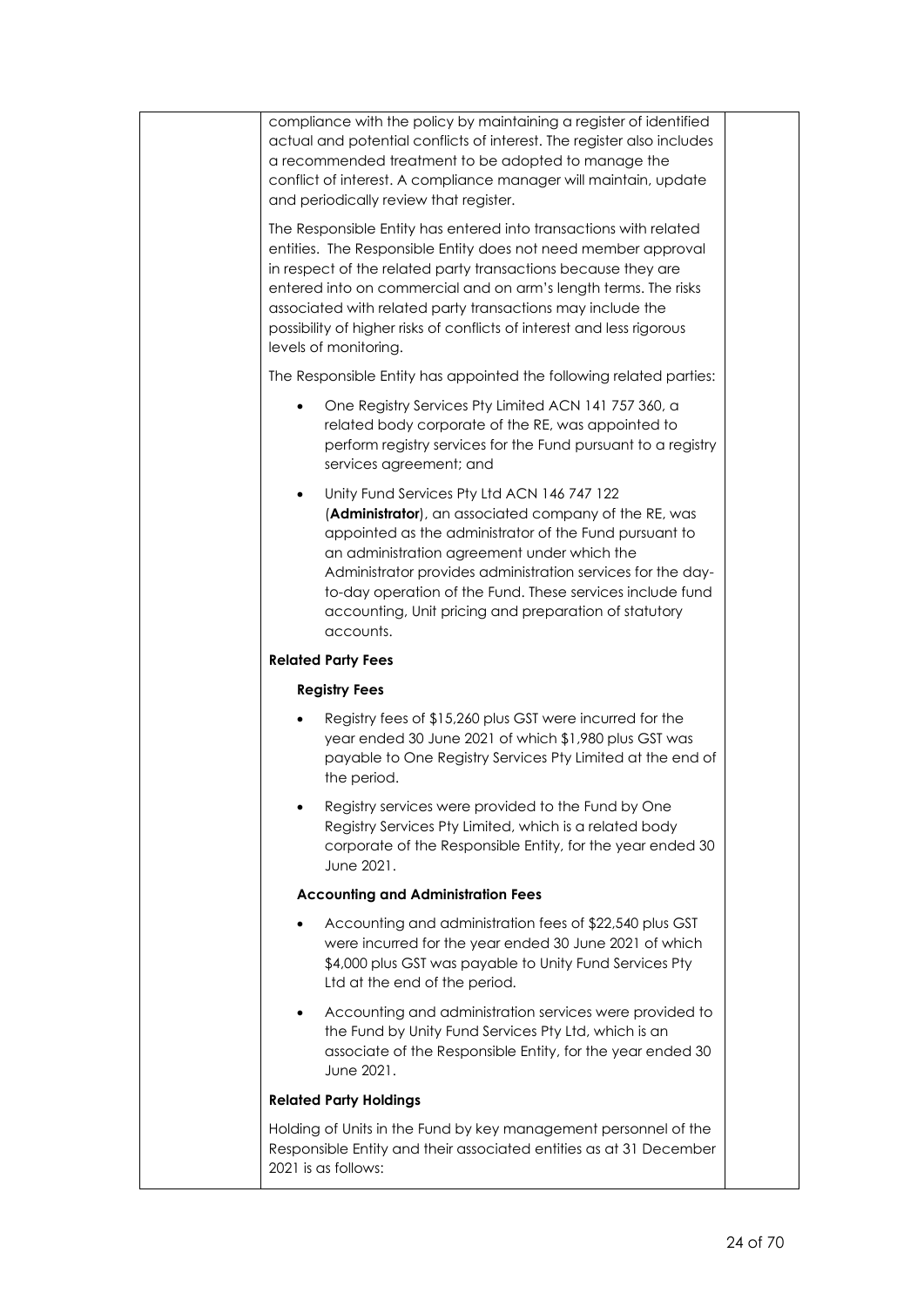|                                                                 |                                                                                                                                                                                                                                                                              |                                           |                             | 30 June 2021                                                                                                                                                            |                 |  |
|-----------------------------------------------------------------|------------------------------------------------------------------------------------------------------------------------------------------------------------------------------------------------------------------------------------------------------------------------------|-------------------------------------------|-----------------------------|-------------------------------------------------------------------------------------------------------------------------------------------------------------------------|-----------------|--|
|                                                                 |                                                                                                                                                                                                                                                                              | Unit<br><b>Class</b>                      | <b>Units</b><br><b>Held</b> | % of the Class                                                                                                                                                          |                 |  |
|                                                                 | <b>Frank Tearle</b>                                                                                                                                                                                                                                                          | Ordinary                                  | 150,00                      | 0.60%                                                                                                                                                                   |                 |  |
|                                                                 | as follows:                                                                                                                                                                                                                                                                  |                                           |                             | Holding of Units in the Fund by key management personnel of the<br>Manager and their associated entities as at 31 December 2021 is                                      |                 |  |
|                                                                 |                                                                                                                                                                                                                                                                              |                                           |                             | 30 June 2021                                                                                                                                                            |                 |  |
|                                                                 | Andrew Kerr<br>Joe Christie<br>The Responsible Entity maintains and complies with a written<br>manage conflicts of interest.                                                                                                                                                 | <b>Unit Class</b><br>Ordinary<br>Ordinary | Units<br>60,400<br>37,167   | % of the Class<br>0.24%<br>0.15%<br>policy on related party transactions, including the assessment and<br>approval processes for such transactions, and arrangements to |                 |  |
| <b>Disclosure</b><br>Principle 6:<br>Distribution<br>Practices  | Distributions will be paid generally from the Fund's income<br>including property rental income. The Responsible Entity<br>30 days of the end of each calendar quarter except for the<br>quarter ending 30 June each year where distributions are<br>months of each 30 June. |                                           |                             | anticipates paying distributions quarterly to Investors, usually within<br>expected to be paid within three weeks however no later than 3                               | Section<br>2.5  |  |
|                                                                 | cash from operations and reserves (excluding borrowings).                                                                                                                                                                                                                    |                                           |                             | The Responsible Entity will only pay distributions from available                                                                                                       |                 |  |
|                                                                 | over the next 12 month period.                                                                                                                                                                                                                                               |                                           |                             | As at the date of this PDS, there is nothing that the Manager is<br>aware of that will prevent the Fund from meeting its Target Return                                  |                 |  |
| <b>Disclosure</b><br>Principle 7:<br>Withdrawal<br>Arrangements | monthly basis.                                                                                                                                                                                                                                                               |                                           |                             | The Responsible Entity intends to offer limited withdrawals on a 6                                                                                                      | Section<br>2.11 |  |
| Disclosure                                                      |                                                                                                                                                                                                                                                                              |                                           |                             | The Fund's audited NTA is \$1.02 per Unit as at 31 December 2021.                                                                                                       | Section         |  |
| Principle 8: Net<br>Tangible Assets                             | and is based on the Fund's assets after deducting its liabilities<br>(and other adjustments) calculated at a point in time.                                                                                                                                                  |                                           |                             | The Fund's NTA shows the value of the Fund on a per Unit basis,                                                                                                         | 2.4             |  |
|                                                                 | This amount can be used as an estimated (not guaranteed)<br>excluding any allowance for selling costs, performance and<br>disposal fees, and other incidental costs.                                                                                                         |                                           |                             | measure of what an Investor could expect to receive per Unit if<br>the assets of the Fund were sold at that particular point in time but                                |                 |  |
|                                                                 | capital loss as at the relevant point in time.                                                                                                                                                                                                                               |                                           |                             | Therefore, to the extent that the NTA at any time is less than the<br>price paid for a Unit, it is also a reflection of the risk of a possible                          |                 |  |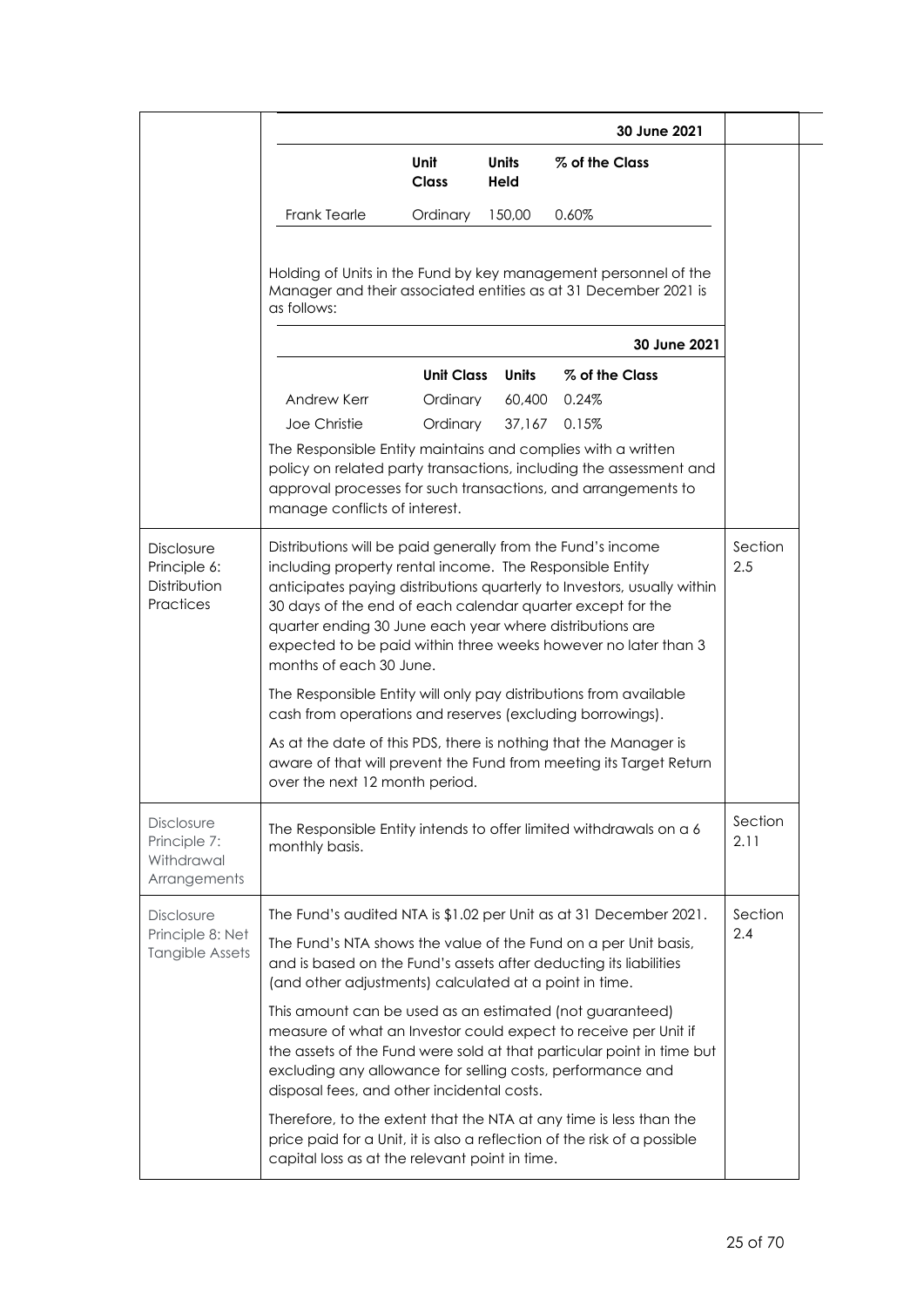| The NTA is calculated as follows:                                   |              |  |
|---------------------------------------------------------------------|--------------|--|
| Net assets - intangible assets $+/-$ other adjustments<br>$NTA = -$ |              |  |
| Number of Units on issue                                            |              |  |
|                                                                     |              |  |
|                                                                     |              |  |
| The NTA per Unit as at 31 December 2021 is calculated as follows:   |              |  |
| <b>Assets</b>                                                       |              |  |
| Cash                                                                | \$1,079,107  |  |
| Other current assets                                                | \$114,569    |  |
| Property asset                                                      | \$51,291,405 |  |
| <b>Total assets</b>                                                 | \$52,485,081 |  |
| <b>Liabilities</b>                                                  |              |  |
| Borrowings                                                          | \$25,939,760 |  |
| Other payables                                                      | \$857,487    |  |
| <b>Total liabilities</b>                                            | \$26,797,247 |  |
|                                                                     |              |  |
| Net assets attributable to investors                                | \$25,687,834 |  |
| Units on issue                                                      | 25,063,915   |  |
| NTA per unit                                                        | \$1.02       |  |
|                                                                     |              |  |
|                                                                     |              |  |

Updates to the information required under the ASIC disclosure principles, including as and when the Fund acquires additional investments, will be placed on the following websites from time to time:

- https://www.capitalpropertyfunds.com.au/CPF diversified property fund; and
- [www.oneinvestment.com.au/CPFDiversifiedFund](http://www.oneinvestment.com.au/CPFDiversifiedFund)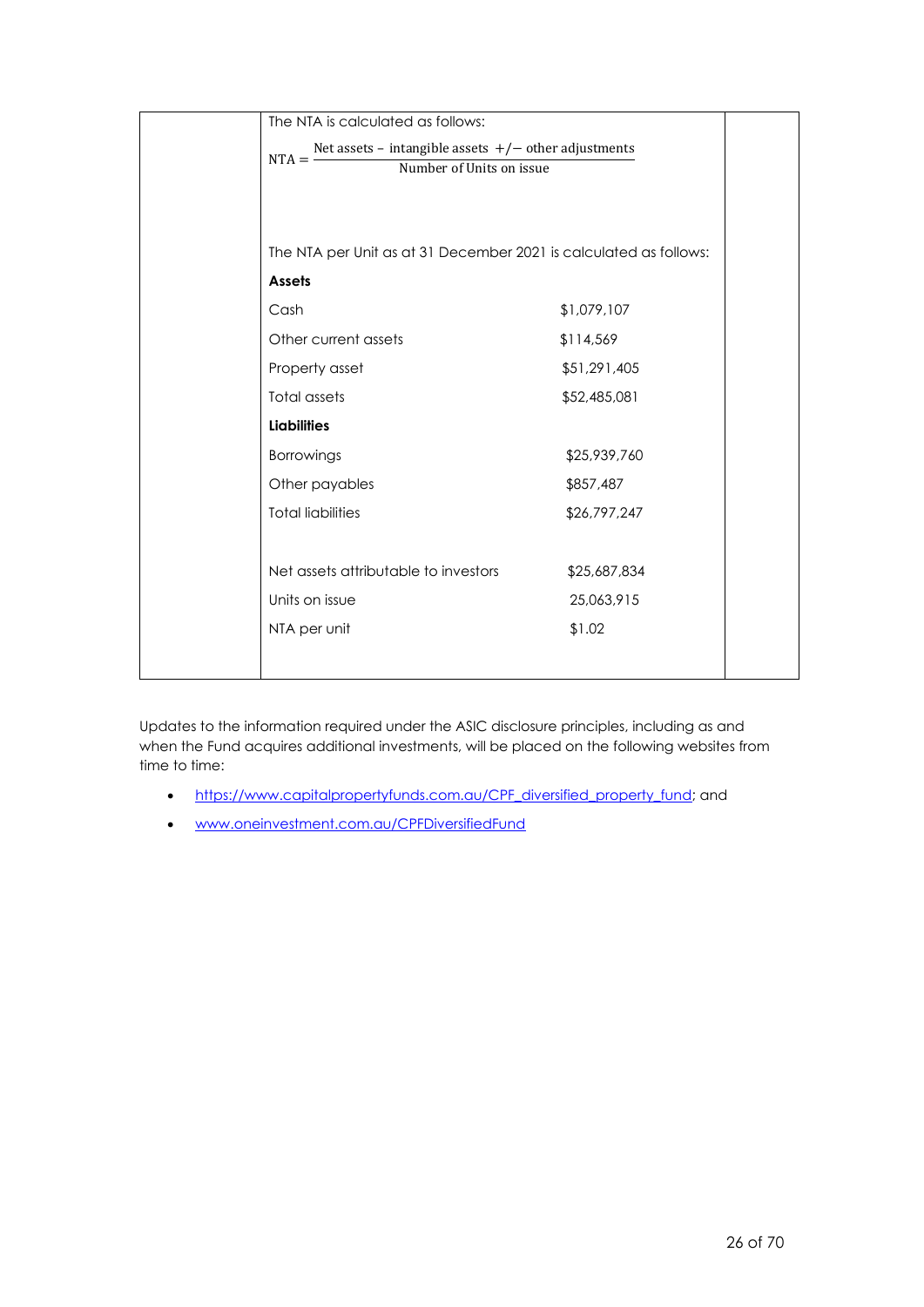## **2. Details of the Offer**

## <span id="page-26-0"></span>**2.1. Structure of the Fund**

The Fund is structured as a managed investment scheme and is registered with ASIC under Chapter 5C of the Corporations Act. One Managed Investment Funds Limited ACN 117 400 987 AFS licence 297042 is the responsible entity of the Fund. The Responsible Entity has appointed Capital Property Funds Pty Limited ACN 162 323 506 as investment manager of the Fund.

The Fund is open-ended which means that the Fund does not have an automatic termination date, other than specific termination events described in the Constitution. The Responsible Entity does not intend to operate the Fund only for a specific duration. The Responsible Entity recommends that Investors only consider investing in the Fund if they have a longer term investment horizon as property should not be seen as a short term investment.

There is no intention to list the Fund on a secondary market such as the ASX.

The Constitution regulates the relationship between the Responsible Entity and Investors. See Section [8.1](#page-61-0) for a summary of the Constitution.

## <span id="page-26-1"></span>**2.2. Investment objective & Target Return**

The Fund aims to provide Investors with regular property-based income combined with the potential for longer term capital growth.

As at the date of this PDS, the Manager is targeting a return of 6.00% p.a. (net of all fees and expenses). The Manager expects the return for the Fund to be derived principally from income.

The Target Return for the Fund will be reviewed from time to time. Any change to the Target Return for the Fund will be published on the Manager's website and any material change will be updated via a supplementary PDS available on both the Manager's and Responsible Entity's websites.

Capital and income returns are not guaranteed. Like all investments, the Fund's investments carry risks, and if these risks eventuate, you may:

- lose some or all of your capital invested in the Fund; and/or
- not receive the level of targeted income, if any.

The income return of the Fund may rise and fall due to a number of factors, including the performance of the Fund's property investments, prevailing economic conditions and movements in the RBA Cash Rate.

## **2.3. Units**

The Responsible Entity will issue Ordinary Units.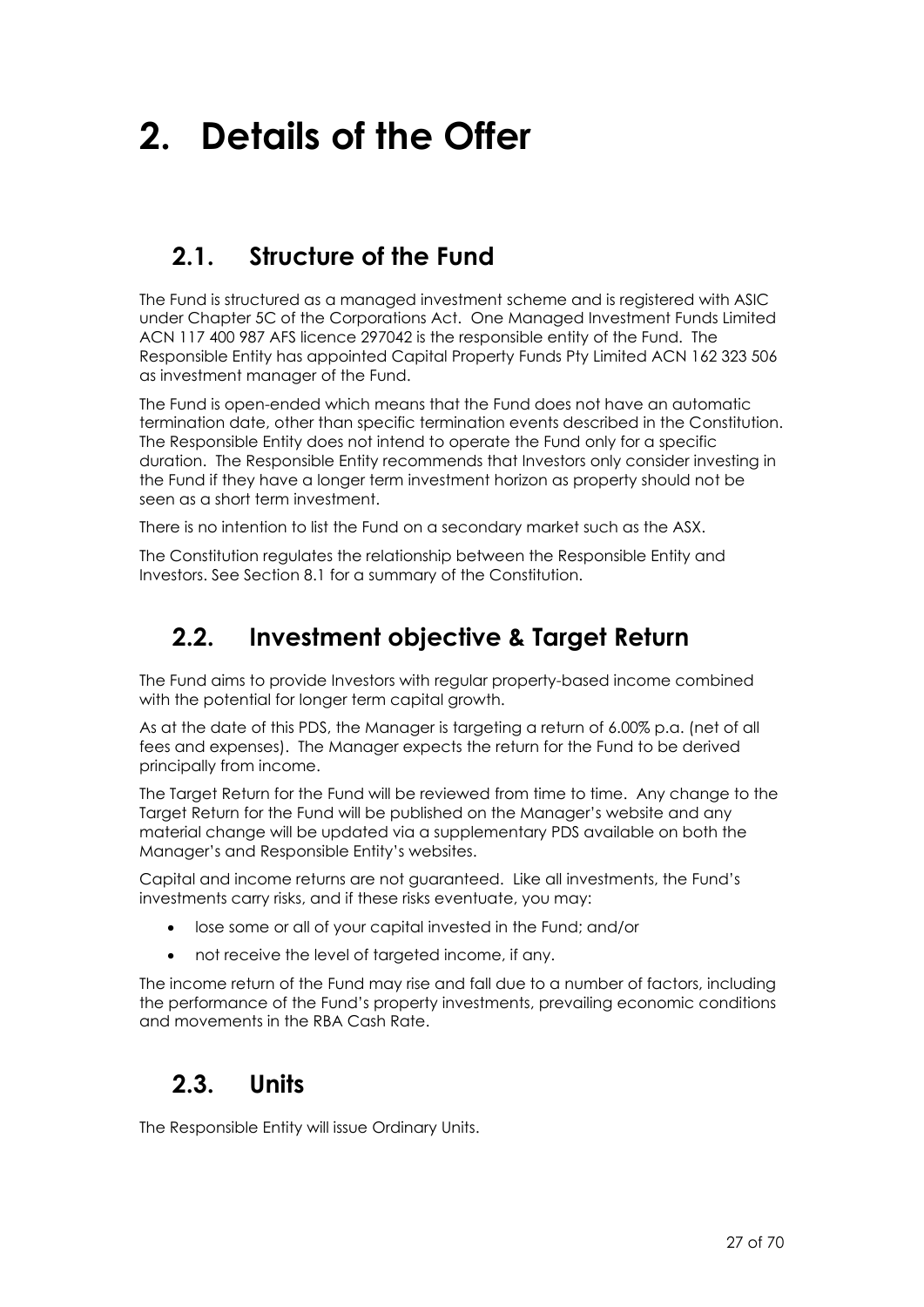From time to time and in order to facilitate the acquisition of new property assets, the Responsible Entity may issue Underwriting Units at the same prevailing issue price that applies to Ordinary Units.

Underwriting Units have the same rights as Ordinary Units except they may be redeemed in priority over Ordinary Units using proceeds from the allotment of Ordinary Units, debt or the sale of assets in the Fund and may be converted into Ordinary Units.

Please note that only Ordinary Units are being offered under this PDS and Underwriting Units will only be issued in connection with the acquisition of further real property.

Underwriters may provide funding by subscribing for Underwriting Units.

A holder of Underwriting Units may sell the Underwriting Units to third parties at any time.

Where an Underwriting Unit is transferred to a third party who is not a related party, the transferred Unit will convert into an Ordinary Unit.

The redemption price of Underwriting Units will be equal to the redemption price of Ordinary Units.

## <span id="page-27-0"></span>**2.4. Unit pricing**

The Fund's Unit Price will be determined by dividing the Fund's NAV by the number of Units on issue. The Fund's Unit Price & NTA are available on the Manager's website at https://www.capitalpropertyfunds.com.au/CPF\_diversified\_property\_fund.

The prevailing Unit Price will be calculated based on the NAV per Unit on the last Business Day of each calendar month (**Valuation Date**).

The Responsible Entity will:

- issue Units at the prevailing application price calculated on the relevant Valuation Date, which will be based on the Unit Price plus any applicable buy spread; and
- redeem Units at the prevailing withdrawal price calculated on the relevant Withdrawal Date, which will be based on the Unit Price less any applicable sell spread.

The buy/sell spread (where applied) reflects the transaction costs the Fund incurs in buying or selling investments as a result of transacting Investors, and the administrative costs associated with issuing or redeeming Units in the Fund.

At the time of this PDS, there is currently no buy/sell spread. However, the buy/sell spread is reviewed on a regular basis and may be charged by the Responsible Entity when the Responsible Entity considers it appropriate. If applicable, the buy/sell spread will not be paid to the Responsible Entity but becomes part of the assets of the Fund.

The Responsible Entity has a unit pricing policy which is available upon request at no charge to Investors. If you would like a copy of the policy, please contact the Manager at: [info@capitalpropertyfunds.com.au.](mailto:info@capitalpropertyfunds.com.au)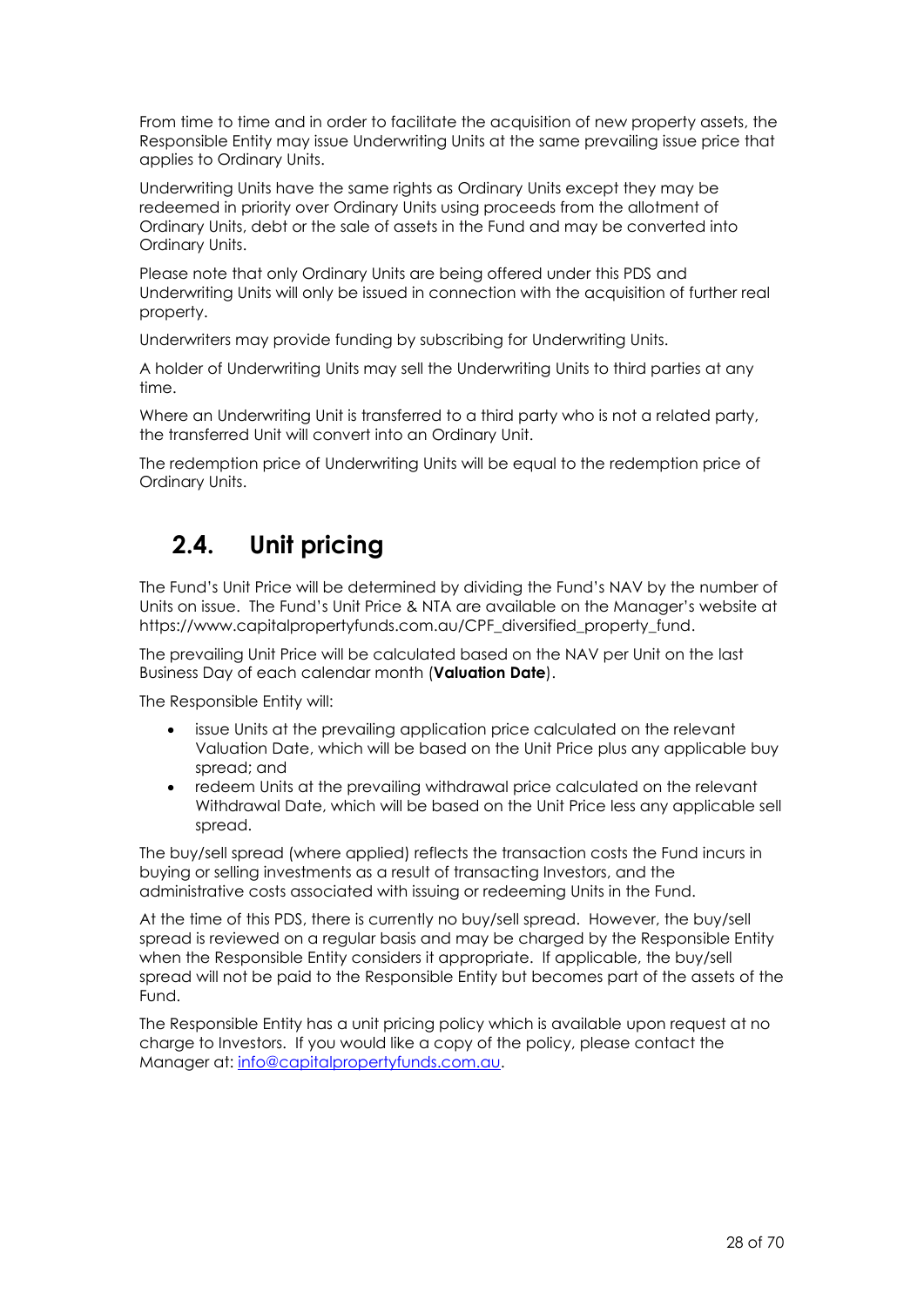## <span id="page-28-1"></span>**2.5. Distributions**

Distributions will be calculated based on the number of Units that each Investor holds as at the last day of the distribution period.

The Responsible Entity intends to pay distributions (generally from the Fund's income including property rental income) to Investors on a quarterly basis, usually within 30 days of the end of each calendar quarter, except for the quarter ending in June of each year, where distributions for that quarter are expected to be paid within three weeks, however no later than 3 months of 30 June. The Responsible Entity may change the frequency of distributions at its discretion. The Responsible Entity will only pay distributions from available cash from operations and reserves (not borrowings).

The distributable income of the Fund will be paid to Investors on a per Unit basis.

Distributions will be paid via EFT into the Investor's nominated Australian bank account.

Indirect Investors should review the documentation provided to them by their platform operator on how and when they receive any income distribution.

## <span id="page-28-2"></span>**2.6. Distribution reinvestment**

The Fund does not currently offer a distribution reinvestment plan.

In the future, the Responsible Entity may establish a distribution reinvestment plan which will provide Investors with the option to reinvest distributions.

If a distribution reinvestment plan is established, then the Responsible Entity will provide Investors with details on the plan and how to participate.

## <span id="page-28-3"></span>**2.7. Minimum investment amount**

The minimum investment amount is \$25,000 (or any lower amount that the Responsible Entity accepts at its discretion) and in multiples of \$1,000 thereafter.

The minimum investment balance amount is \$5,000.

Where a holding is less than the minimum investment balance amount, the Responsible Entity may require the holding to be fully redeemed.

The Responsible Entity may at its discretion accept application amounts below the minimum investment amount.

## <span id="page-28-0"></span>**2.8. Issue of Units**

Units are usually issued within five Business Days after each Valuation Date (or longer if the Valuation Date is on or around 30 June) at the prevailing application price (which is the Unit Price and will include any applicable buy spread) after both the Application Form and Application Money have been received and accepted by the Unit Registry on behalf of the Responsible Entity.

The buy spread (where applied) reflects the estimation of the transaction costs the Fund incurs in acquiring investments and the administrative costs associated with issuing Units.

The prevailing Unit Price is published on the Manager's website on a monthly basis.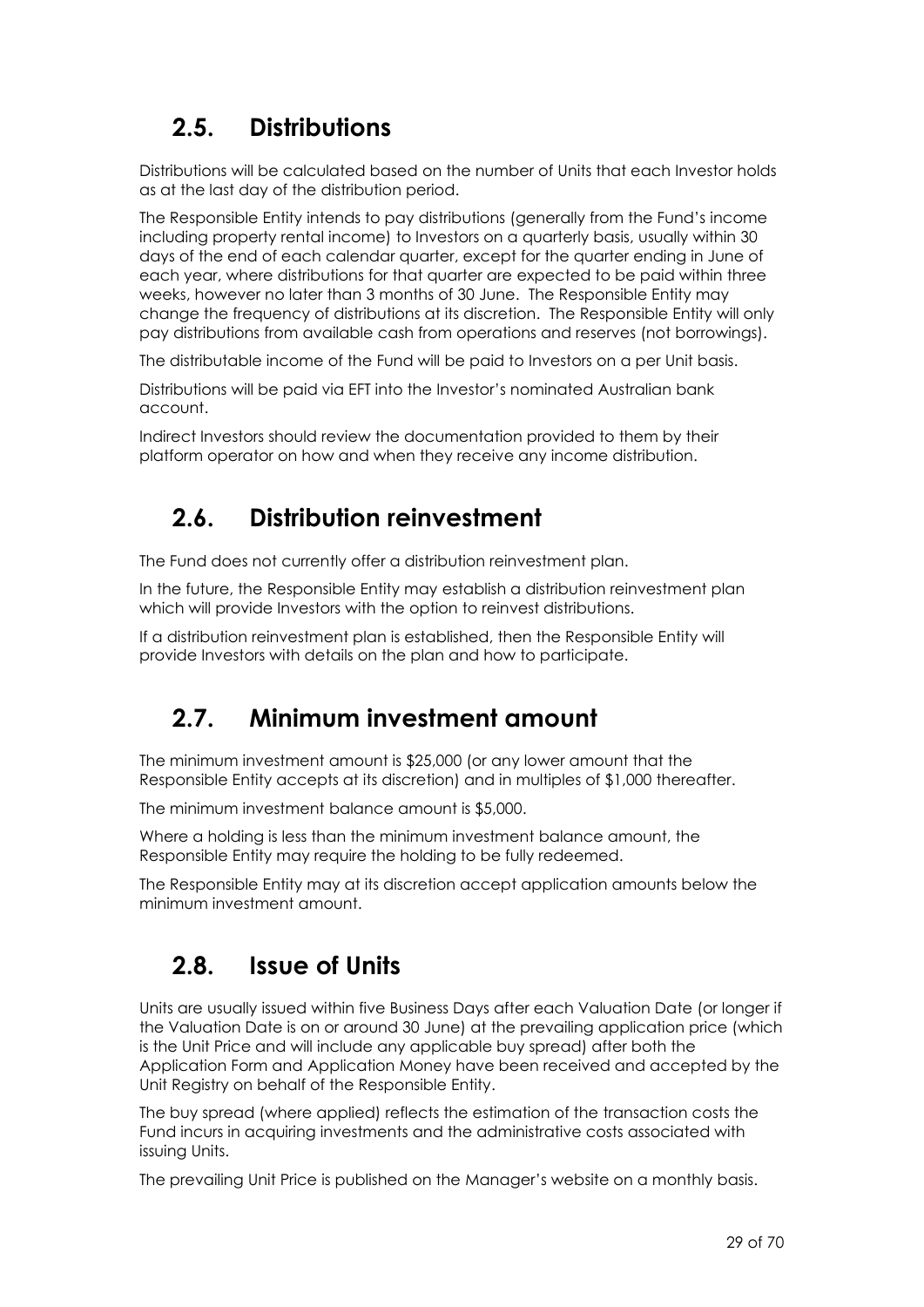On occasion, the Responsible Entity, in consultation with the Manager, may close the Fund to new Applications at its discretion. This may be necessary in order to avoid excess cash holdings within the Fund. Any Application Money received during such a closure will be returned as soon as is practicable.

If the Responsible Entity does not receive the Application Form and Application Money in cleared funds, or is not satisfied that it has received all relevant information required to process the Application Form, it may refuse to accept the Application.

## **2.9. How to invest**

Units in the Fund are usually issued on a monthly basis within five Business Days after the Valuation Date. Applications must be received by the Unit Registry by 5.00pm (AEST/AEDT) on the third Business Day prior to the end of a calendar month (**Application Cut-off Time**) to be considered for processing at the end of the calendar month. Applications received after the Application Cut-off Time will be taken to be received prior to the Application Cut-off Time for the following calendar month. Funds received in the Fund's application account will remain in the application account until Units are issued. Investors will not receive interest on their Application Money during the application process. Investors may wish to take this into account in deciding when to pay cleared funds into the Fund's application account.

To apply for Units in the Fund, complete and return your Application Form, together with your supporting documentation, and pay the Application Money using the details on the Application Form. An Application is not considered a valid Application until the Unit Registry has received the Application Money in cleared funds, a completed Application Form and all information referred to in that Application Form. Failure to provide a valid Application may delay the processing of an Investor's Application.

The Responsible Entity has the sole discretion whether to accept or reject an Application. If your Application is rejected, wholly or in part, then the Unit Registry will notify you in writing and arrange for the return of your Application Money to you.

Interest will not be paid to Applicants on Application Money. If your Application to invest in the Fund is accepted, then interest earned on your Application Money will be retained by the Fund.

If your Application to invest in the Fund is not accepted, then your Application Money (less applicable bank fees) will be returned to you as soon as is practicable (without interest).

By sending a completed Application Form, you are making an irrevocable offer to become an investor in the Fund and you are agreeing to be legally bound by the Constitution and the terms of this PDS. A brief summary of the Constitution is included at Section [8.1.](#page-61-0)

## **2.10. Reports to Investors**

Investors will receive the following information:

- A holding statement confirming their holding in the Fund.
- A quarterly distribution statement.
- An annual tax statement detailing information required for inclusion in your annual income tax return.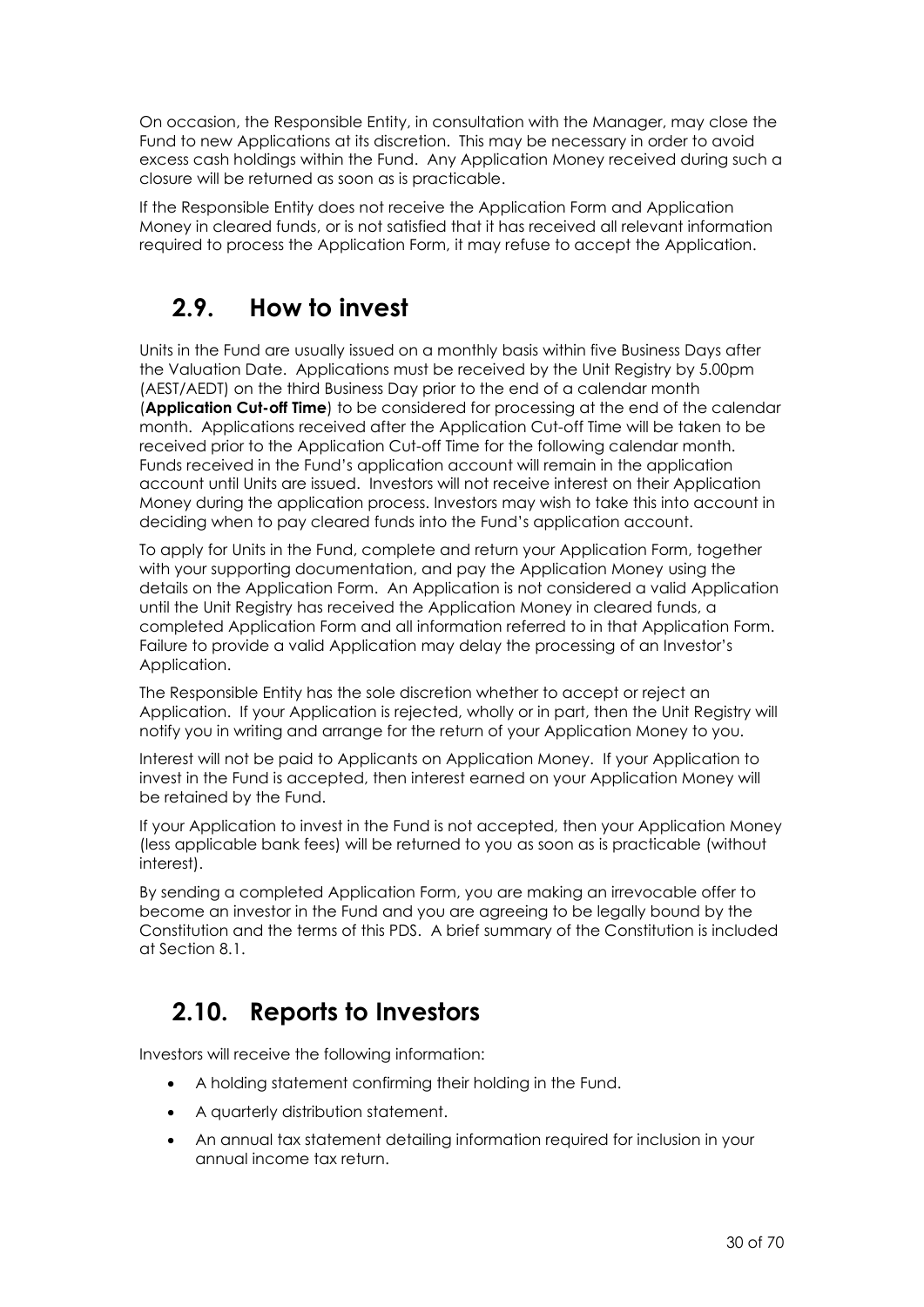Annual financial reports are available for download at [www.capitalpropertyfunds.com.au](http://www.capitalpropertyfunds.com.au/). The Manager may also provide regular Fund updates to Investors.

If you are an Indirect Investor, you should contact your platform operator as you will receive reports directly from them (and not from the Responsible Entity or Manager).

## <span id="page-30-0"></span>**2.11. Withdrawals**

### **(a) Limited withdrawals**

While the Fund is 'liquid' within the meaning of that term under the Corporations Act, the Responsible Entity intends to offer limited withdrawals every six month period, being the periods ending 30 September and 31 March of each year (**Withdrawal Period**). The applicable withdrawal price will be calculated on the last Business Day of the relevant Withdrawal Period (**Withdrawal Date**). However, it is important to note that withdrawals cannot be guaranteed and withdrawals will be limited and are subject to the Fund having available liquid assets. The amount made available in respect of each Withdrawal Date will be subject to available funds (if any) and notified to Investors prior to the relevant Withdrawal Date. This will be advised to Investors by any means as determined by the Responsible Entity, which may include publishing information on the Responsible Entity's website or including information in the Fund's monthly update.

An Investor wishing to withdraw from the Fund either in whole or in part in respect of a Withdrawal Date must lodge a Withdrawal Request Form prior to 5.00pm (AEST/AEDT) on the second last Business Day prior to and not including the relevant Withdrawal Date.

Where a withdrawal request is accepted, it will generally be paid within 4-6 weeks from the end of the relevant Withdrawal Period. However, under the Constitution, the Responsible Entity will have up to 365 days after it accepts a withdrawal request to satisfy the withdrawal request, if needed, or such longer period specified in the Constitution, and a further 21 days to pay the withdrawal price once the Units are redeemed. It is important to note that the Responsible Entity has the discretion to reject withdrawal requests and is not required to satisfy any withdrawal requests.

Withdrawal requests that are accepted are generally satisfied from the Fund's cash or cash-like products (including from Applications received from other Investors or borrowings), or the realisation of the Fund's investments (including in liquid assets such as listed property funds).

Where withdrawal requests received in respect of a Withdrawal Date cannot be fully satisfied due to a lack of available funds, the Responsible Entity will accept requests on a 'first-in' basis in the order of receipt, at the Responsible Entity's determination.

Any withdrawal request submitted during a particular Withdrawal Period which is not accepted by the Responsible Entity, either in whole or in part, will be cancelled. If your withdrawal request is cancelled, wholly or in part, the Unit Registry will notify you in writing. An Investor will need to submit a new withdrawal request in respect of the next available Withdrawal Period.

If you are an Indirect Investor, you need to provide your withdrawal request directly to the platform operator. The time to process a withdrawal request will depend on the particular platform operator and the terms of the investment platform.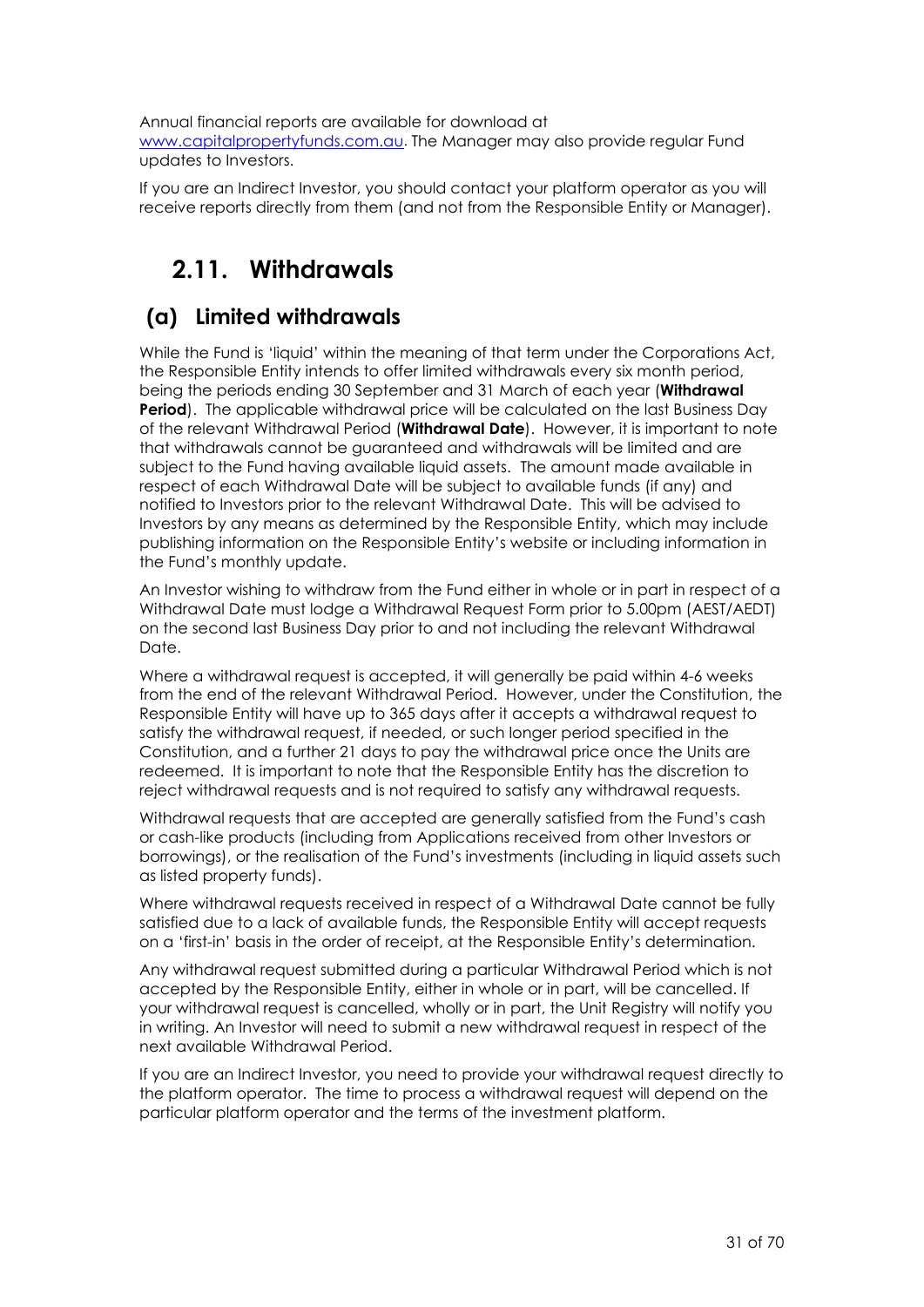### **(b)Suspension or variation of withdrawals**

The Responsible Entity has discretion to cancel, delay or suspend redemptions in certain circumstances, including but not limited to where:

- the withdrawal request is received between the date the Fund is terminated and the date the Fund is wound up;
- it would not be in the best interests of Investors as a whole for withdrawals to be made;
- due to circumstances beyond the Responsible Entity's control it cannot calculate or pay the withdrawal price; or
- the Responsible Entity is not able to realise assets needed to satisfy the withdrawal requests within the time required.

In addition, the Responsible Entity may determine that other terms and conditions for limited withdrawals, or a different withdrawal mechanism, will apply to withdrawals from time to time. This will be communicated to Investors at the relevant time. The Responsible Entity must at all times ensure Investors are not unfairly treated by any withdrawal mechanism offered.

### **(c)When the Fund is not liquid**

Where the Fund is not 'liquid' within the meaning of that term under the Corporations Act, limited withdrawals will not be available and the Responsible Entity will not be permitted to accept any withdrawal requests. Rather, withdrawals from the Fund may only be permitted in response to any withdrawal offer made by the Responsible Entity in accordance with Part 5C.6 of the Corporations Act and the Constitution.

## **2.12. Compulsory redemption**

Subject to the Corporations Act and the Constitution, the Responsible Entity may compulsorily redeem the Units of a unitholder, including where:

- the unitholder holds less than the minimum investment amount; or
- the continued holding of the Units by the unitholder would, in the opinion of the Responsible Entity, be contrary to law or to the material disadvantage of the Fund, or to the unitholders as a whole.

The Responsible Entity will notify any unitholder affected by the exercise of this power.

## **2.13. Transfer of Units**

You can transfer the ownership of your Units at any time provided that the transferee meets the requirements of an Investor in the Fund and the transfer has been approved by the Responsible Entity. The Responsible Entity may, at its discretion, refuse to register any transfer of Units.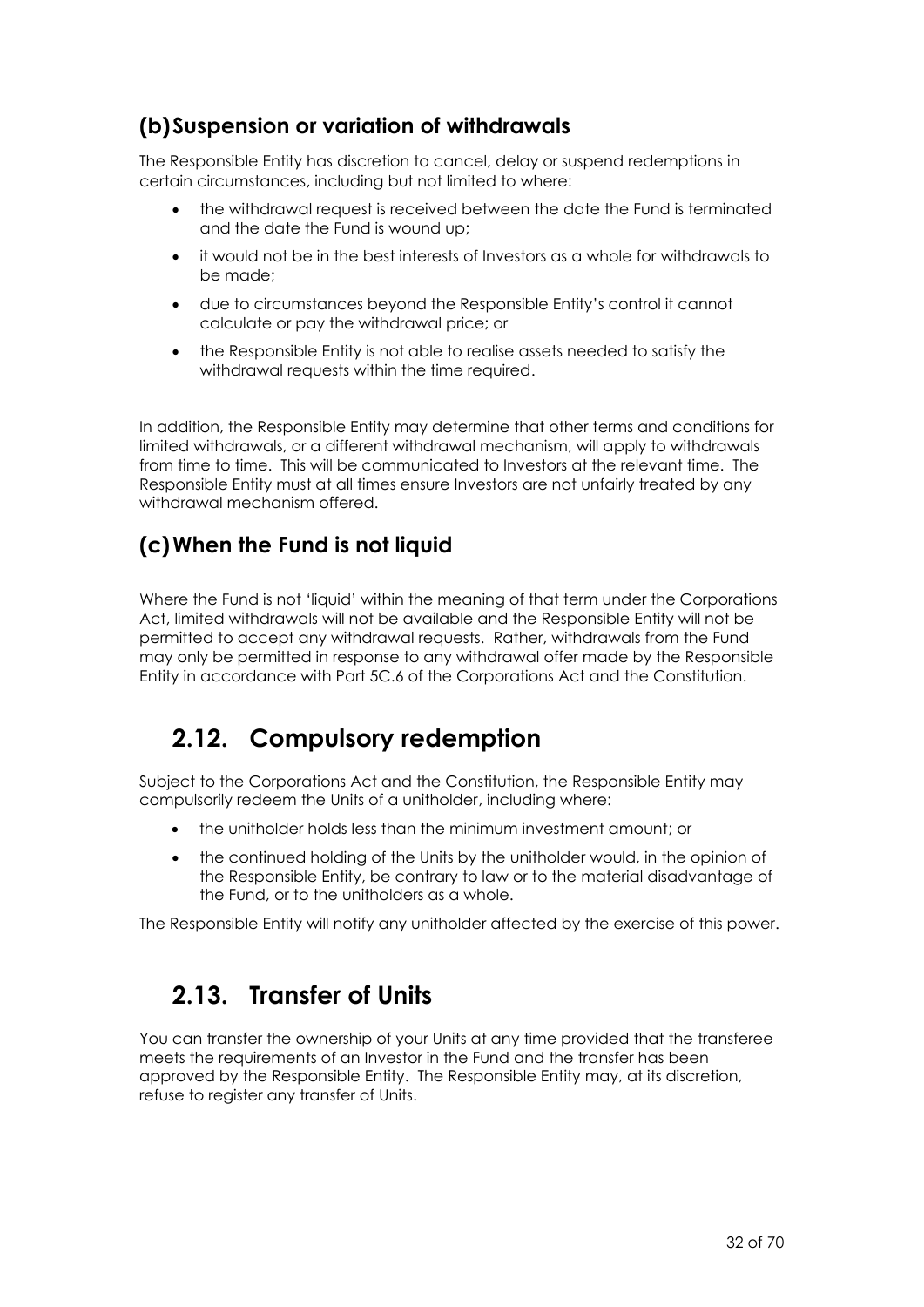## <span id="page-32-0"></span>**2.14. Borrowing & interest cover ratio**

The gearing ratio indicates the extent to which the Fund's assets are funded by interest bearing liabilities. It gives an indication of the degree of potential risks the Fund faces that are associated with its borrowings. For example:

- an increase in interest rates could lead to an increase in interest payments for the Fund and a reduction in cash flow available for distribution; or
- a reduction in property values could lead to an increase in the Fund's gearing ratio.

Both examples may potentially breach loan covenants of the Fund's debt facility with the lender and potentially reduce the availability of refinancing (if required).

The gearing ratio is calculated as follows:

Gearing ratio  $=$ Total interest − bearing liabilities

Total assets

The above calculation is different from the loan-to-value ratio calculation prescribed by the Fund's debt facility for the purposes of debt facility covenant calculations.

The Fund does not have any off-balance sheet financing.

The Responsible Entity maintains and complies with a written policy that governs the level of gearing at an individual credit facility level.

The Manager considers a long-term gearing ratio of between 35% and 55% to be an optimal level of debt at an individual credit facility level. A higher gearing ratio for a property fund means a higher reliance on external liabilities (primarily borrowings) to finance the Fund's assets and the impact of any upward or downward movements in the value of the Fund is magnified.

As at the date of this PDS the Fund has the following debt facilities in relation to 601 Coronation Drive, Toowong, QLD:

- Tranche 1 with a facility limit of \$25,930,000 has a term of 3 years expiring 30 September 2024 drawn to \$25,930,000 as at 31 December 2021. The interest rate is a floating rate of BBSY Bid Rate + 1.95% margin and approximately 2.06% per annum.
- Tranche 2 with a facility limit of \$3,000,000 has a term of 3 years expiring 30 September 2024 and is undrawn as at 31 December 2021. The interest rate is a line fee of 1.00% per annum which is capitalised until drawn and increasing to BBSY Bid Rate + 1.95% margin once drawn.
- Tranche 3 with a facility limit of \$1,000,000 has a term of 3 years expiring 30 September 2024 and is undrawn as at 31 December 2021. The interest rate is a line fee of 1.00% per annum which is capitalised until drawn and increasing to BBSY Bid Rate + 1.95% margin once drawn.

Tranche 2 is an undrawn tranche to be used for any ACP remediation capital expenditure in relation to 601 Coronation Drive, Toowong, QLD. Please refer to Sectio[n 3.2](#page-35-0) under the heading 'Fund assets as at the date of this PDS' for further information on the ACP remediation works.

Tranche 3 is an undrawn tranche to be used for working capital or to satisfy redemptions.

The line fees for Tranches 2 and 3 are being capitalised until they are drawn. The Manager expects both Tranche 2 and tranche 3 to be drawn prior to the year ending 30 June 2022 which will mean the line fee is no longer capitalised.

As at 31 December 2021 the amount of capitalised line fees were \$9,760 as compared to the net operating income for the Fund of \$1.29m for the half year period ended 31 December 2021. Therefore, the Manager does not consider there to be any risks associated with the capitalisation of the line fee amounts as they are not material amounts.

Also, as outlined in the Fund accounts for the period ended 31 December 2021, the Fund has adequate cash flow to make payments against any capitalised amounts once these tranches are drawn.

All borrowings are non-recourse to Investors, however Investors rank behind the lender in the event the Fund defaults on its loans.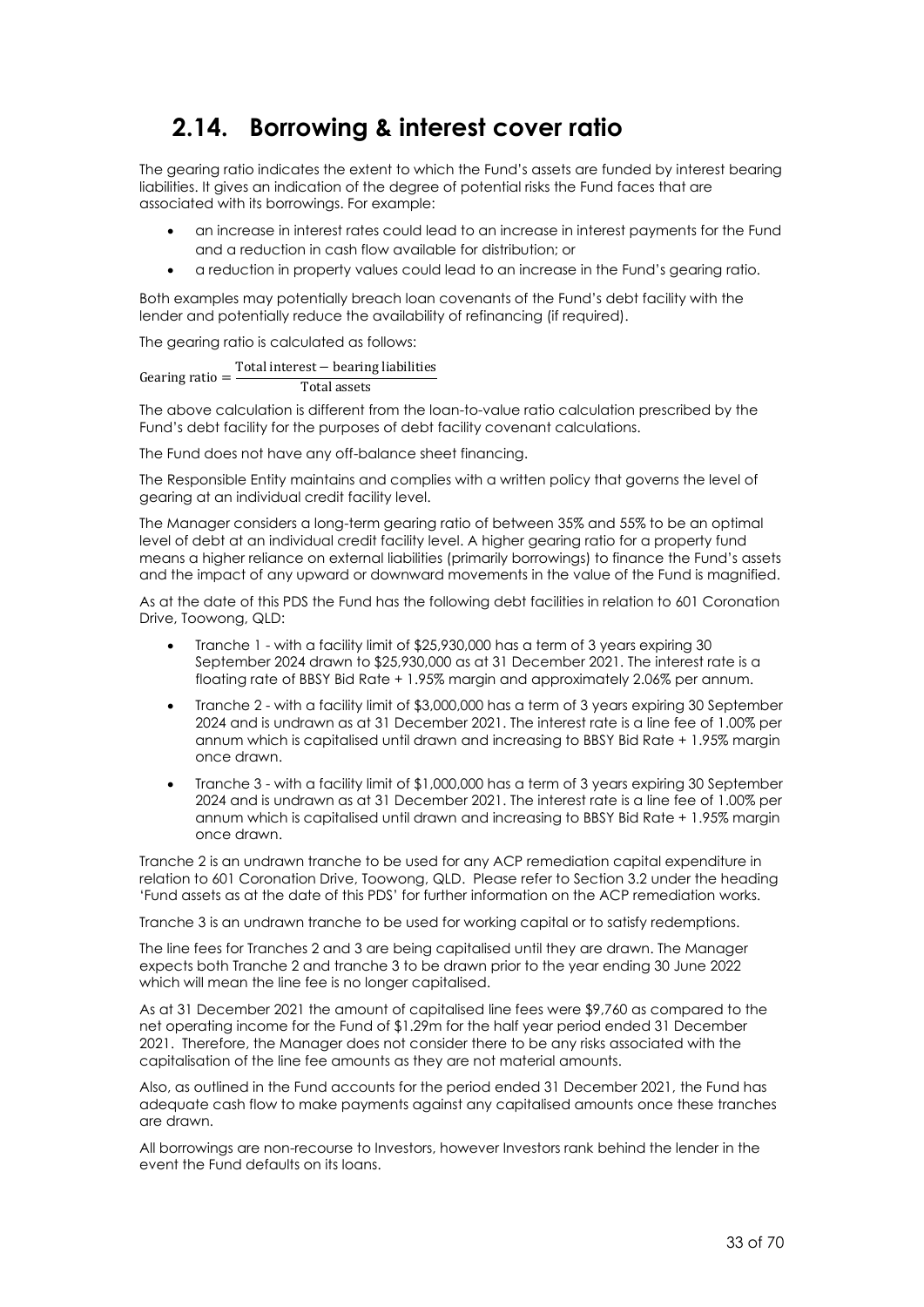The following table provides a summary of the Fund's drawn debt facilities as at

31 December 2021:

| <b>Facility Limit</b>            | Drawn Amount | <b>Undrawn Amount</b> |
|----------------------------------|--------------|-----------------------|
| Sm                               | Sm           | Sm                    |
| Tranche 1 - \$25.94m             | \$25.94m     | \$0.00m               |
| Tranche 2 <sup>1</sup> - \$3.00m | \$0.00m      | \$2.99m               |
| Tranche 3 - \$1.00m              | \$0.00m      | \$1.00m               |
| Total                            | S25.94m      | \$3.99m               |

<sup>1</sup> The undrawn amount is less than the facility limit due to capitalised line fee interest

The Fund's gearing level is 49.4% as at 31 December 2021 which is within the Fund's long-term target of 35-55% on its direct property investments.

The Fund meets this gearing ratio benchmark because the gearing is less than the Fund's maximum gearing limit of 55%.

The interest cover ratio for the Fund for the period from 1 July 2020 to 30 June 2021 was 3.87 times.

The interest cover ratio is calculated as follows:

Interest cover ratio  $=$   $\frac{\text{EBITDA} - \text{unrealised gains} + \text{unrealised losses}}{\text{Interact expense}}$ Interest expense

where EBITDA is earnings before interest, tax, depreciation and amortisation.

The above calculation is different from the interest cover ratio calculation prescribed by the Fund's debt facility for the purposes of debt facility covenant calculations.

The Responsible Entity maintains and complies with a written policy that governs the level of interest cover at an individual credit facility level.

The interest coverage ratio of 3.87 times indicates that there is \$3.87 of earnings to pay every \$1.00 of interest payments on debt.

The Fund meets this interest coverage ratio benchmark because it can meet its interest payments at a rate higher than the minimum interest cover ratio of 2.0 times at an individual credit facility level as prescribed by the Fund's interest cover policy and debt facility.

## <span id="page-33-0"></span>**2.15. Target LVR**

The Fund targets an LVR ranging from 35% to 55%.

On occasions, the Fund may exceed this long-term LVR target, for example when a new property asset has been acquired and the Fund is raising equity to complete the purchase.

### <span id="page-33-1"></span>**2.16. Valuations**

The Responsible Entity maintains and complies with a written valuation policy that complies with the prescribed requirements.

The Responsible Entity's adopted valuation principles include that it will be conservative, consistently applied and independently verified where appropriate. Wherever possible, the methodology applied is to maximise the use of relevant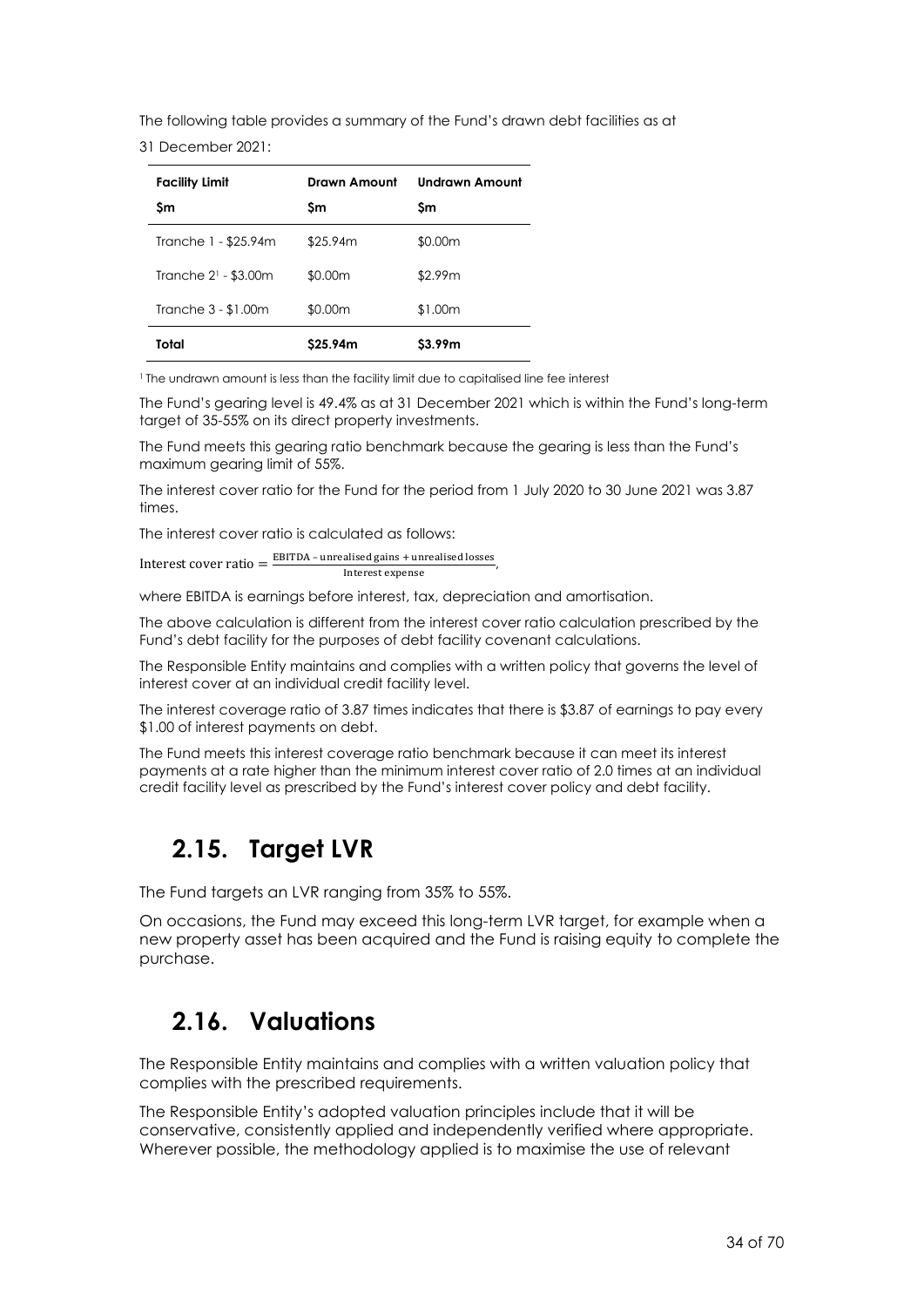observable data inputs and minimise use of unobservable inputs and subjective adjustments.

The Responsible Entity will ensure the Fund's assets will be valued on a regular basis, at market value and where appropriate, will appoint suitably qualified valuers to prepare independent valuations in accordance with industry accepted and appropriate valuation methodologies.

In the event the Fund's administrator is not independent from the Responsible Entity and the Fund's assets are not exchange traded, the Responsible Entity will obtain an independent valuation service provider to value those assets.

In relation to the valuation of real property assets, the Responsible Entity will require that the valuer be suitably qualified with at least 5 years' appropriate experience, authorised to practice as a valuer and certified with the Australian Property Institute, holding appropriate professional indemnity insurance and independent from the Responsible Entity and the Manager. To avoid any potential conflict of interest, the Responsible Entity will require the Manager to rotate valuers to preserve the valuer's independence.

Investors can obtain a copy of the Responsible Entity's valuation policy by contacting the Responsible Entity.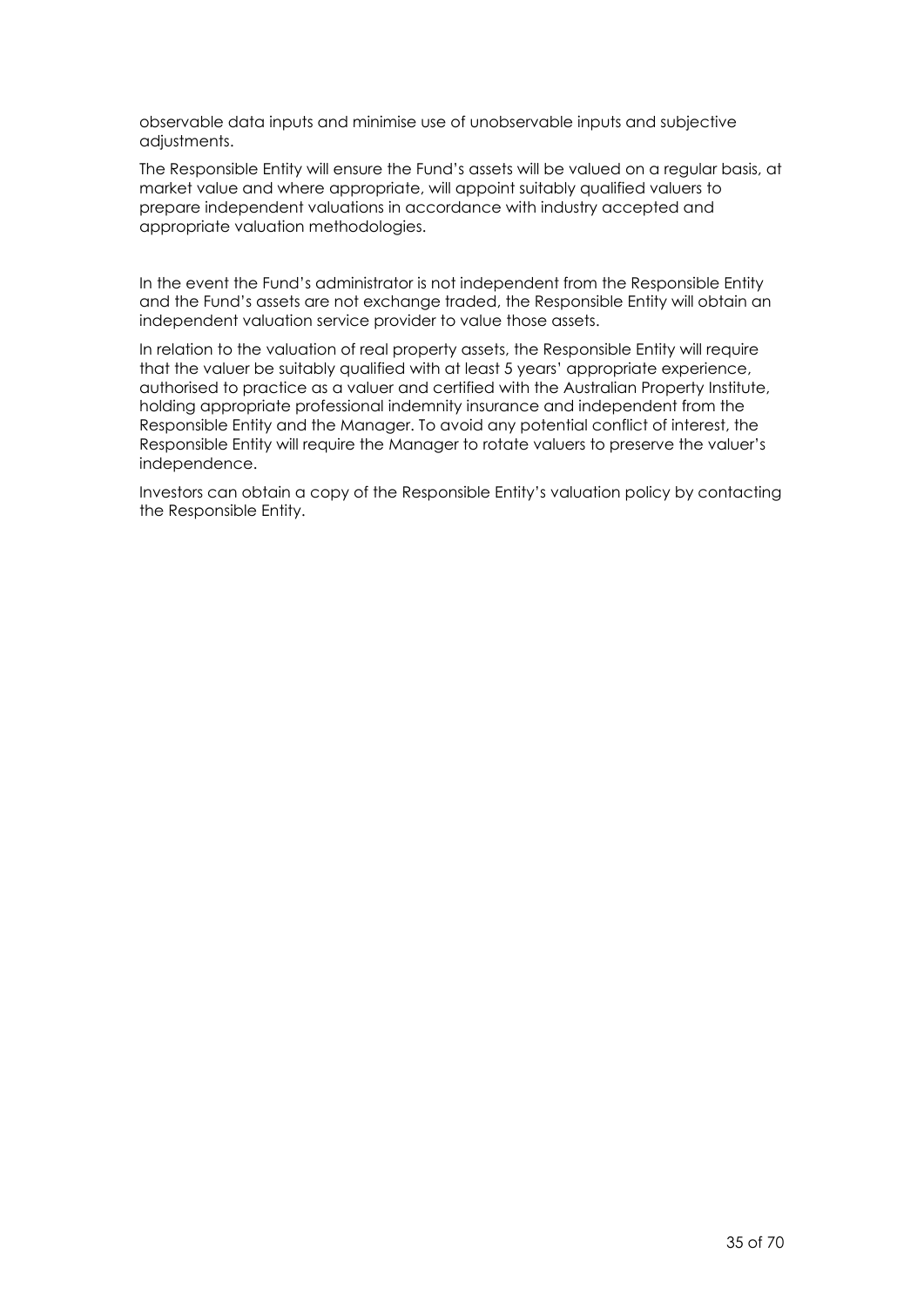## **3. Investment Strategy**

## **3.1. Overview**

<span id="page-35-0"></span>This section provides a description of the investment strategy for the Fund, including the types of property assets that the Fund may invest into.

## **3.2. Investment strategy**

The Fund aims to provide Investors with regular property-based income combined with the potential for longer term capital growth.

As at the date of this PDS, the Fund is targeting a return of 6.00% p.a. (net of all fees and expenses). The Manager expects the return to be derived principally from income.

The Target Return for the Fund will be reviewed from time to time. Any change to the Target Return will be posted on the Manager's website at

https://www.capitalpropertyfunds.com.au/CPF\_diversified\_property\_fund and any material change will be updated via a supplementary PDS available on both the Manager's and Responsible Entity's websites.

The indicative weighting of the Fund's property assets is outlined in the table below:

|                 | <b>Asset types</b>                                                                                                                                                                               |                                | Weighting               |
|-----------------|--------------------------------------------------------------------------------------------------------------------------------------------------------------------------------------------------|--------------------------------|-------------------------|
|                 |                                                                                                                                                                                                  | As at<br>date of<br><b>PDS</b> | Indicative<br>weighting |
| Property Assets | <b>Direct properties</b> , the Fund may acquire and directly hold<br>(subject to LVR details below the table) office, retail,<br>industrial and other commercial properties including:           | 97%                            | 60%-90%                 |
|                 | (a) <b>Office buildings</b> , primarily located within proximity<br>of major capital cities, metropolitan cities and<br>major regional centres;                                                  |                                |                         |
|                 | (b) Industrial buildings, strategically located within<br>proximity to key metropolitan industrial precincts;                                                                                    |                                |                         |
|                 | (c) Other commercial property assets, such as<br>healthcare & social infrastructure: and                                                                                                         |                                |                         |
|                 | (d) Fund-through property acquisitions, where the<br>Fund may provide equity or debt funding in order<br>to fund a property development and also to own<br>suitable property assets and/or enjoy |                                |                         |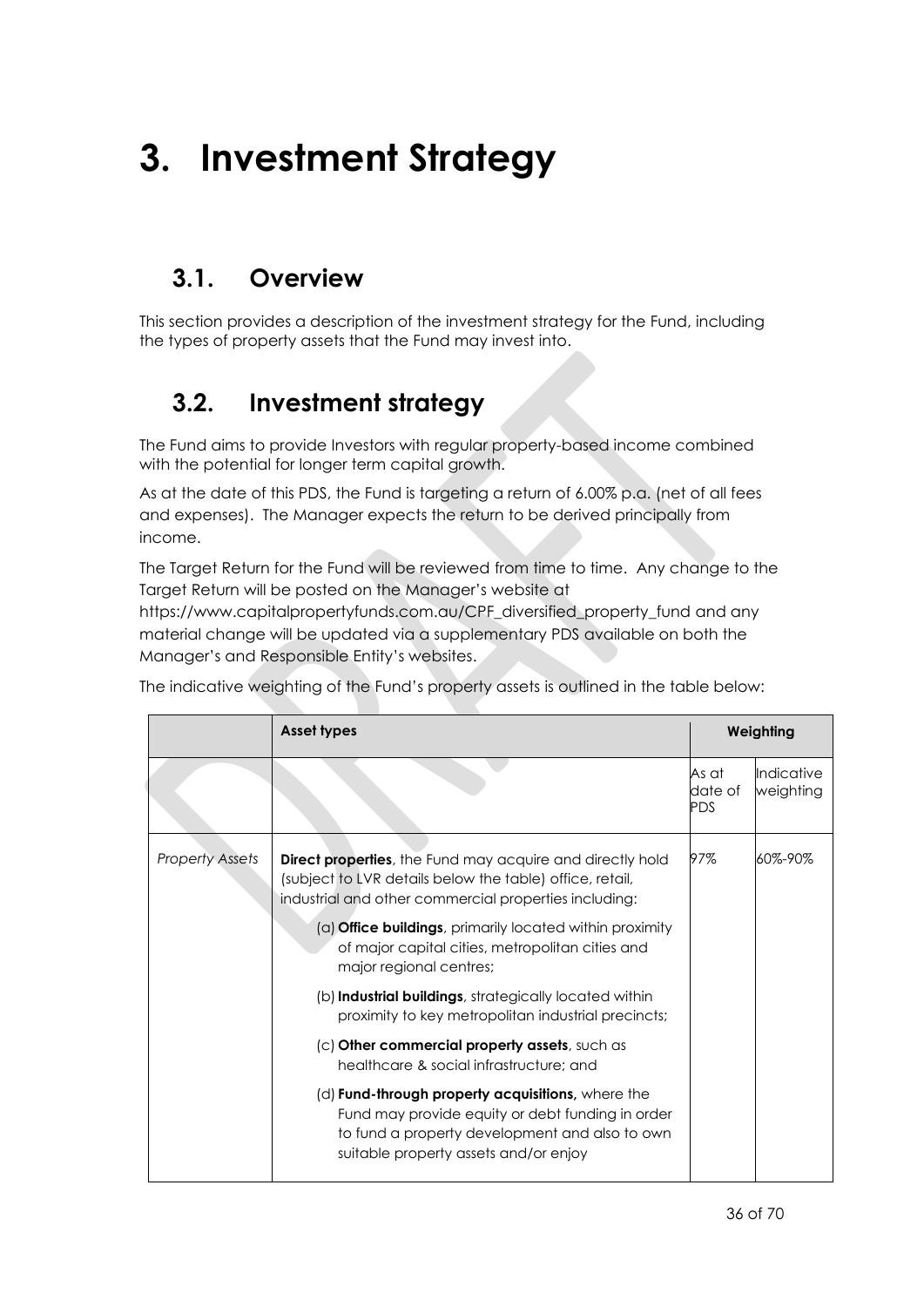|                                   | development returns.                                                                                                                                                                                                                                     |    |          |
|-----------------------------------|----------------------------------------------------------------------------------------------------------------------------------------------------------------------------------------------------------------------------------------------------------|----|----------|
|                                   | Listed property funds, where the Fund may invest in ASX<br>listed property funds.                                                                                                                                                                        | 0% | 0% - 20% |
|                                   | <b>Unlisted property funds</b> , where the Fund may invest into<br>unlisted property funds including those that may be<br>controlled by or related to the Responsible Entity and/or<br>the Manager.                                                      | 0% | 0% - 10% |
| Property debt<br>related assets   | Property backed mortgages, where the Fund may invest<br>into property backed mortgage funds including those that<br>may be controlled by, or related to, the Manager and<br>mortgage investments generally, or originate property<br>backed investments. | 0% | 0% - 20% |
| Cash and<br>cash-like<br>products | Cash, term deposits                                                                                                                                                                                                                                      | 3% | 0% - 20% |

Please note that the above indicative Fund weightings are a guide only and at times, the actual Fund weightings may be outside the ranges indicated above. The Manager reserves the right to change the indicative Fund weightings in the future.

### **Key investment strategies**

#### **(a) Stabilised quality property assets**

The Fund will primarily, although not solely, invest in stabilised properties located in proximity to major capital cities, metropolitan cities and major regional town centres.

The Manager considers that a 'stabilised property asset' is a property which:

- does not require any significant capital works in the short to medium term and its leasing profile appropriately reflects the quality of the property accommodation; and
- has no significant rental reversions, vacancies or major tenants that are not natural long-term occupiers of the property.

Returns from stabilised property assets are expected to be derived principally from rental income combined with longer term capital growth.

#### **(b) Re-positioning of property assets**

With the aim of creating both capital growth and improved income for the Fund, the Fund may, on occasion, acquire buildings in good quality locations and improve the amenities, infrastructure, and leasing profiles etc. of the subject property.

To re-position a property, the Manager may implement capital works upgrades involving:

1. Foyer, lift landing and lift upgrades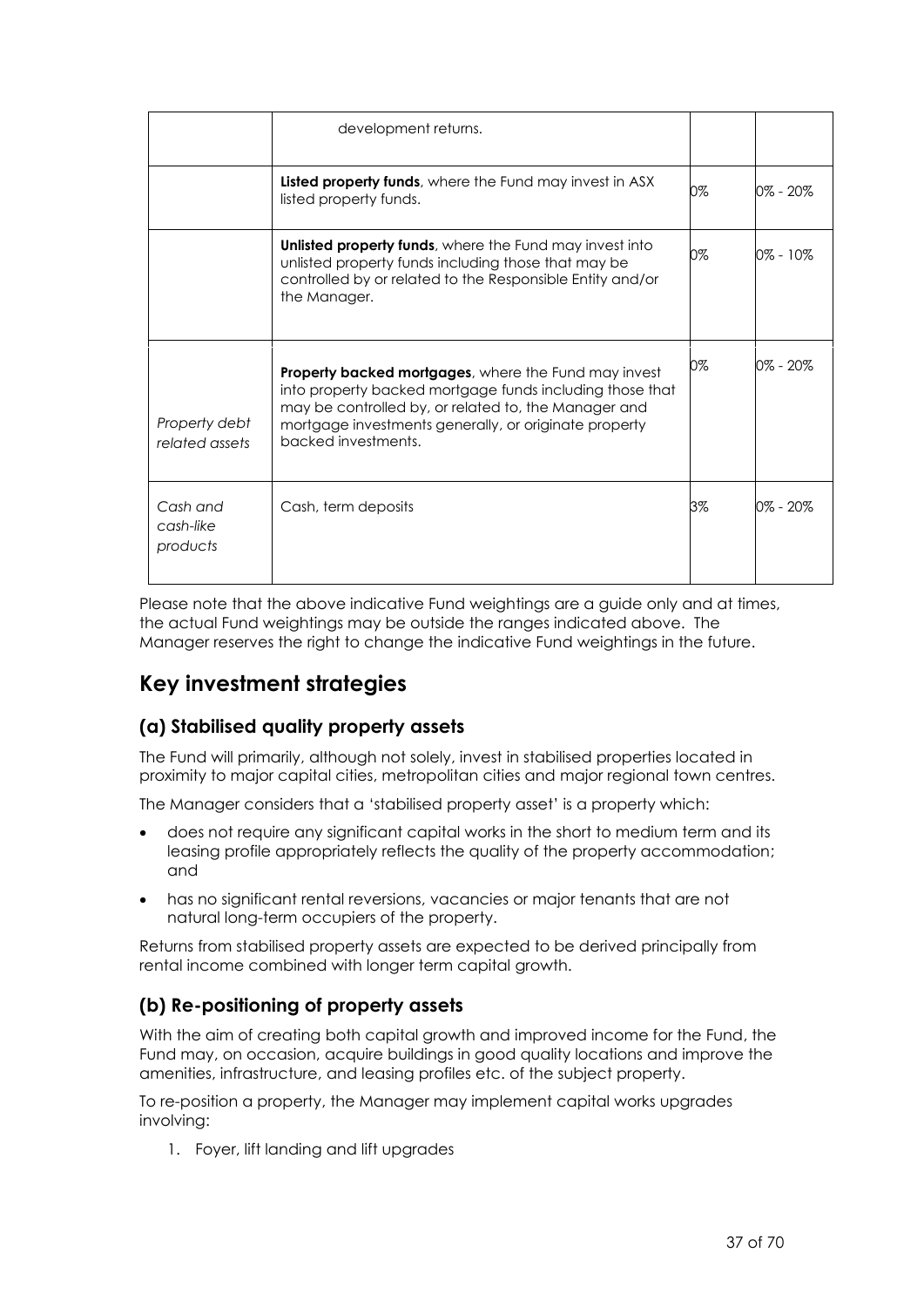- 2. Implementation of end of trip facilities i.e. change room facilities, secure bike storage facilities and secure locker storage facilities
- 3. Toilet upgrades
- 4. Refurbishments of tenant fit-outs

Returns from re-positioning property assets are expected to be derived principally from short to medium term income growth combined with medium to longer term capital growth.

#### **(c) Fund-through deals**

The Fund does not intend to develop an internal property development team and therefore in a limited capacity, the Fund may consider 'fund-through deals', which usually involve either entering into a development agreement with a trusted partner or providing equity or debt funding for the construction of a building or the development of other property assets.

An example may be where the Fund acquires a block of land with approval for the construction of an office building. The Fund may engage a professional development manager to manage the development (for a fee) and deliver the completed project.

Another example may be where the Fund partners with a trusted partner and both partners contribute capital (either equity or debt) in order to complete a property development.

Fund-through deals may allow the Fund to enjoy a share of the potential development profit.

The benefits of a fund-through deal include:

- 1. The ability to own quality property assets for the Fund
- 2. The ability to outsource property development risk
- 3. The potential to enjoy a share of any potential development profit
- 4. The potential to enjoy stamp duty savings by acquiring the property based on the pre-construction land value
- 5. Potential increased depreciation costs through the acquisition of a newly built property and associated plant and equipment

#### **(d) Other property assets**

The Fund may also invest into other property assets such as property backed mortagge investments.

To assist with liquidity, the Fund will also hold cash, cash-like products and listed property securities.

The Manager may revise the investment strategy from time to time, having regard to the best interests of Investors.

Changes to the investment strategy will be communicated to Investors via the Manager's and the Responsible Entity's websites at https://www.capitalpropertyfunds.com.au/CPF\_diversified\_property\_fund and [www.oneinvestment.com.au/CPFDiversifiedFund](http://www.oneinvestment.com.au/CPFDiversifiedFund) or in writing.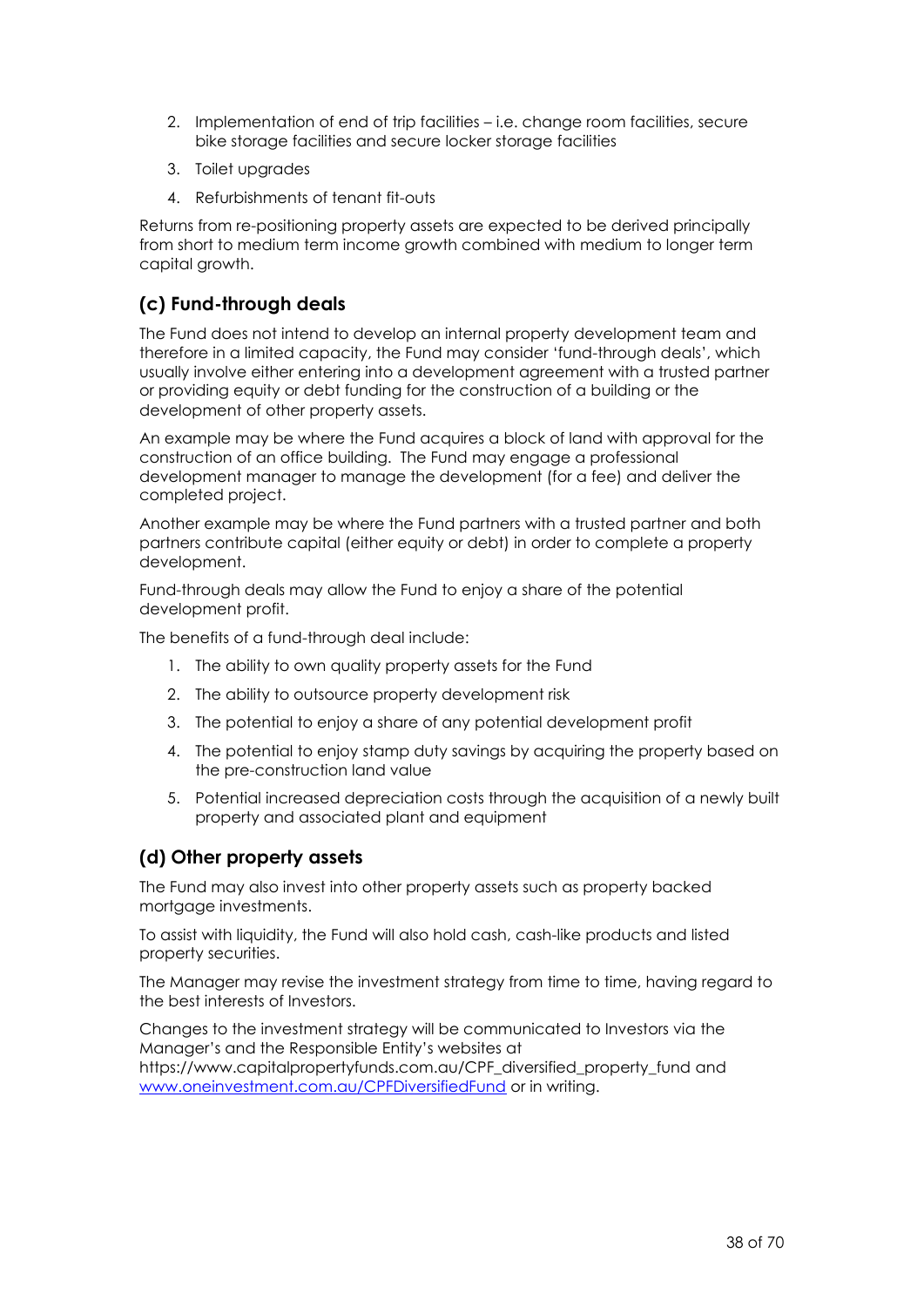### **Fund assets as at the date of this PDS**

As at 31 December 2021, the Fund wholly owns an A grade office property located at 601 Coronation Drive Toowong QLD (the **Property**) valued at \$51,250,000 as at 30 June 2021.

Located approximately 3.5 km from the Brisbane CBD, the Property is 100% fully leased and presents a modern, six storey commercial office building comprising a ground level and five upper levels of A grade style office accommodation, and three basement levels of car parking.

Constructed in 2007, the Property sits on a site area of 2,654 sqm and provides large efficient floor plates of approximately 1,282 sqm and enjoys an abundance of natural light and picturesque views over the Brisbane River and towards the Brisbane CBD.

The Property also enjoys excellent access to Brisbane's public transport network, with bus, train and ferry services all within short walking distance. Notably, the Toowong train station is located directly behind the Property.

Toowong is a vibrant commercial and retail hub and provides extensive transport amenities. Toowong Village Shopping Centre adjoins the Property and is serviced by 1,709 car spaces. This sub-regional shopping centre provides tenants of the Property with a large number of retail outlets, including David Jones, Kmart, Coles and over 50 speciality outlets.



A photo of the Property

#### **Fund highlights**

- Since inception in August 2016 the Fund met its target income returns;
- The Fund's gearing ratio was 49.4% and the LVR was 50.6% as at 31 December 2021;
- Occupancy of the Property was 100% as at 31 December 2021;
- The weighted average lease expiry by income was 2.9 years as at 31 December 2021;
- The independent valuation of the Property was \$51,250,000 as at 30 June 2021; and
- NAV per Unit was \$1.02 as at 31 December 2021.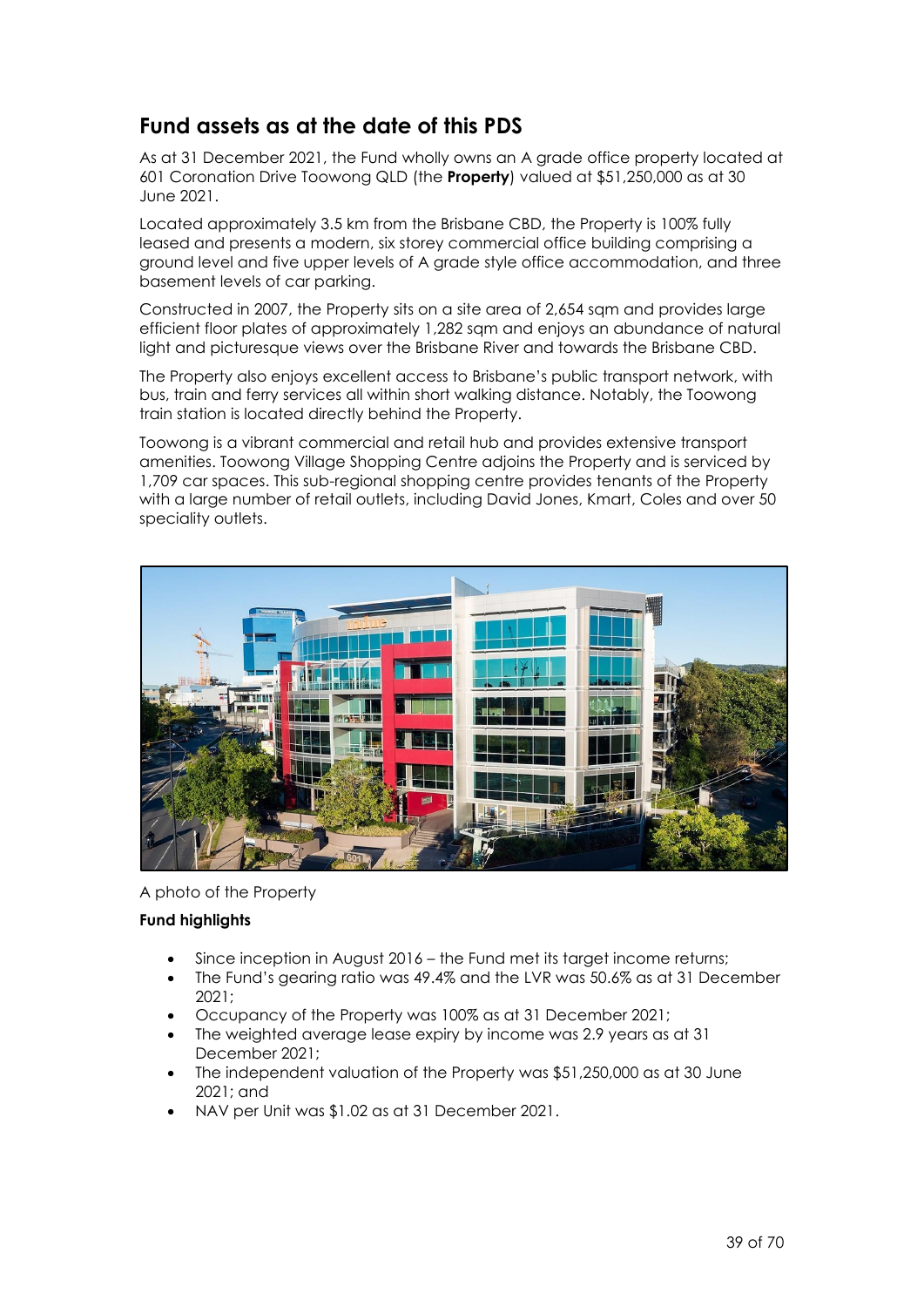

A photo of a tenant's foyer within the Property

#### **Aluminium composite panels (ACP) remediation**

As at the date of this PDS, the Property is clad in ACP and testing has confirmed that the majority of the ACP are fire-retardant panels and the balance of the ACP is combustible, along with the insulation. The combustible ACP and insulation will need to be replaced with solid aluminium panels. Whilst it was initially thought that the fire engineer and Queensland Fire and Emergency Services could approve the fireretardant panels remaining in place, it is likely all ACP will be required to be removed in order to access the insulation which needs to be replaced behind these panels.

The Manager appointed a project manager to provide an ACP remediation scope of work and tender the package in preparation for undertaking the remediation works, along with a panel of consultants required to undertake the project. The tender packages were sent out to suitably qualified groups and the tender closed. The preferred tenderer was appointed in February 2022.

The Manager does not expect the remediation works to impact on the Target Return for the Fund and it is possible that upon completion of the remediation works, there may be a small valuation uplift in the Property.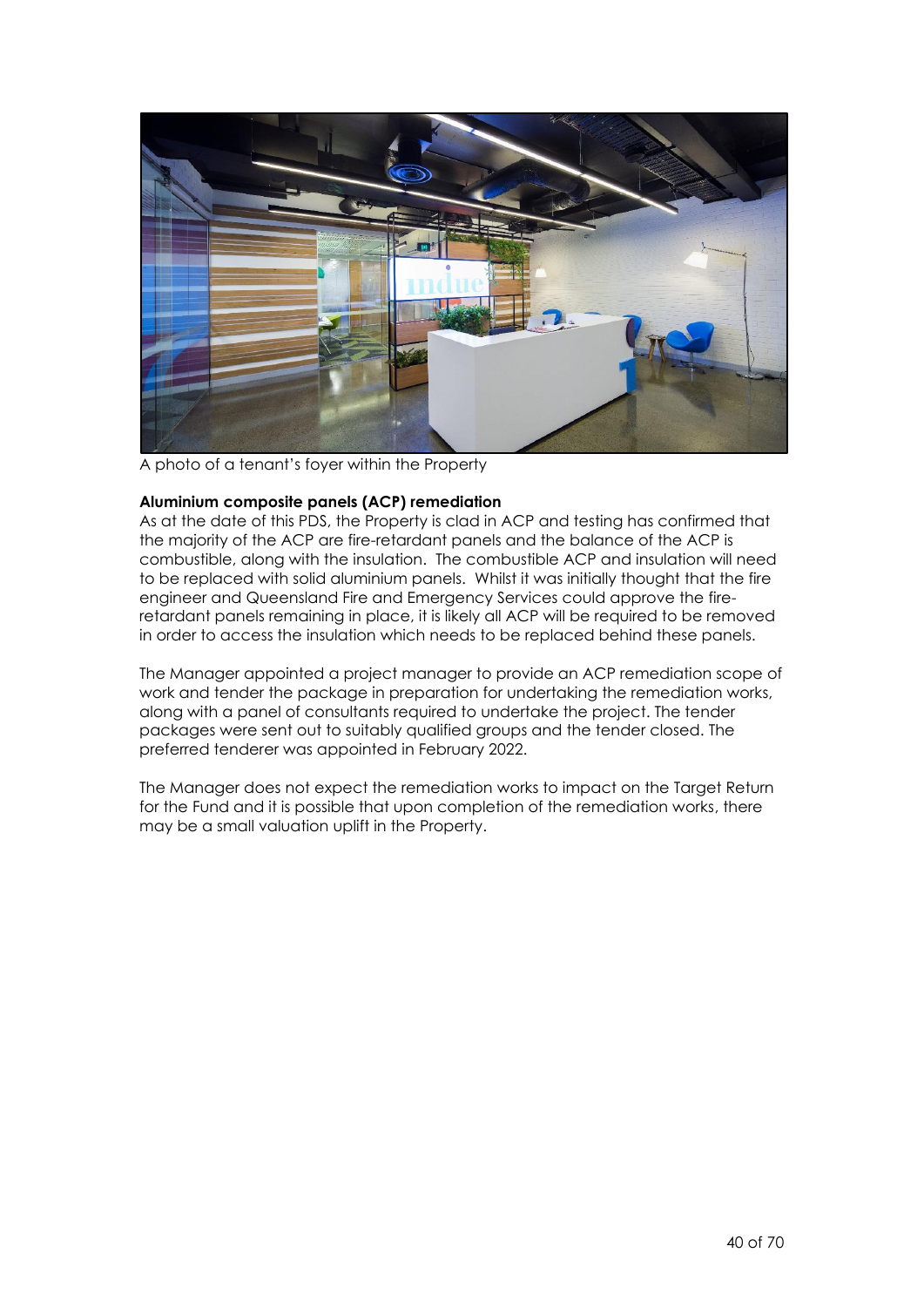## **4. Management of the Fund**

## <span id="page-40-0"></span>**4.1. About the Responsible Entity**

One Managed Investment Funds Limited is the issuer of Units under this PDS and is the responsible entity and performs self-custody services in respect of the Fund. The Responsible Entity is responsible for the overall corporate governance of the Fund. The Responsible Entity manages the Fund in accordance with its duties to Investors. The Responsible Entity is also subject to numerous duties under the Corporations Act, including duties to act honestly, exercise care and diligence and act in the best interests of Investors. Further details of the Constitution and the Responsible Entity's obligations are specified in Section [8.1.](#page-61-0)

Under the Corporations Act, a responsible entity is required to either have a board of directors, not less than half of which comprises external directors, or to appoint a compliance committee with a majority of external representation. One Managed Investment Funds Limited has a compliance committee with a majority of external members.

The Responsible Entity's role includes the following:

- Acting honestly and in the best interests of Investors and in doing so, exercising the degree of care and diligence that a reasonable person would exercise if they were in the Responsible Entity's position.
- Monitoring the operations, financial position and performance of the Fund.
- Overseeing the risk management and compliance of the Fund.
- Ensuring that the Constitution meets the requirements of the Corporations Act and that the Responsible Entity complies with the Constitution.
- Ensuring that the Fund's compliance plan meets the requirements of the Corporations Act and that the Responsible Entity complies with the compliance plan.

The Responsible Entity is a member of One Investment Group (**OIG**) which is an independent funds management business specialising in providing responsible entity, trustee, custody and administration services. OIG is responsible for in excess of 300 funds and \$35 billion in a wide range of underlying asset classes including infrastructure, real estate, equities, fixed income, private equity and fund of funds. OIG is not a fund manager and its clients include global and Australian listed companies, sovereign wealth funds, banks, insurance companies, pension funds, private equity firms and boutique managers.

To find out more:

Visit [www.oneinvestment.com.au](http://www.oneinvestment.com.au/)

Phone 02 8277 0000

Post PO Box R1471

Royal Exchange NSW 1225

## <span id="page-40-1"></span>**4.2. The Manager**

The Responsible Entity has appointed Capital Property Funds Pty Limited ACN 162 323 506 as manager of the Fund under the Investment Management Agreement. The Manager is an authorised representative of Libertas Financial Planning Pty Ltd ACN 160 419 134, the holder of AFS licence number 429718 and has been given authorised representative number 000457306.

The Manager develops the investment strategy for the Fund and implements the investment strategy on the terms and conditions set out in the Investment Management Agreement (a summary of which is set out in Section [8.3\)](#page-62-0).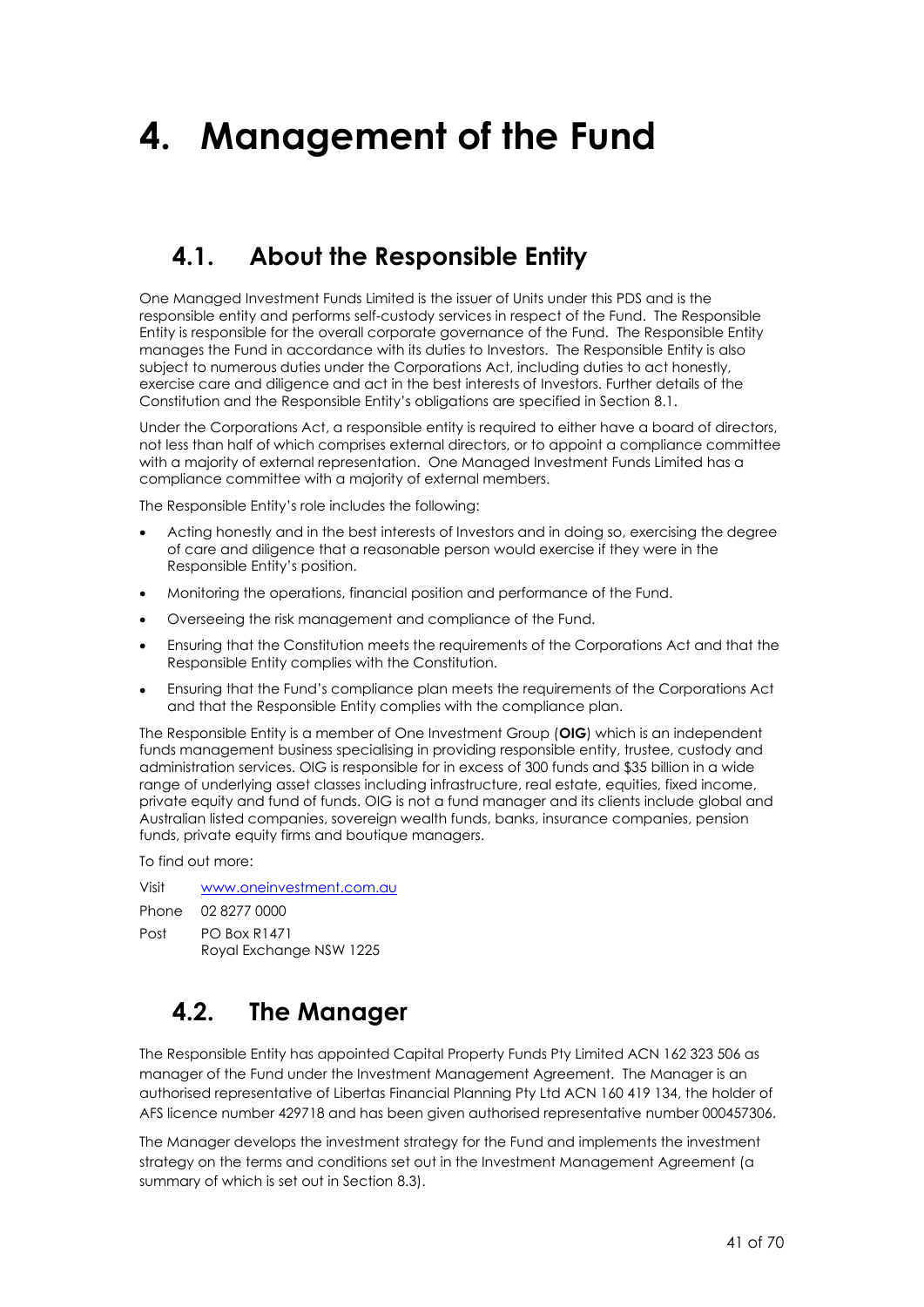The Manager is also responsible for the following:

- (a) Implementing the investment strategy, including actively managing and supervising the Fund's investments and in this regard, is responsible for:
	- property asset origination;
	- property asset management including tenant leasing negotiations, capital works programs, managing new tenant fit outs, liaising with external consultants such as architects, interior designers and property agents, managing capital expenditure programs etc;
	- managing the Fund portfolio generally;
	- managing the debt position of the Fund;
	- managing the cash holdings and liquidity of the Fund;
	- managing the Investor returns including the quarterly income distributions;
	- raising equity for the Fund; and
	- Investor relations and Fund reporting.
- (b) Regularly updating the Responsible Entity regarding the Fund and providing all information necessary for the maintenance of the Fund's financial accounts to be completed.
- <span id="page-41-0"></span>(c) Providing administrative support to assist and ensure the maintenance of the Fund's records and compliance with the Corporations Act.

## **4.3. The Manager's team**

The Manager's key management team has an average of over 20 years' experience in the property, managed funds and financial services industries including extensive experience in establishing and managing property funds and their portfolios.

Further details on the Manager are available at [www.capitalpropertyfunds.com.au.](http://www.capitalpropertyfunds.com.au/)

#### **(a) Julia Novella – Capital Property Funds Pty Limited – Head of Funds Management**



Julia holds a Bachelor of Business (Land Economics), a Masters of Property Development and is a certified Property Agent.

Julia is well qualified and has extensive knowledge of the property industry spanning over 25 years.

Julia commenced her career in property and asset management working with major real estate agencies such as Raine & Horne Commercial, Stanton Hillier Parker and CBRE.

Prior to Capital Property Funds, Julia held senior roles specialising in the asset management of commercial, retail and industrial properties.

Julia worked on the Meridian Investment Trust at Global Funds Management, and following several mergers & acquisitions, moved to Tyndall Investment, James Fielding and Mirvac. She has over 15 years' asset management experience specialising in the funds management area.

Julia has implemented management systems and provided input into strategic business planning, while maintaining an overall view of property market trends and opportunities in an effort to maximise the performance of property assets.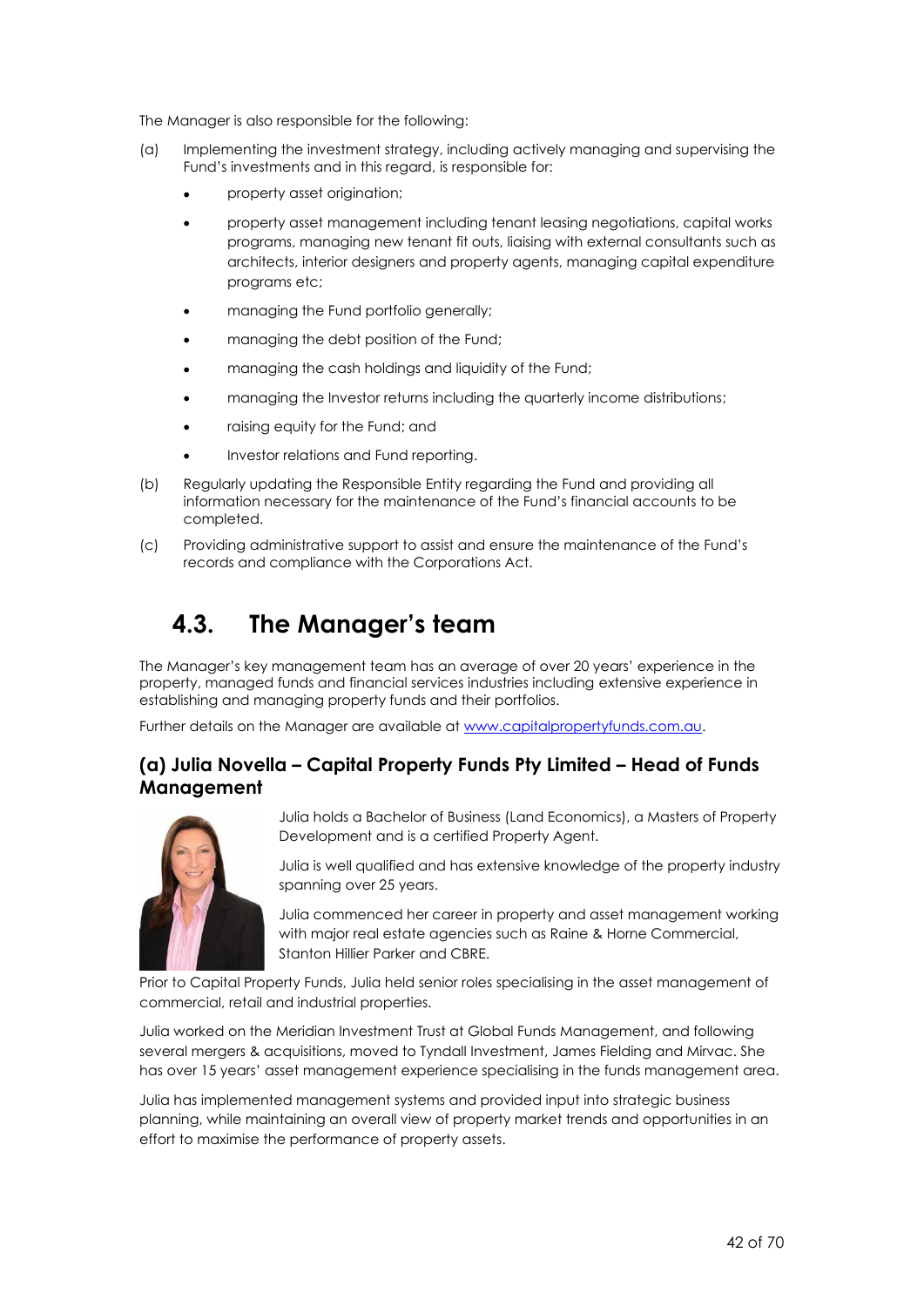#### **(b) Andrew Kerr – Executive Director of Capital Property Funds Pty Limited – Corporate Finance**



Andrew has a Bachelor of Commerce (Valuation & Property Management), a Masters of Commerce (Finance) from the University of New South Wales and is also a Chartered Financial Analyst (CFA).

Andrew has extensive knowledge and over 25 years' experience within the financial services and real estate industries. Andrew was previously Managing Director, Head of Real Estate, Merrill Lynch, Sydney, and has held senior real estate investment banking positions at UBS and Goldman Sachs.

Prior to his investment banking experience Andrew was previously an Equity Analyst at UBS responsible for the Infrastructure & Utilities sectors and Director and Head of Strategic Investment Advice division at Jones Lang LaSalle. Andrew was a founding Managing Director of Telopea Real Estate Partners, a real estate group covering real estate advisory and investment management, capital markets transactions, initial public offerings, principal investing, development, asset repositioning, investment sales and funding for all major property types and classes. He is a former director of the ASX-listed Becton Property Group and Living and Leisure Australia Group.

Andrew is a member of the Capital Property Funds Investment Committee and is responsible for overseeing all structuring and financing of property transactions.

#### **(c) Joe Christie – Executive Director of Capital Property Funds Pty Limited – Funds Management, Distribution and Investor Relations**



Joe has a Bachelor of Commerce (major in Accounting), a CPA qualification and also has a Graduate Certificate in Applied Finance.

After completing university, Joe spent the early years of his career in chartered accounting with KPMG (Sydney) and subsequently moved into financial services where he has spent the past 15 years.

Immediately prior to Capital Property Funds, Joe worked at Trilogy Funds Management Limited as a business development manager for approximately 8 years,

Prior to Trilogy Funds Management, Joe was the national business development manager for Oasis Asset Management Limited.

Joe is responsible for establishing an investment fund once an opportunity has been identified by the origination team and this includes preparing the scheme documents, negotiating any debt facilities and liaising with third party research providers. Joe also assists the property & loan origination team conduct financial feasibility analysis of potential property acquisitions or lending opportunities.

## <span id="page-42-0"></span>**4.4. Custodian**

The Responsible Entity performs self-custody in respect of the Fund's assets. The Responsible Entity may appoint and/or change an appointed custodian from time to time without notice to you. If the Responsible Entity appoints an external custodian, then the role of that custodian is limited to holding assets of the Fund and it has no supervisory role in relation to the operation of the Fund. The custodian does not make investment decisions in respect of the assets held or manage those assets, and has no liability or responsibility to Investors in the Fund.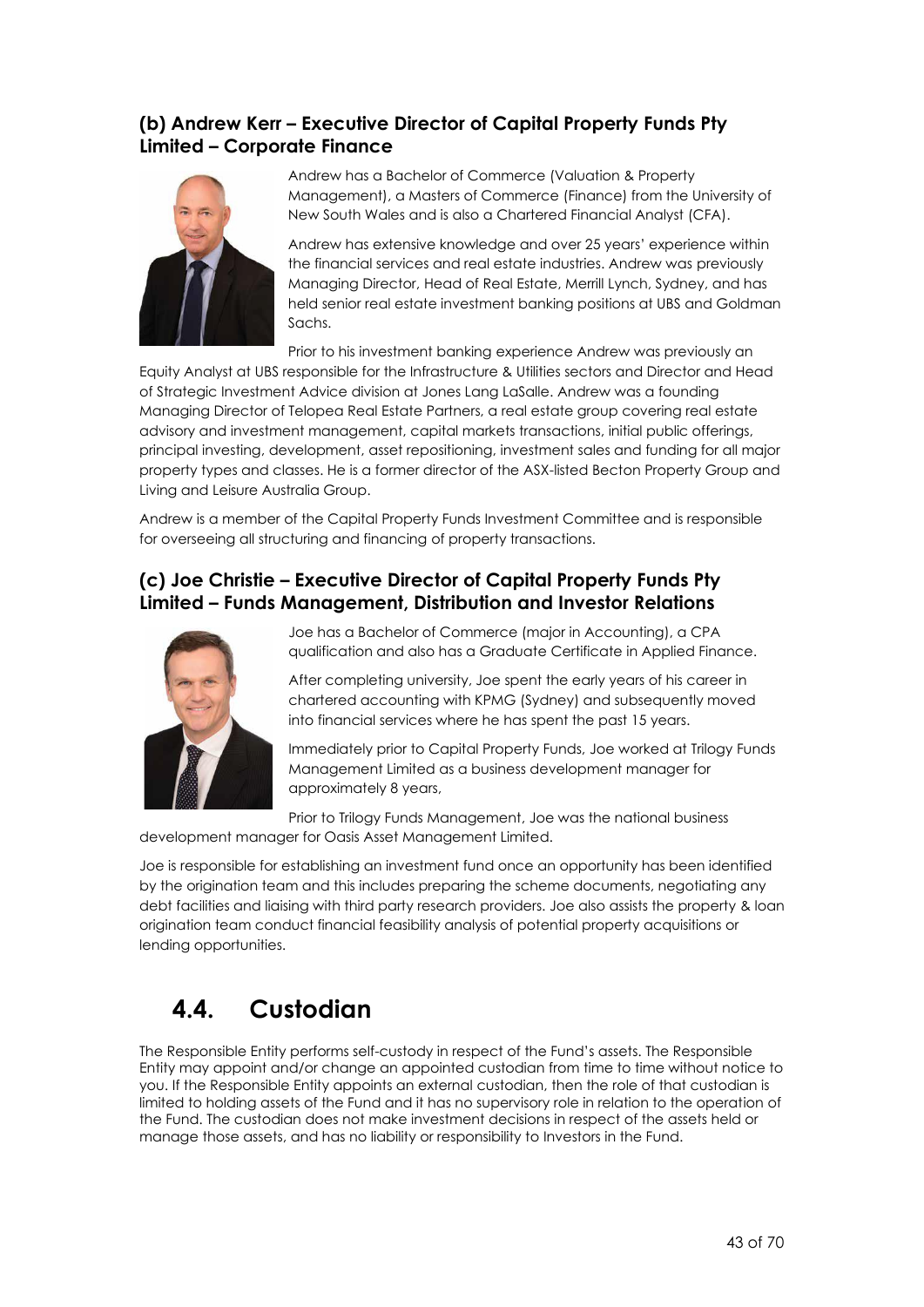## <span id="page-43-0"></span>**5. Fees & other costs**

**Please note that to assist with comparability with the current PDS for the 601 Coronation Drive Fund, fees and costs have been shown for compliance with the current Schedule 10 to the** *Corporations Regulations 2001* **(Cth) (as amended by ASIC Class Order [CO 14/1252] and the transitional version of ASIC Regulatory Guide 97**  *Disclosing fees and costs in PDSs and periodic statements* **(RG 97))***.* **However, if the restructure proposal is passed and this PDS is issued, it is proposed that the PDS be updated for compliance with the new RG 97 regime as set out in the** *ASIC Corporations (Disclosure of Fees and Costs) Instrument 2019/1070,* **which applies to all PDSs given on or after 30 September 2022.**

**Please note that the new RG 97 regime contains different presentation rules and calculation methodologies for certain components of fees and costs, and the fees and costs that are disclosed in the PDS that is issued may differ from the fees and costs set out in this draft PDS as a result, including potentially increase. However, any changes to the fees and costs figures set out in this draft PDS will be as a result of the application of the new RG 97 regime, and the quantum of the fees charged by the Responsible Entity and Manager in the issued PDS will not change from those currently disclosed in this draft PDS.**

## **5.1. Consumer advisory warning**

#### **DID YOU KNOW?**

**Small differences in both investment performance and fees and costs can have a substantial impact on your long term returns.**

**For example, total annual fees and costs of 2% of your investment balance rather than 1% could reduce your final return by up to 20% over a 30 year period (for example, reduce it from \$100,000 to \$80,000).**

**You should consider whether features, such as superior investment performance, or the provision of better member services justify higher fees and costs.**

**You may be able to negotiate to pay lower contribution fees and management costs where applicable.** 

**Ask the fund or your financial adviser.**

#### **TO FIND OUT MORE**

If you would like to find out more, or see the impact of the fees based on your own circumstances, the **Australian Securities and Investments Commission** (**ASIC**) website [\(www.moneysmart.gov.au\)](file:///C:/NRPortbl/Active/HCN/www.moneysmart.gov.au) has a managed funds fee calculator to help you check out different fee options.

## **5.2. What are the fees and costs of the Fund?**

#### **Fees and other costs**

This document shows fees and other costs that you may be charged. These fees and costs may be deducted from your money, from the returns on your investment, or from the assets of the managed investment scheme as a whole.

Taxes are set out in another part of this document.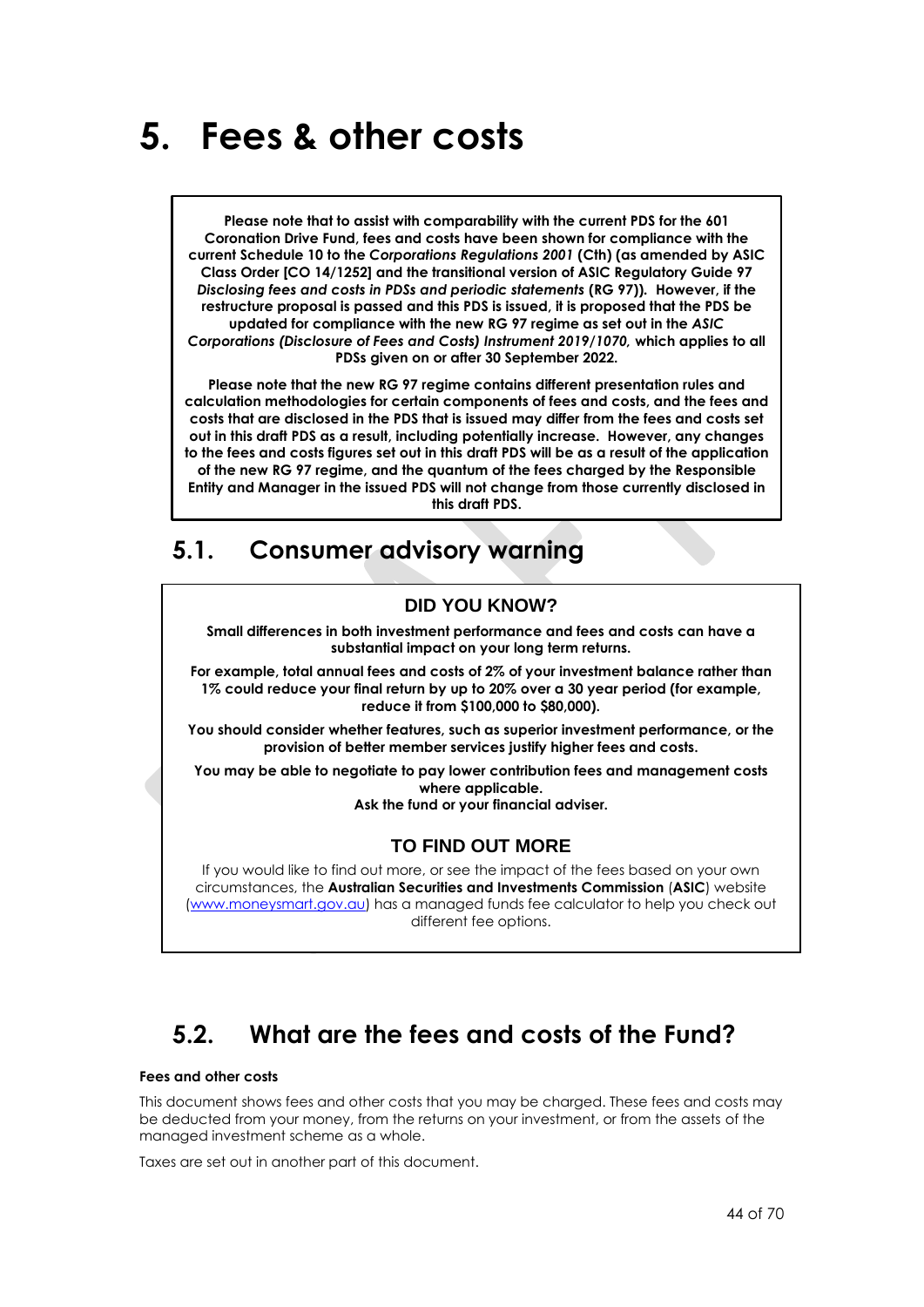You should read all the information about fees and costs because it is important to understand their impact on your investment.

The fees and costs in the below table are inclusive of the net effect of GST (i.e. inclusive of GST and net of any input tax credit, or reduced input tax credit, as applicable) and where applicable have been rounded to two decimal places.

| <b>CPF Diversified Property Fund</b>                                                   |                                                                                                                                                                                                                                                              |                                                                                                                                                                                                                                                                                                                                                     |  |
|----------------------------------------------------------------------------------------|--------------------------------------------------------------------------------------------------------------------------------------------------------------------------------------------------------------------------------------------------------------|-----------------------------------------------------------------------------------------------------------------------------------------------------------------------------------------------------------------------------------------------------------------------------------------------------------------------------------------------------|--|
| Type of fee or cost                                                                    | Amount                                                                                                                                                                                                                                                       | How and when paid                                                                                                                                                                                                                                                                                                                                   |  |
|                                                                                        | Fees when your money moves in or out of the product                                                                                                                                                                                                          |                                                                                                                                                                                                                                                                                                                                                     |  |
| Establishment fee<br>The fee to open<br>your investment                                | Nil                                                                                                                                                                                                                                                          | Not applicable                                                                                                                                                                                                                                                                                                                                      |  |
| <b>Contribution fee</b><br>The fee on each<br>amount contributed<br>to your investment | Nil                                                                                                                                                                                                                                                          | Not applicable                                                                                                                                                                                                                                                                                                                                      |  |
| Withdrawal fee<br>The fee on each<br>amount you take<br>out of your<br>investment      | Nil                                                                                                                                                                                                                                                          | Not applicable                                                                                                                                                                                                                                                                                                                                      |  |
| Exit fee<br>The fee to close<br>your investment                                        | Nil                                                                                                                                                                                                                                                          | Not applicable                                                                                                                                                                                                                                                                                                                                      |  |
| <b>Management costs</b>                                                                |                                                                                                                                                                                                                                                              |                                                                                                                                                                                                                                                                                                                                                     |  |
| The fees and costs<br>of managing your<br><i>investment<sup>1</sup></i>                | <b>Management fee</b><br>0.56% p.a. of the gross asset<br>value of the Fund.                                                                                                                                                                                 | Calculated and accrued daily<br>and paid to the Manager<br>monthly in arrears out of the<br>Fund's assets.                                                                                                                                                                                                                                          |  |
|                                                                                        | Property acquisition fee<br>For direct property acquisitions:<br>up to 2.05% of the gross<br>purchase price of any property<br>assets acquired by the Fund.<br>For fund-through deals: up to<br>2.05% of the final value of the<br>completed property asset. | For direct property acquisitions,<br>payable to the Manager upon<br>completion of a property asset<br>by the Fund. For fund-through<br>deals, payable to the Manager<br>in two instalments - the first upon<br>completion of the initial<br>acquisition of the property asset,<br>and the second upon<br>completion of the<br>construction/project. |  |
|                                                                                        | Sale fee<br>1.03% of the gross sale price of<br>any property assets sold by the<br>Fund.                                                                                                                                                                     | Payable to the Manager on<br>settlement of a property asset of<br>the Fund.                                                                                                                                                                                                                                                                         |  |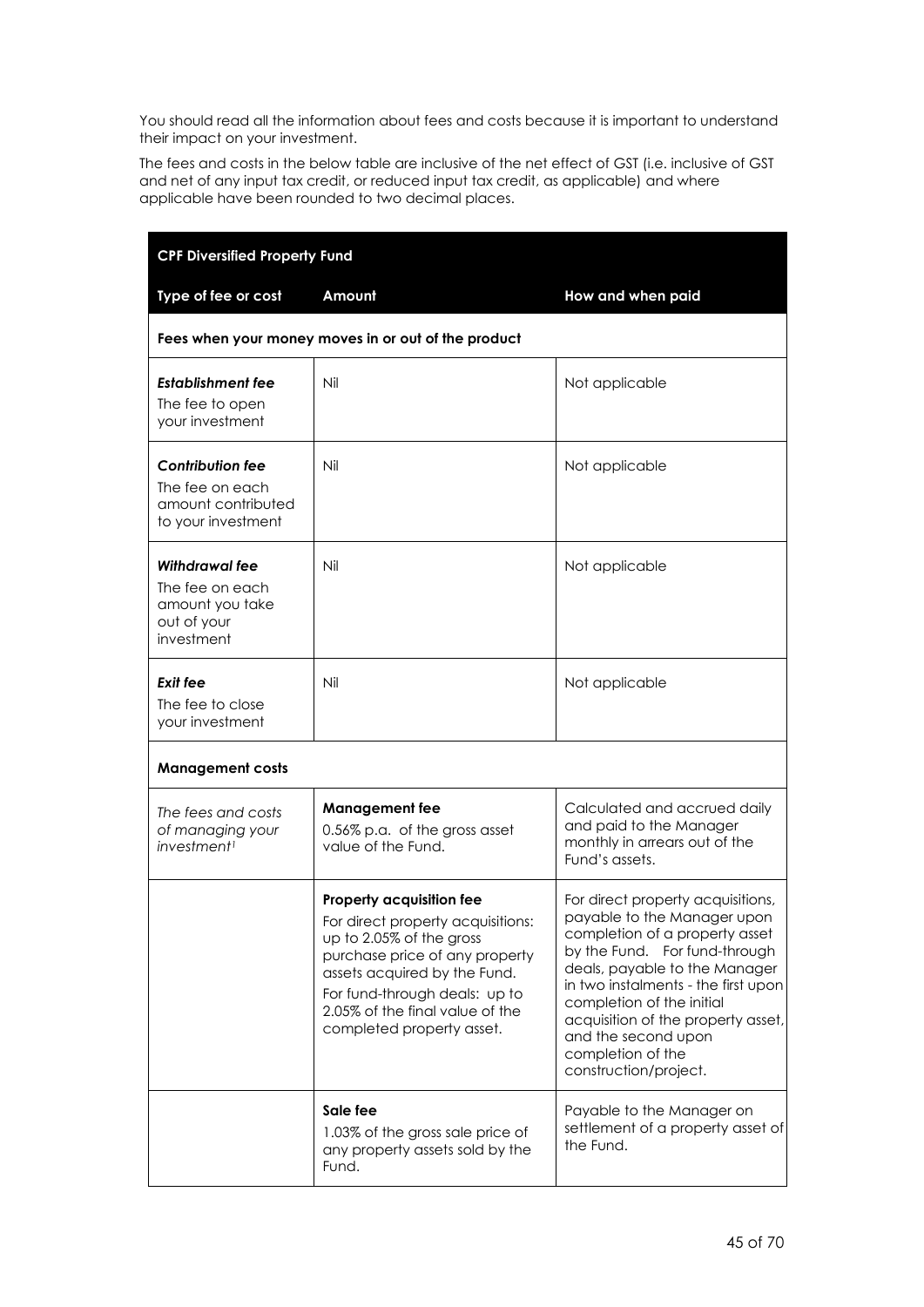| <b>CPF Diversified Property Fund</b> |                                                                                                                                                                                                                                                                                                                                                                                                        |                                                                                                                                                                                                                                                                                                                          |  |  |
|--------------------------------------|--------------------------------------------------------------------------------------------------------------------------------------------------------------------------------------------------------------------------------------------------------------------------------------------------------------------------------------------------------------------------------------------------------|--------------------------------------------------------------------------------------------------------------------------------------------------------------------------------------------------------------------------------------------------------------------------------------------------------------------------|--|--|
| Type of fee or cost                  | Amount                                                                                                                                                                                                                                                                                                                                                                                                 | How and when paid                                                                                                                                                                                                                                                                                                        |  |  |
|                                      | Performance fee<br>20.5% of the Fund's<br>outperformance (if any) over the<br>Performance Fee Hurdle.                                                                                                                                                                                                                                                                                                  | Calculated and payable to the<br>Manager for each 12 month<br>period ending 30 June, if<br>applicable.                                                                                                                                                                                                                   |  |  |
|                                      | <b>Responsible Entity fee</b><br>The higher of the following:<br>\$75,240 p.a. plus \$10,446<br>1.<br>p.a. for each additional<br>property owned by the<br>Fund. This fee is indexed to<br>the higher of 3% or CPI on 1<br>July each year; or<br>0.05% p.a. on the gross asset<br>2.<br>value of the Fund up to \$100<br>million and 0.03% p.a.<br>thereafter of the gross asset<br>value of the Fund. | Calculated and accrued daily<br>and paid to the Responsible<br>Entity monthly in arrears out of<br>the Fund's assets.                                                                                                                                                                                                    |  |  |
|                                      | <b>Custody fee</b><br>The higher of the following:<br>\$15,990 p.a. indexed to the<br>1.<br>higher of 3% or CPI on 1 July<br>each year; or<br>2.<br>0.03% p.a. on the gross asset<br>value of the Fund up to \$50<br>million and 0.02% p. a. on<br>the gross asset value of the<br>Fund over \$50 million.                                                                                             | Calculated and accrued daily<br>and paid to the Responsible<br>Entity monthly in arrears out of<br>the Fund's assets.                                                                                                                                                                                                    |  |  |
|                                      | <b>Expenses</b><br>0.36% p.a. of the gross asset<br>value of the Fund.                                                                                                                                                                                                                                                                                                                                 | Expenses generally include:<br>Fund accounting and<br>administration fees;<br>costs of maintaining the<br>register of Investors;<br>development management<br>fees for fund-through deals;<br>external audit fees;<br>$\bullet$<br>property valuation fees;<br>ad hoc legal fees; and<br>other general Fund<br>expenses. |  |  |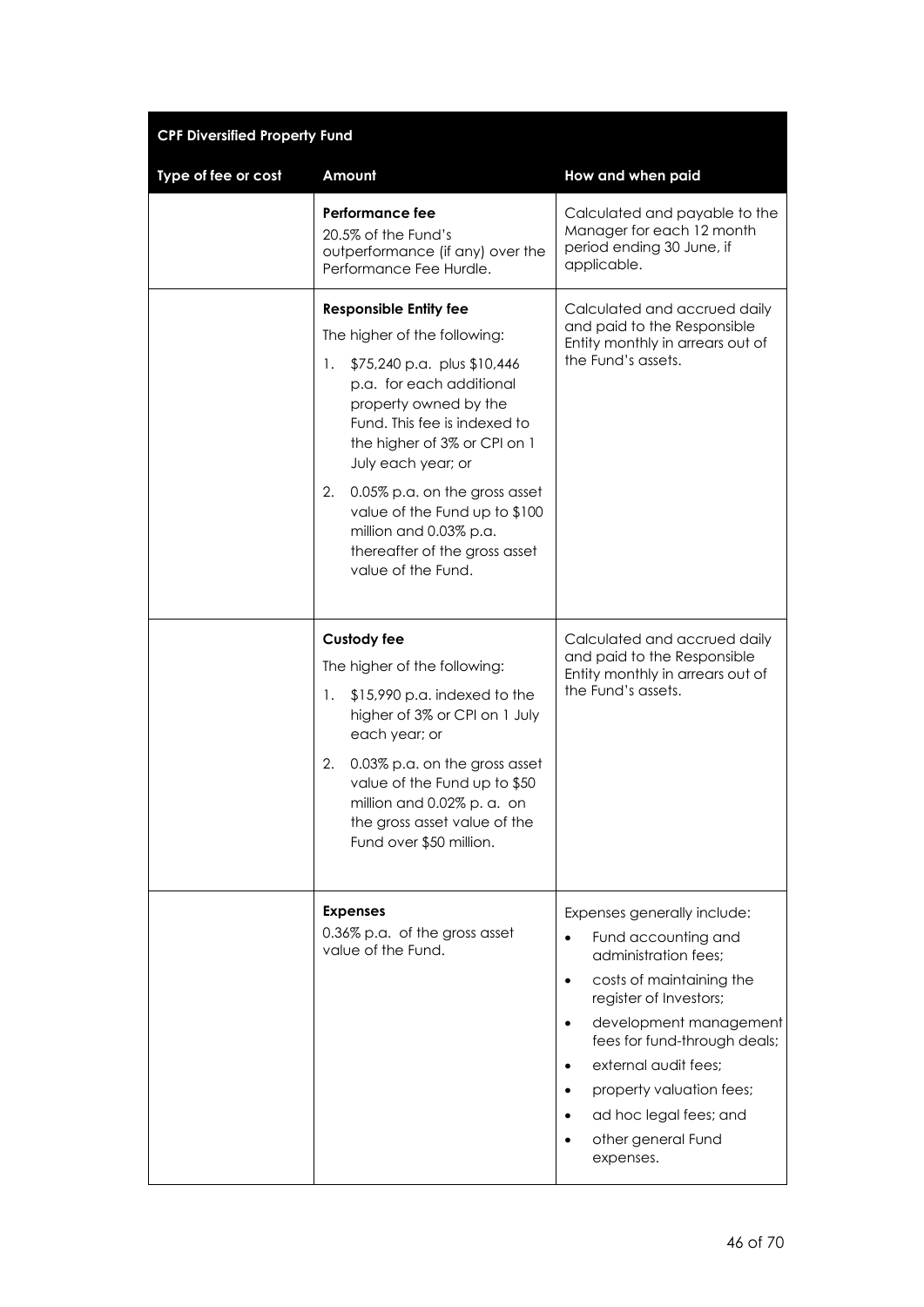| <b>CPF Diversified Property Fund</b>                                  |        |                                                                                                                                                           |
|-----------------------------------------------------------------------|--------|-----------------------------------------------------------------------------------------------------------------------------------------------------------|
| Type of fee or cost                                                   | Amount | How and when paid                                                                                                                                         |
| Service fees                                                          |        | These fees are generally paid as<br>incurred or reimbursed to the<br>Responsible Entity or the<br>Manager (as applicable) from<br>the assets of the Fund. |
|                                                                       |        |                                                                                                                                                           |
| <b>Switching fee</b><br>The fee for<br>changing<br>investment options | Nil    | Not applicable                                                                                                                                            |

*<sup>1</sup>* The fees and costs that are based on the gross assets of the Fund are based on the gross assets as at 31 December 2021 of \$52,485,081 and are inclusive of the net effect of GST.

### **5.3. Example of annual fees and costs**

This table gives an example of how the fees and costs for this product can affect your investment over a one-year period. You should use this table to compare this product with other products offered by managed investment schemes.

| <b>Example - CPF</b><br><b>Diversified Property Fund</b>   | Balance of \$50,000 with a contribution of \$5,000 during the year |                                                                                                                                                                         |
|------------------------------------------------------------|--------------------------------------------------------------------|-------------------------------------------------------------------------------------------------------------------------------------------------------------------------|
| Contribution Fee                                           | Nil                                                                | For every additional \$5,000 you put in, you will<br>be charged \$0.                                                                                                    |
| <b>PLUS</b> Management Costs                               | 2.36% per<br>annum <sup>1</sup>                                    | <b>And, for every \$50,000 you have in the CPF</b><br>Diversified Property Fund you will be charged<br>$$1,180$ each year. <sup>1</sup>                                 |
| <b>EQUALS</b> Cost of the CPF<br>Diversified Property Fund |                                                                    | If you had an investment of \$50,000 at the<br>beginning of the year and you put in an<br>additional \$5,000 during that year, you would<br>be charged fees of \$1,180* |

1 Based on the Fund having net assets of \$25,687,834 as at 31 December 2021.

\*Additional fees may apply. Please also note that the above example assumes that the additional \$5,000 is contributed at the end of the year and that the value of the investment does not change over the year.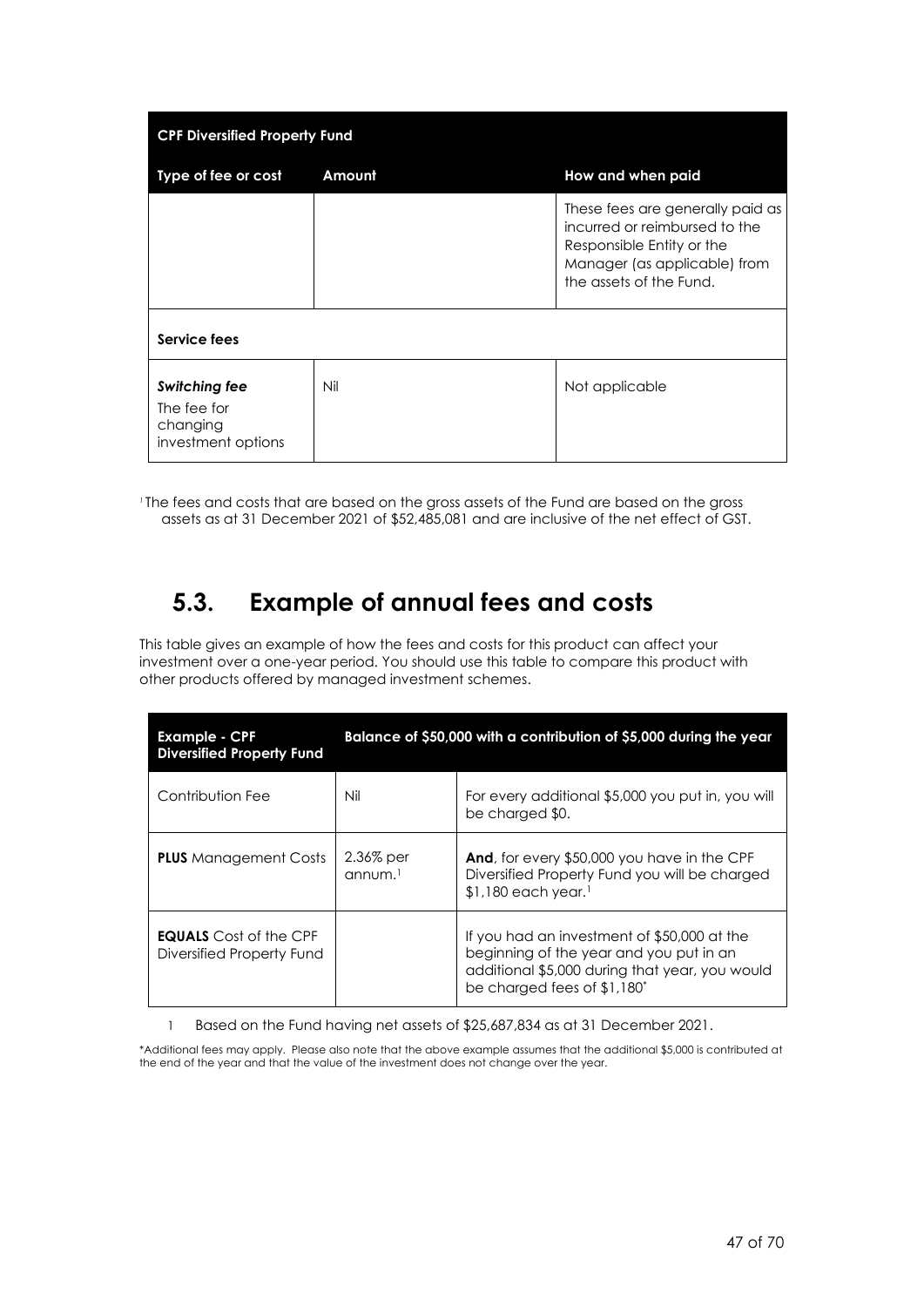## <span id="page-47-0"></span>**5.4. Additional explanation of fees and costs**

#### **(a) Management costs**

Management costs are comprised of fees payable to the Responsible Entity and the Manager (including performance fees), as well as expenses. Management costs do not include transactional and operational costs. Further details on the various components of the management costs are set out below.

| <b>Breakdown of Management Costs</b> | As a % of NAV |
|--------------------------------------|---------------|
| Management Fee                       | 1.24%         |
| <b>RE</b> Fees                       | 0.31%         |
| Custody                              | 0.07%         |
| Expenses                             | 0.74%         |
| Total                                | 2.36%         |

The above table does not include any potential performance fees, sale fees or property acquisition fees as these fees are not forecast to be incurred for the financial year ending 30 June 2022.

#### **(b) Acquisition fee**

#### Direct property acquisitions

For direct property acquisitions, the Manager can be paid a maximum acquisition fee of up to 2.05% (inclusive of the net effect of GST) of the gross purchase price of any property purchased by the Fund. This fee is paid to the Manager by the Fund on completion of the acquisition of a property.

#### Fund-through deals

For fund-through deals, the Manager can be paid a maximum acquisition fee of up to 2.05% (inclusive of the net effect of GST) of the final value of the completed property asset. This will be paid in two instalments. The first instalment will be calculated on the initial acquisition price and paid upon completion of the initial acquisition of the property asset (for example, on acquisition of a vacant block of land). The second instalment will be calculated on the improved value of the property asset and paid upon completion (for example, upon completion of a building or construction of a project).

#### **(c) Sale fee**

This fee is payable to the Manager upon settlement of the sale of a property asset owned by the Fund. This fee is 1.03% (inclusive of the net effect of GST) of the gross sale price of a property owned by the Fund and is paid out of the assets of the Fund.

#### **(d) Management fee**

The Manager is entitled to receive a management fee of 0.56% p.a. (inclusive of the net effect of GST) of the gross asset value of the Fund for acting as investment manager of the Fund.

For example: if the gross assets of the Fund were \$51,250,000 then the Manager would be entitled to an annual fee equating to \$288,922 inclusive of the net effect of GST.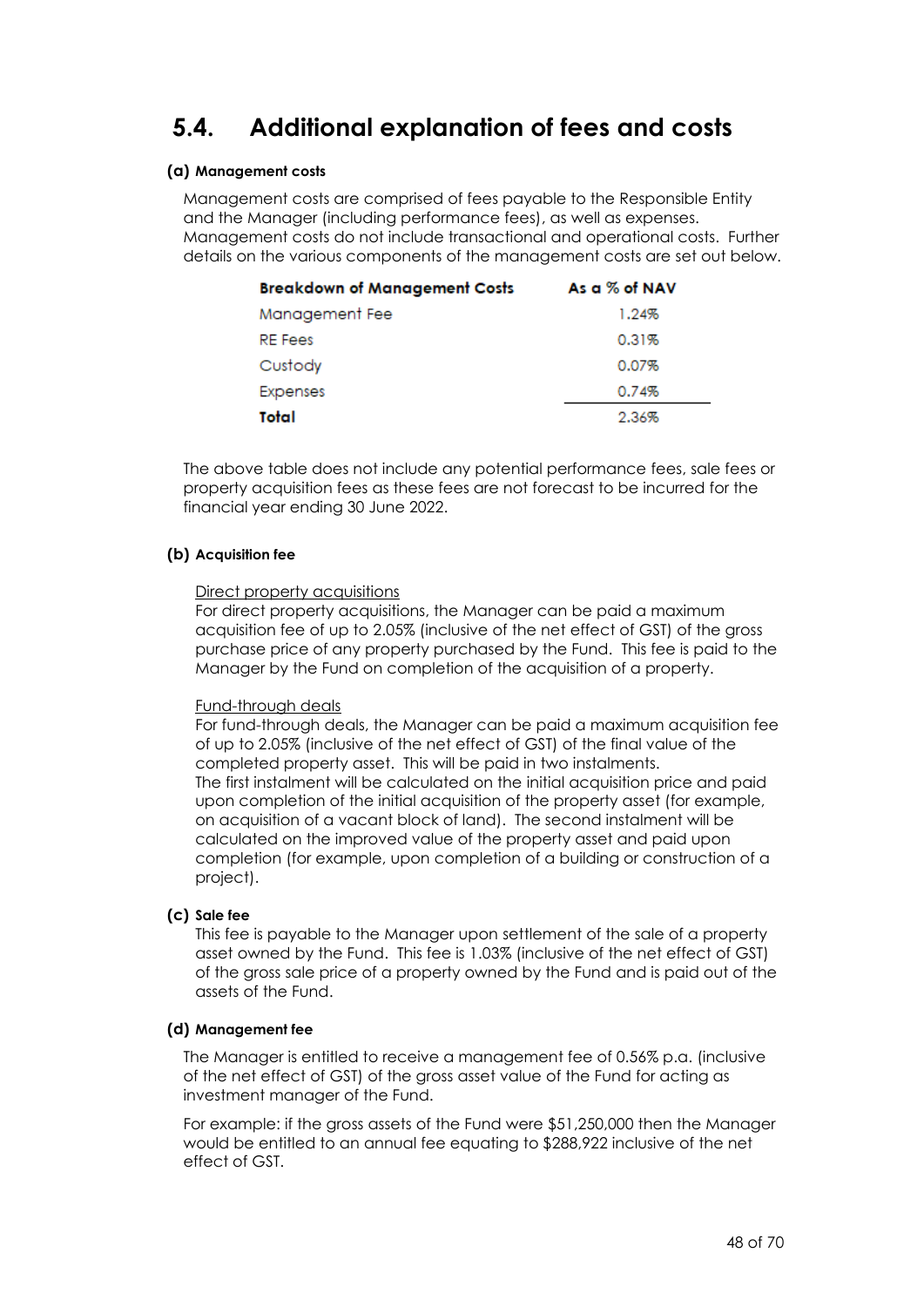The management fee is calculated and accrued daily and paid monthly in arrears from the Fund's assets.

The Manager may at its discretion waive or defer the management fee either in whole or in part.

#### **(e) Performance fee**

In addition to the management fee, the Manager may be entitled to be paid an annual performance fee, which forms part of the management costs for the Fund.

The performance fee (if any) is calculated and payable out of the assets of the Fund during each 12 month period ending on 30 June.

The performance fee is equal to 20.5% (inclusive of the net effect of GST) of the amount the Fund provides a return above the Performance Fee Hurdle for each 12 month period ending on 30 June.

The Performance Fee Hurdle is a total return benchmark, and as at the date of the PDS, is 8.00% p.a.

The Performance Fee Hurdle for the Fund is reviewed each 12 month period ending 30 June and is published on both the Manager's and the Responsible Entity's websites.

#### **Example of the performance fee calculation**

Assumptions:

- The Performance Fee Hurdle is 8.00% p.a.
- On 1 July of the performance year, the Unit Price of the Fund is \$1.00
- During the performance year the Fund distributed income of 6.00% p.a.
- 0n 30 June of the performance year, the Unit Price of the Fund is \$1.03
- The subscribed equity for the Fund is \$25,000,000

Based upon the above example the performance fee would be calculated as follows:

|                        | $\%$  | \$                                              |
|------------------------|-------|-------------------------------------------------|
| Performance Fee Hurdle | 8.00% | \$2,000,000 (this is the total return required) |
| Income                 | 6.00% | \$1,500,000<br>÷                                |
| Capital Growth         | 3.00% | \$750,000                                       |
| <b>Total Return</b>    | 9.00% | \$2,250,000                                     |
| Out Performance        | 1.00% | \$250,000                                       |
| Performance Fee        |       | @20.5% (incl GS \$51,250 (inclusive of GST)     |

In the above example the Manager would be entitled to a performance fee equating to 20.5% of the outperformance being \$51,250 (inclusive of the net effect of GST).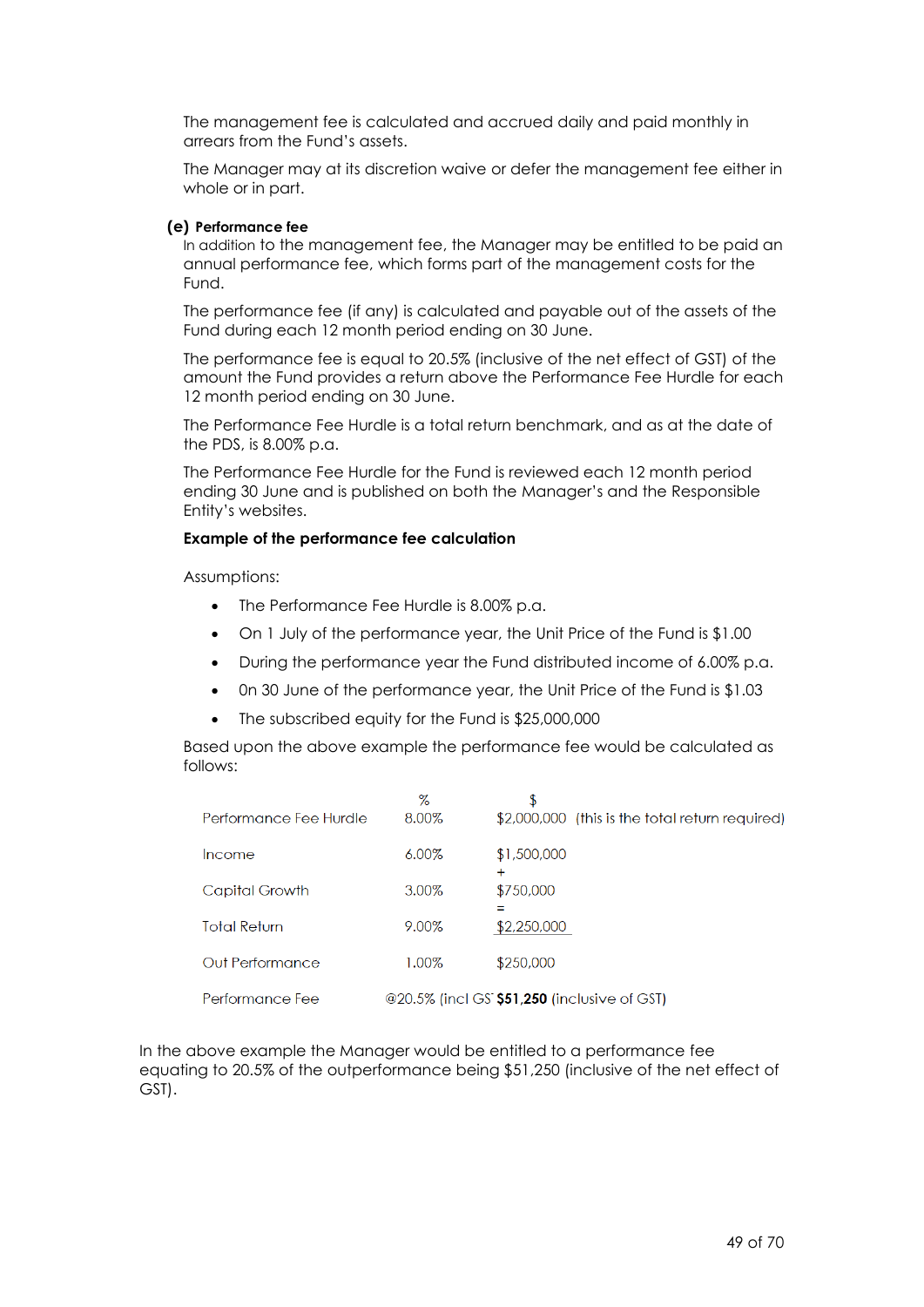#### **(f) Responsible Entity fee**

The Responsible Entity is entitled to receive a monthly responsible entity fee equating to the higher of the following:

- 1. \$75,240 p.a. (inclusive of the net effect of GST), and \$10,446 p.a. (inclusive of the net effect of GST) for each additional property owned by the Fund. This fee is indexed to the higher of 3% or CPI on 1 July each year; or
- 2. 0.05% p.a. (inclusive of the net effect of GST) of the gross asset value of the Fund up to \$100 million and 0.03% p.a. (inclusive of the net effect of GST) of the gross asset value of the Fund thereafter.

For example: if the gross assets of the Fund were \$51,250,000 then the Responsible Entity would be entitled to an annual fee equating to \$75,240 (inclusive of the net effect of GST).

The gross value of the Fund's assets includes the gross value of the assets of any sub-entities, adjusted if relevant, and based on the proportional direct or indirect ownership of the Fund in the sub entity.

This fee is calculated and accrued daily and paid to the Responsible Entity monthly in arrears from the Fund's assets.

#### **(g) Custody fee**

The Responsible Entity is also entitled to receive a monthly custody fee for the provision of custodial services equating to the higher of the following:

- 1. \$15,990 p.a. (inclusive of the net effect of GST) indexed to the higher of 3% or CPI on 1 July each year; or
- 2. 0.03% p.a. (inclusive of the net effect of GST) on the gross asset value of the Fund up to \$50 million and 0.0205% p.a. (inclusive of the net effect of GST) on the gross asset value of the Fund over \$50 million

For example: if the gross assets of the Fund were \$51,250,000 then the custody fee would equate to \$15,990 (inclusive of the net effect of GST).

The gross value of the Fund's assets includes the gross value of the assets of any sub entities, adjusted if relevant, and based on the proportional direct or indirect ownership of the Fund in the sub entity.

This fee is calculated and accrued daily and paid to the Responsible Entity monthly in arrears from the Fund's assets.

#### **(h) Expenses**

The expenses of the Fund are estimated to be 0.36% p.a. (inclusive of the net effect of GST) of the gross asset value of the Fund for the financial year ending 30 June 2022.

Expenses include but are not limited to the following:

- Fund accounting & administration fees.
- Costs of maintaining the register of investors.
- Development management fees for fund-through deals.
- External audit fees.
- Property valuation fees.
- Ad hoc legal fees.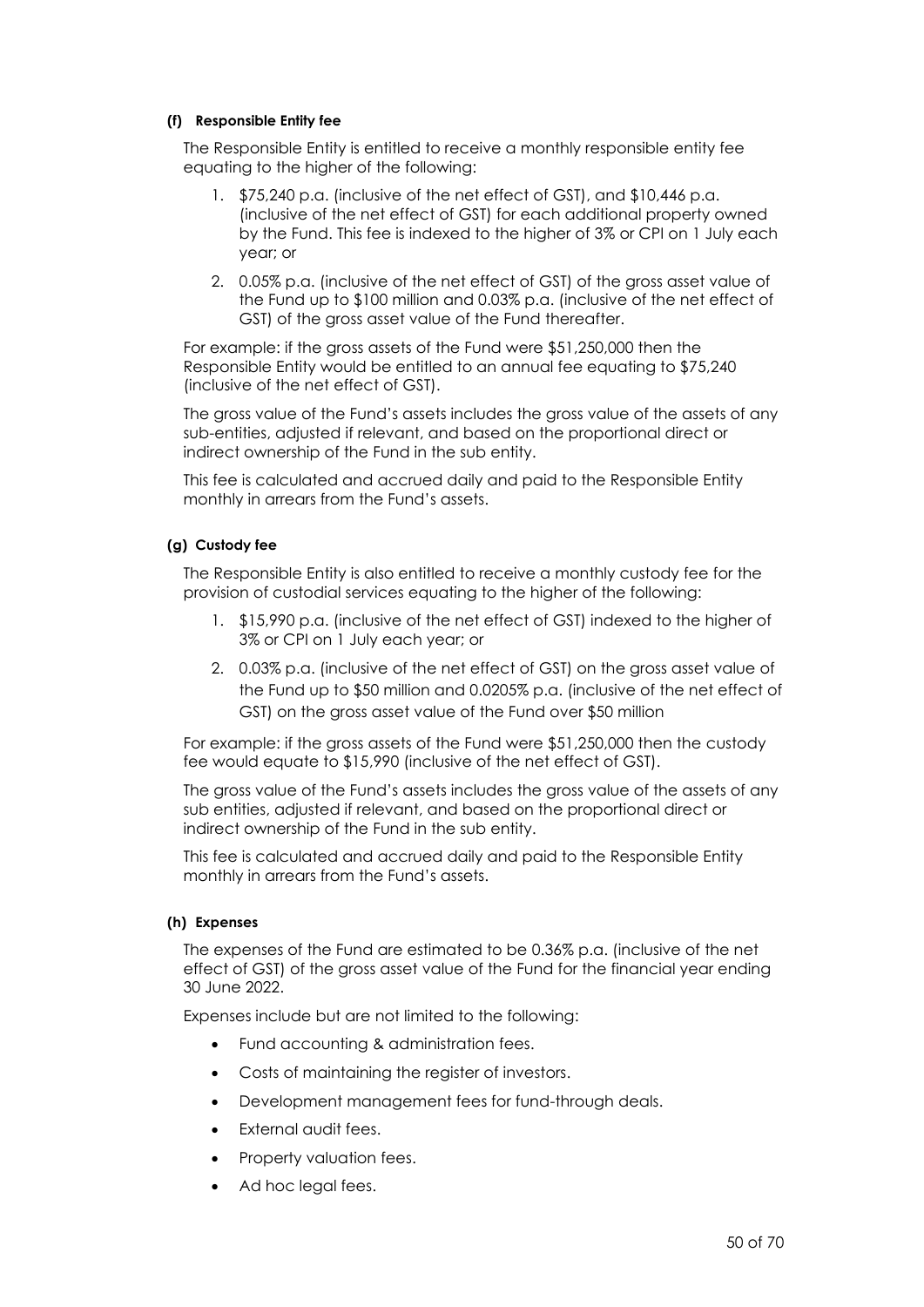• Other general Fund expenses.

Expenses are generally paid from the Fund's assets when incurred or reimbursed from the Fund's assets to the Responsible Entity or the Manager (as the case may be).

On some occasions the Responsible Entity may also incur abnormal or infrequent expenses such as costs associated with any meetings of Investors, costs of litigation to protect Investors' rights, costs to defend claims in relation to the Fund, legal fees, once off or non "business as usual" fees, and termination and wind up costs. No estimate has been made in respect of abnormal expenses. However, all abnormal expenses will be charged to the Fund as and when they are incurred.

#### **(i) Transactional and operational costs**

The Responsible Entity estimates the Fund will not incur any transactional or operational costs. Investors will be advised of any changes which may take the form of a notice at

[https://www.capitalpropertyfunds.com.au/CPF\\_diversified\\_property\\_fund.](https://www.capitalpropertyfunds.com.au/CPF_diversified_property_fund)

There were no transactional or operational costs incurred in the previous financial year ended 30 June 2021 and the Manager does not forecast any transactional or operational costs for the financial year ending 30 June 2022.

If the Fund were to acquire a property, costs such as;

- stamp duty;
- agent's fees;
- brokerage; and
- other acquisition costs,

would be incurred by the Fund. Such costs would be recoverable from the Fund and would be an additional cost to Investors in the Fund, although it would be taken into account in the Unit Price and not separately charged to Investors.

#### **(j) Buy/Sell spread**

The buy/sell spread reflects the transaction costs the Fund incurs in buying or selling investments as a result of Investors subscribing or redeeming Units, and the administrative costs associated with issuing or redeeming Units in the Fund. Any buy/sell spread will not be paid to the Responsible Entity but rather remains as an asset of the Fund.

At the time of this PDS, there is currently no buy/sell spread. However, the buy/sell spread is reviewed on a regular basis and may be charged by the Responsible Entity when the Responsible Entity considers it appropriate. Changes to the buy/sell spread will be updated on the Manager's website.

#### **(k) Goods and services tax**

Unless otherwise stated, all fees set out in this section are inclusive of the net effect of GST. This includes GST, net of input tax credits or reduced input tax credits as applicable. The Fund may not be entitled to claim a full input tax credit in all instances. Further information on the tax implications associated with an investment in the Fund is set out in Section [7.](#page-58-0)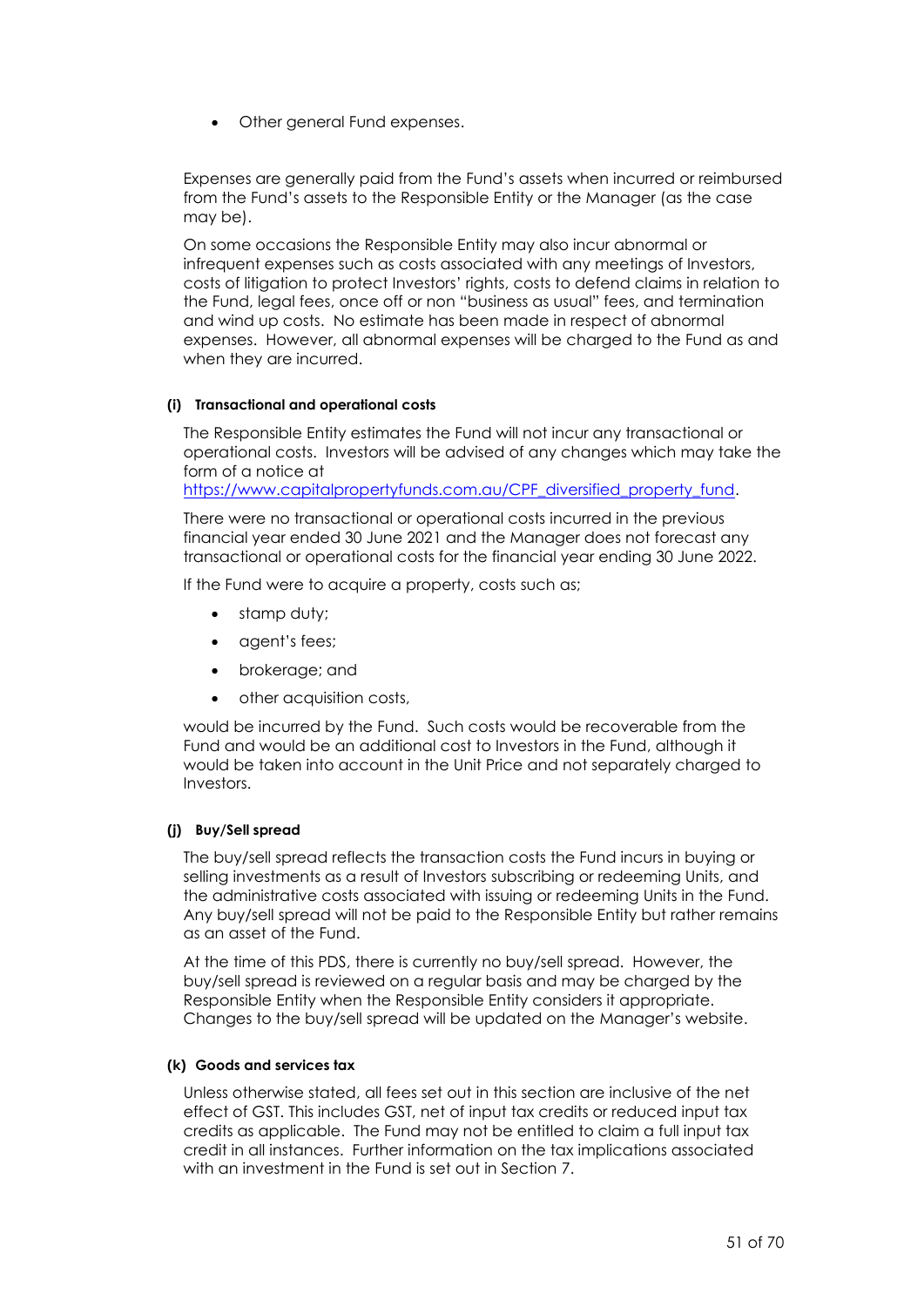#### **(l) Waiver or deferral of fees**

The Responsible Entity and the Manager may, at their discretion, accept lower fees and expenses than they are entitled to receive, or may defer payment of those fees and expenses for any time. If payment is deferred, then the fee will accrue until paid.

#### **(m) Maximum fees**

- The Constitution allows the Responsible Entity to charge the following maximum fees: An ongoing responsible entity fee of 5% p.a. (exclusive of GST) of the gross value of the Fund's assets.
- A custody fee of 0.03% p.a. (exclusive of GST) of the gross value of the Fund's assets.

The Responsible Entity has executed an agreement with the Manager that limits the responsible entity fees and custody fees payable to the Responsible Entity, as well as the fees payable to the Manager, to the fees which have been disclosed in this PDS.

The Responsible Entity may change the fees without consent of the Investors provided it first obtains the written consent of the Manager and the fees remain below the maximum fee. The Responsible Entity will provide at least 30 days' notice if it intends to increase the fees in those circumstances.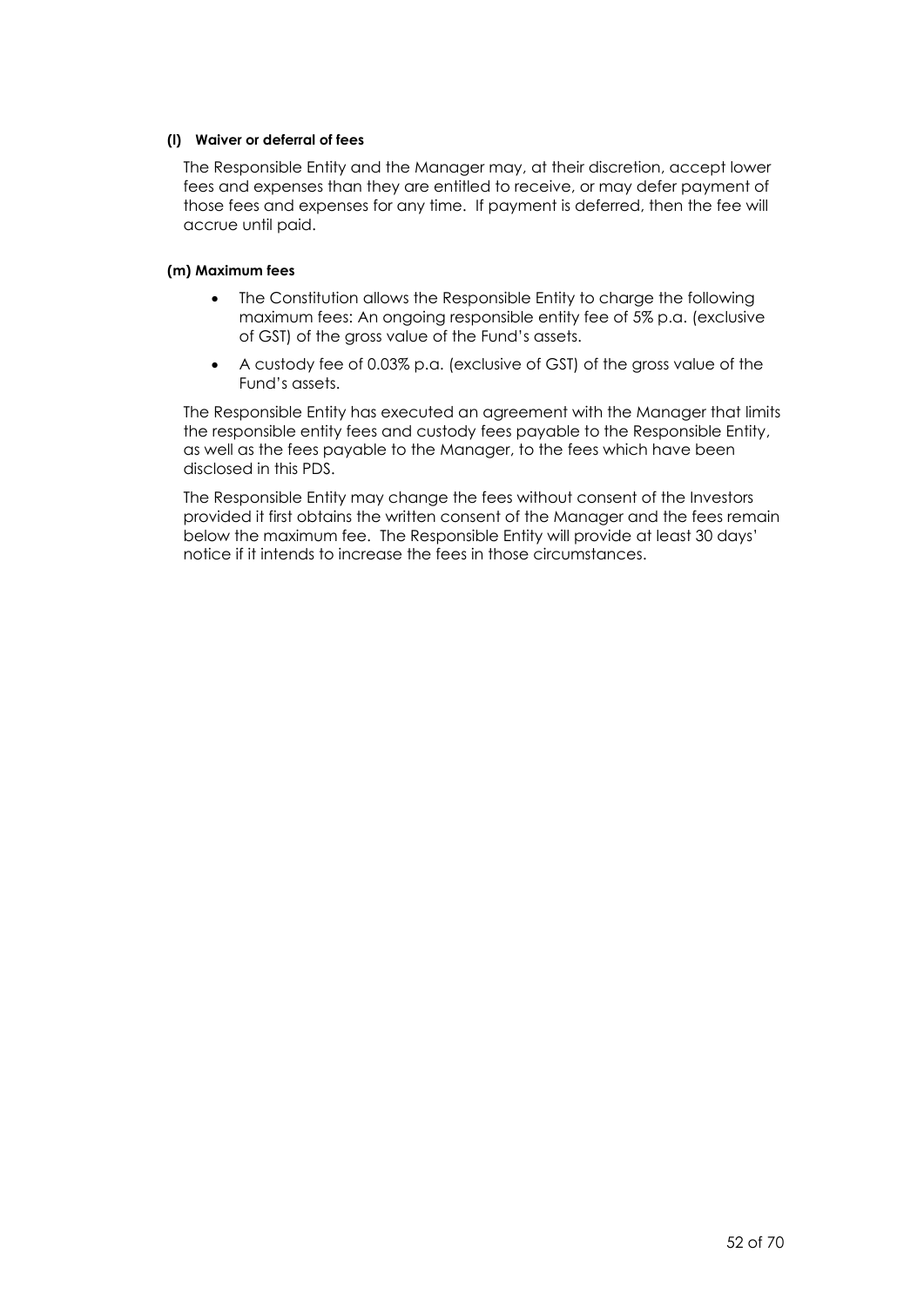## <span id="page-52-0"></span>**6. Risks**

## **6.1. Overview**

Neither the Responsible Entity nor the Manager guarantee that distributions will be paid and/or the return of your capital either in whole or part.

Like any investment, there are risks associated with investing in the Fund. There are a number of risk factors that could affect the performance of the Fund and the repayment of your capital. Many risk factors fall outside of the Responsible Entity's and Manager's control and cannot be completely mitigated.

The following is a non-exhaustive list of the main risks associated with an investment in the Fund. You should consider and weigh them up carefully and make your own assessment as to whether you are comfortable with them.

Investors should read this PDS in its entirety and consider the following risk factors and, if necessary, consult their accountant, financial adviser, stockbroker, lawyer or other professional adviser prior to making an investment in the Fund.

## **6.2. Significant risks relating to the investment strategy and the Manager**

The investment strategy adopted by the Manager on behalf of the Fund includes inherent risks. These include, but are not limited to, the following:

- 1. The Fund's success and profitability is reliant upon the ability of the Manager to devise and maintain investments that achieve the investment objective and investment strategy.
- 2. The ability of the Manager to continue to manage the Fund which may be compromised by such events as the loss of key staff.

There is no guarantee the investment strategy will be managed successfully or will meet its investment objectives. Failure to do so could negatively impact the performance of the Fund.

The Manager may not manage the Fund's assets in a manner that consistently meets the investment objectives of the Fund. In addition, the Manager may cease to manage the Fund, requiring the Responsible Entity to find an alternative replacement manager, and this may affect the Fund's success and profitability.

If the Manager ceases to manage the Fund and the Investment Management Agreement is terminated, then termination fees may be payable by the Fund and the Responsible Entity will need to identify and engage a suitably qualified and experienced manager to manage the Fund and continue to implement the investment strategy.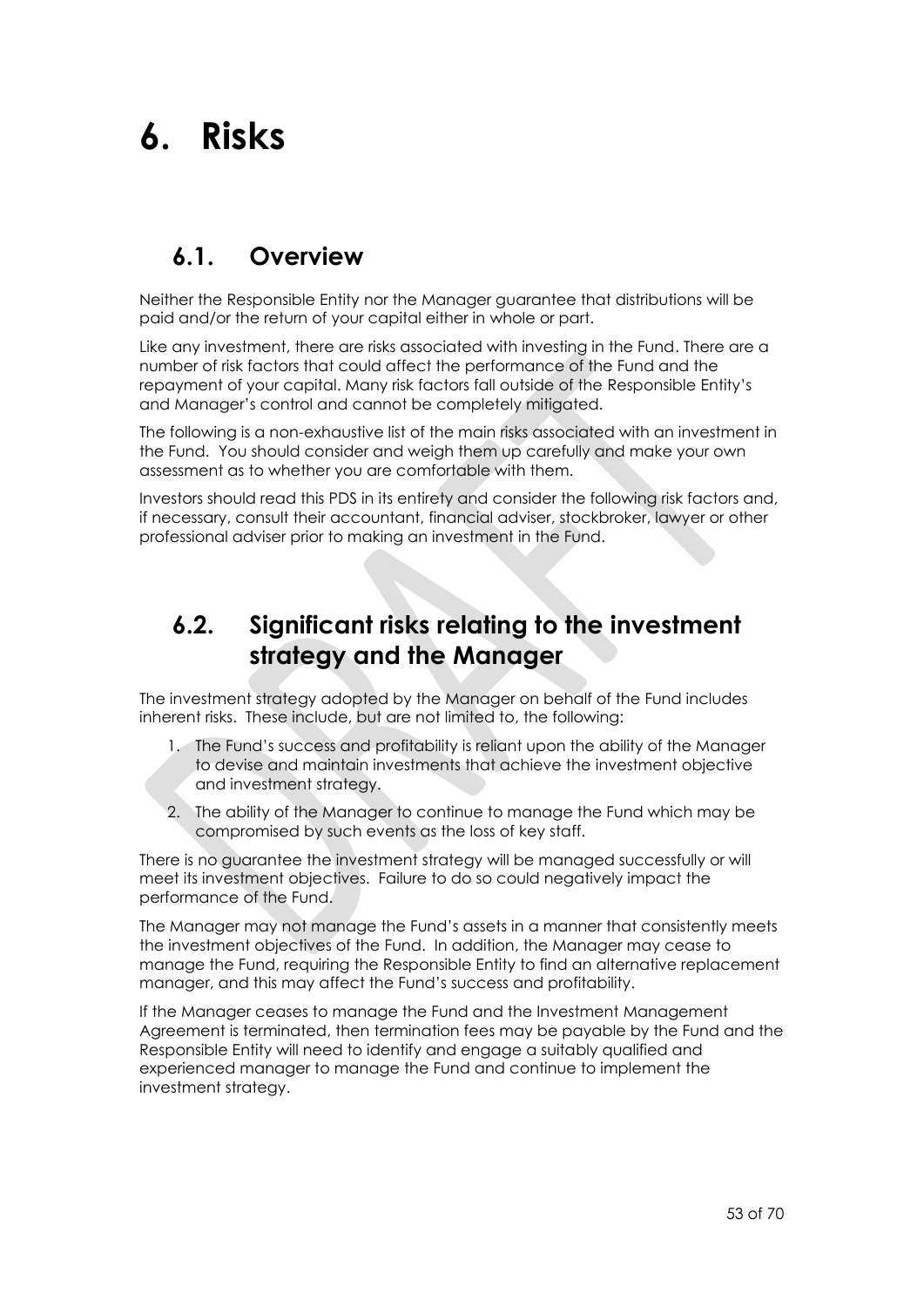## **6.3. Significant risks relating to the Fund**

The following risks relate to an investment in the Fund and may impact the performance of the Fund:

#### **Management risk**

The Manager is responsible for managing the Fund's investments on a day-to-day basis. If the Manager fails to do so effectively, then this could negatively affect the Fund's performance. In particular, there is a risk that the Manager may fail to anticipate movements in the property market, fail to manage the investment risks appropriately or fail to properly execute the Fund's investment strategy. These factors could have an adverse impact on the financial position and performance of the Fund.

#### **Availability of investments**

There is no guarantee the Manager will find sufficient investment opportunities.

If this were the case, the Fund may accumulate excess cash holdings which may dilute the investment return payable to Investors. The Manager will attempt to mitigate this cash drag by investing in ASX listed REITS, property based mortgage investments & fixed interest securities.

#### **Distribution risk**

Distributions will be paid at the discretion of the Responsible Entity on advice from the Manager. The Responsible Entity's ability to pay a distribution from the Fund is contingent on the income the Fund receives from the Fund's property assets. No guarantee can be given concerning the future earnings of the Fund or the return of your investment.

The Manager seeks to minimise this risk by using the collective experience of the investment team to select appropriate property assets.

#### **Liquidity and withdrawal risk**

Many of the Fund's underlying assets, being property based, may be illiquid in nature, meaning they cannot be readily converted to cash, either at all or quickly enough to meet liabilities.

The Manager will manage, analyse and monitor the liquidity position of the Fund and will take such action as may be required to enable the Fund to discharge its liabilities and meet its cash flow requirements in the best interests of Investors of the Fund as a whole.

In the event there are insufficient liquid assets held in the Fund, the Responsible Entity may suspend withdrawals or postpone/delay the payment of withdrawals.

There is no right for Investors to require their Units to be purchased by the Responsible Entity or by any other person.

#### **Fund risk**

The Fund could terminate, or the fees and expenses paid from the assets of the Fund could change.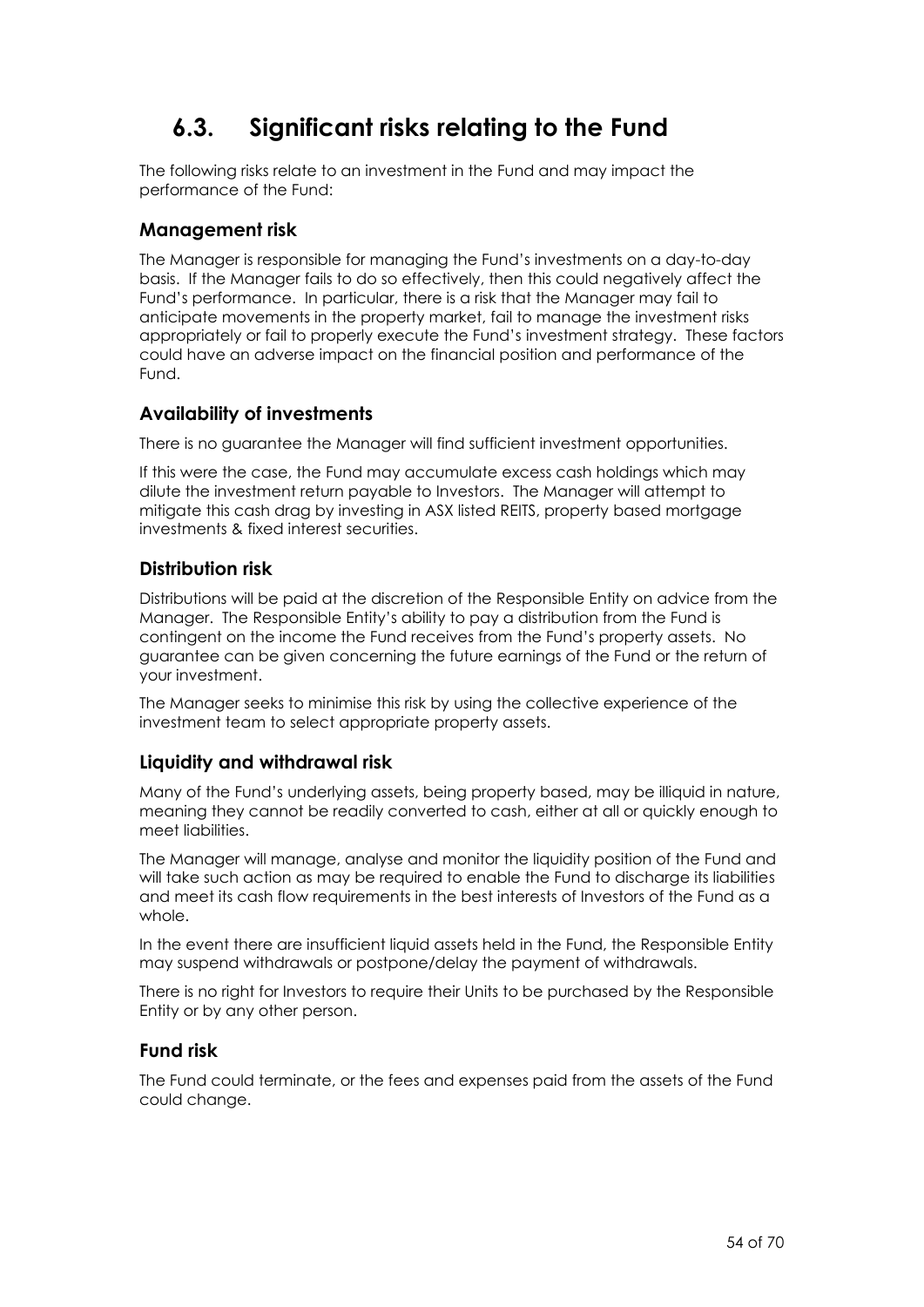#### **Regulatory and economic risk**

There is the risk that the value of an investment may be affected by changes in domestic or international policies, regulations or laws (including taxation laws). There is also a risk that a downturn in domestic or international economic conditions may adversely affect investments. These factors are outside the control of the Manager, but they may have a negative impact upon the operation and performance of the Fund.

#### **Taxation risk**

The returns to Investors may be affected by changes to taxation legislation. Changes to taxation legislation may necessitate a change to the Fund's structure to ensure Investor interests are protected.

#### **Litigation risks**

From time to time, the Responsible Entity or the Manager may be involved in litigation. This litigation may include, but is not limited to, contractual claims. If a claim is pursued against the Responsible Entity or the Manager, then the litigation may adversely impact on the profits and financial performance of the Fund. Any claim, whether successful or not, may adversely impact on the Unit Price and/or the return on your investment.

## **6.4. Significant risks relating to the Fund's investments**

The following risks relate to the Fund's investments and may impact the performance of the Fund:

#### **Property market risk**

A general downturn in the property market or a fall in property values may have an adverse effect on the value of properties owned by the Fund.

If a significant downturn was to occur, Investors may experience a loss of capital and also a loss of income.

#### **Insurance risk**

The performance of the Fund may be adversely affected where losses are incurred due to uninsurable risks, uninsured risks or under-insured risks.

#### **Liquidity risk**

There is a risk that the Investors may not be able to exit the Fund via the limited l withdrawal mechanism. For example, there is a risk that there may be too many Investors wishing to exit the Fund at the same time and not all redemption requests are able to be satisfied in full.

#### **Capital expenditure risk**

Capital expenditure on any real property asset held by the Fund could exceed expectations.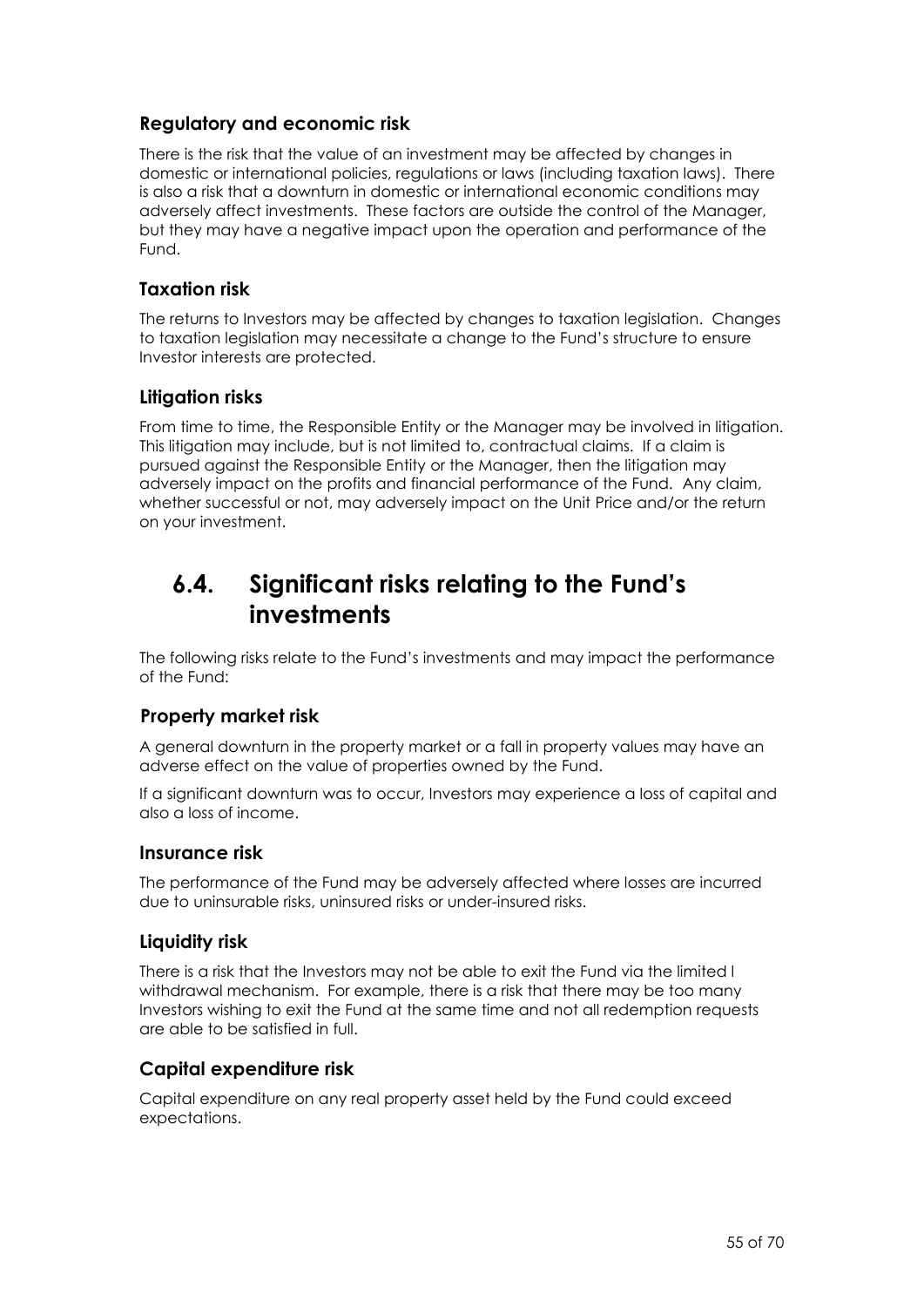#### **Economic and market risk**

The overall investment performance of the Fund may be impacted by changing economic or property market conditions. These may include movements in interest rates, exchange rates, securities markets, inflation, consumer spending, employment and the performance of individual local, state, national and international economies.

#### **Disaster risk**

Disasters such as natural phenomena, acts of god and terrorist attacks may damage or destroy any real property assets held by the Fund. It is not possible to insure real property assets against some of these events. Occurrence of these events could also lead to insurance becoming unavailable for such events in the future, or premiums increasing above levels expected.

#### **Distribution risk**

There is no guarantee that the Fund will pay distributions at the rate forecast or at all. Further, there is a risk that the Manager is not able to secure assets that provide the same yield as the Property and that the overall yield paid to Investors is reduced.

#### **Asset selection risk**

An open-ended fund provides CPF, as investment manager of the Fund, with discretion to invest in other property and property-based assets. CPF may invest in assets that do not perform and reduce the investment return for Investors or increase the risk exposure of the Fund.

#### **Fees and costs risk**

There is a risk that the Fund incurs greater fees and costs as a proportion of the overall asset base of the Fund which could result in reduced investment returns for Investors.

#### **Tenant risk**

There is a risk that a tenant may default on a lease agreement and as a result is unable to meet their obligations under the lease agreement such as paying rent or 'making good' the premises at the end of the lease agreement.

In order to mitigate this risk, the Manager usually requires a bank guarantee for all leases executed by the Fund.

The bank guarantee may be called by the Fund and used to help secure a new tenant and also supplement any lease default.

As at the date of the PDS, the Fund owns a property located at 601 Coronation Drive Toowong QLD. Two major tenants within the property have leases that will expire in November & October 2023. There is a risk that if the tenants do not renew their leases, the Fund may not meet its Target Return for the year ending 30 June 2024.

#### **Development risk**

The Fund may take on development risk, where the Fund may provide debt finance for a development project, or the Fund may enter into a 'fund-through deal' in order to acquire a property.

There is a risk that the Fund does not control the development risk appropriately and as a consequence the Fund may suffer a loss or a lower return that is not commensurate for the risk taken on.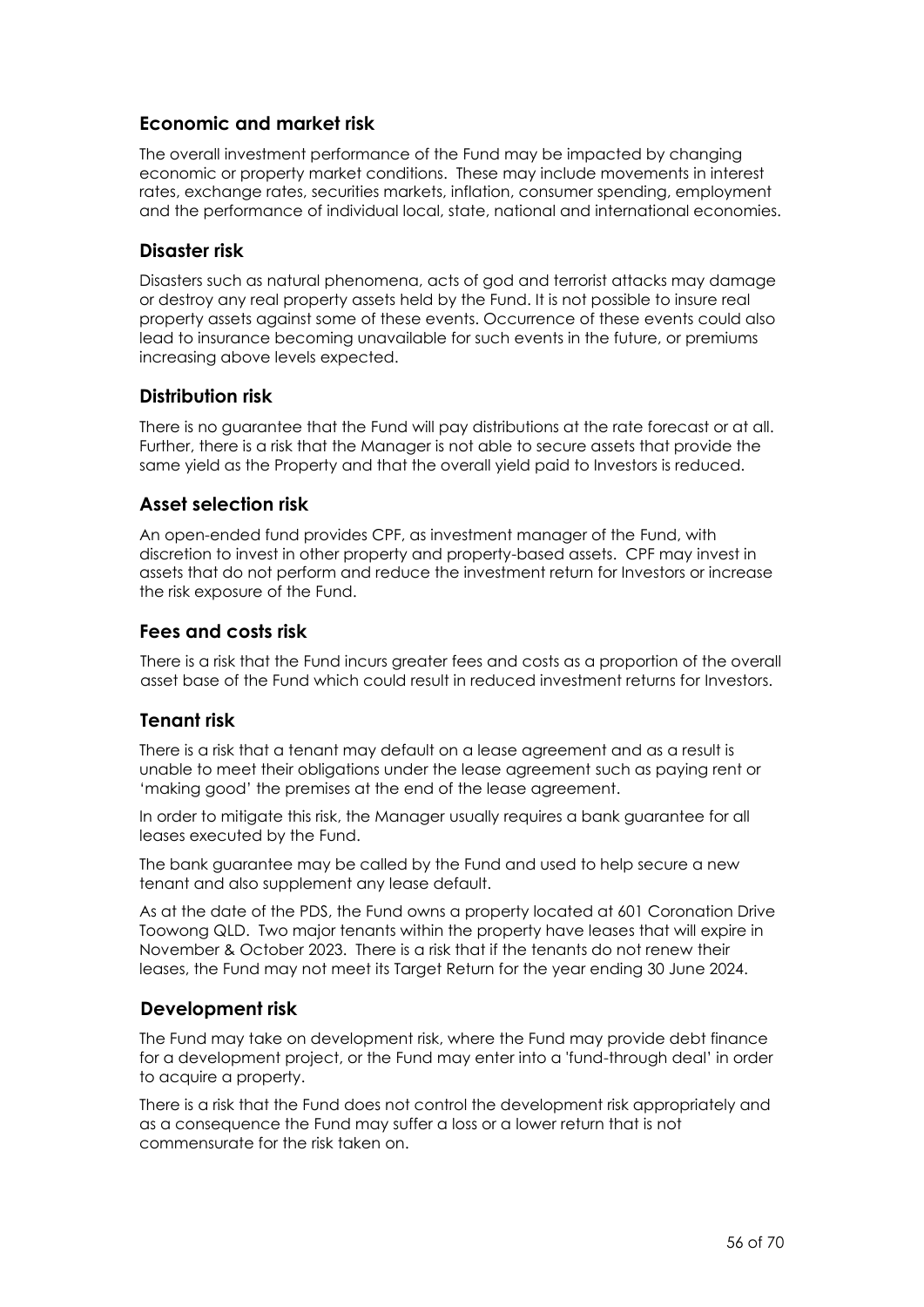#### **Valuation risk**

The valuation of the property acquired by the Fund may be inaccurate or not accurately reflect its true value at the time the valuation is undertaken. If the valuation is incorrect, then the Fund may 'over pay' for the property and this would have a negative impact on Investor returns.

Valuation risk may also apply to other investments made by the Fund. For example, an ASX listed REIT investment may be suspended from trading, interest rate rises may cause fixed income investments to become expensive and mortgage backed securities to have underlying defaults.

#### **Due diligence risk**

In all investments there exists a risk that material items that could affect the performance of individual investments are not identified during the investment analysis process and that these risks are not mitigated by the Responsible Entity or Manager.

#### **Market risk**

Market risk is a generic term to describe the risk factors affecting the securities markets generally that could adversely affect the value of investments in the Fund. These factors include inflation rate increases, real or perceived unfavourable market conditions, investor behaviour, economic cycles and climate, movements in interest rates and foreign exchange rates, changes in domestic and international economic conditions which generally affect business earnings, political and natural events and changes in government monetary policies, taxation and other laws and regulations.

#### **Interest rate risk**

Currently both domestic and global interest rates are at historic lows. There is a risk that interest rates rise and this may have a negative economic impact on both the domestic and global economy which could cause the capital value of properties owned by the Fund to decrease in value.

Further, a significant increase in interest rates could cause a general economic downturn which could impact both the income returns payable by the Fund and also the capital growth delivered by the Fund.

#### **Debt & borrowing risk**

The Fund has incurred borrowings in order to acquire property assets. A material fall in the value of the property(s) of the Fund or the net income derived from those property(s) could result in a breach of the Fund's debt facility.

If there is a default of the debt facility, the financier may enforce its security against the Fund's assets and, amongst other things, sell one or more of the Fund's assets.

Market volatility may also impact the Manager's ability to refinance existing debt or secure debt to acquire further properties at what the Manager considers to be reasonable interest rates.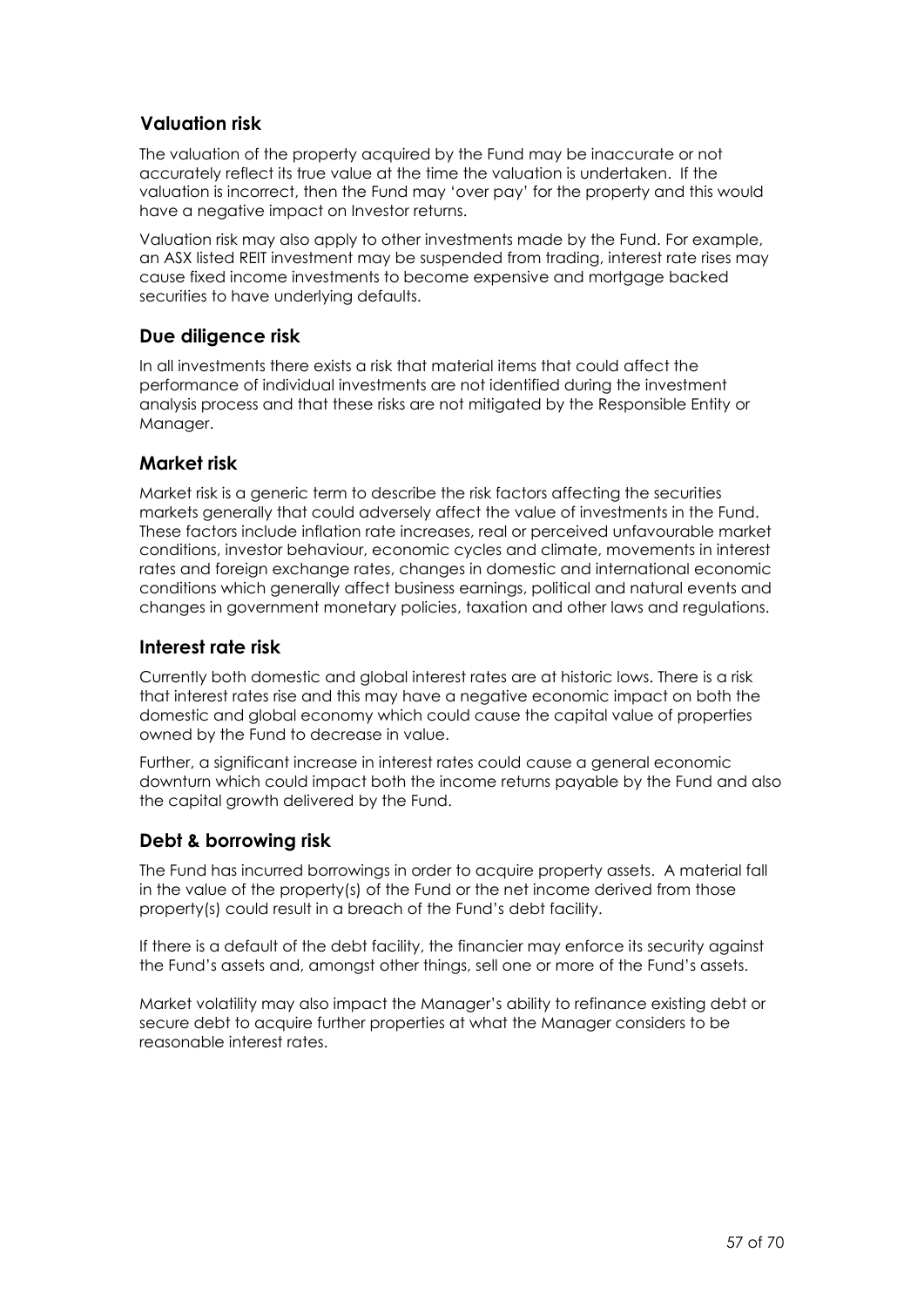## **6.5. General risks**

In addition to the specific risks identified above, general risks can affect the value of an investment in the Fund. These include the following:

- (a) The state of the Australian and world economies.
- (b) Inflation movements.
- (c) Negative consumer sentiment, which may keep the value of assets depressed.
- (d) Natural disasters and man-made disasters that are beyond the control of the Responsible Entity.
- (e) The illiquidity and cost of capital markets.

## **6.6. COVID-19**

Any number of unknown risks may arise as a result of the current COVID-19 pandemic or any future pandemics which may adversely impact the Fund and returns to Investors.

**The performance of the Fund, the repayment of capital or of any particular rate of return, is not guaranteed by the Responsible Entity, the Manager or their directors or associates. Investment, including in property related assets, by its nature carries a level of risk and no guarantee is or can be given that an investment in the Fund will not decrease in value and that Investors will not suffer losses.**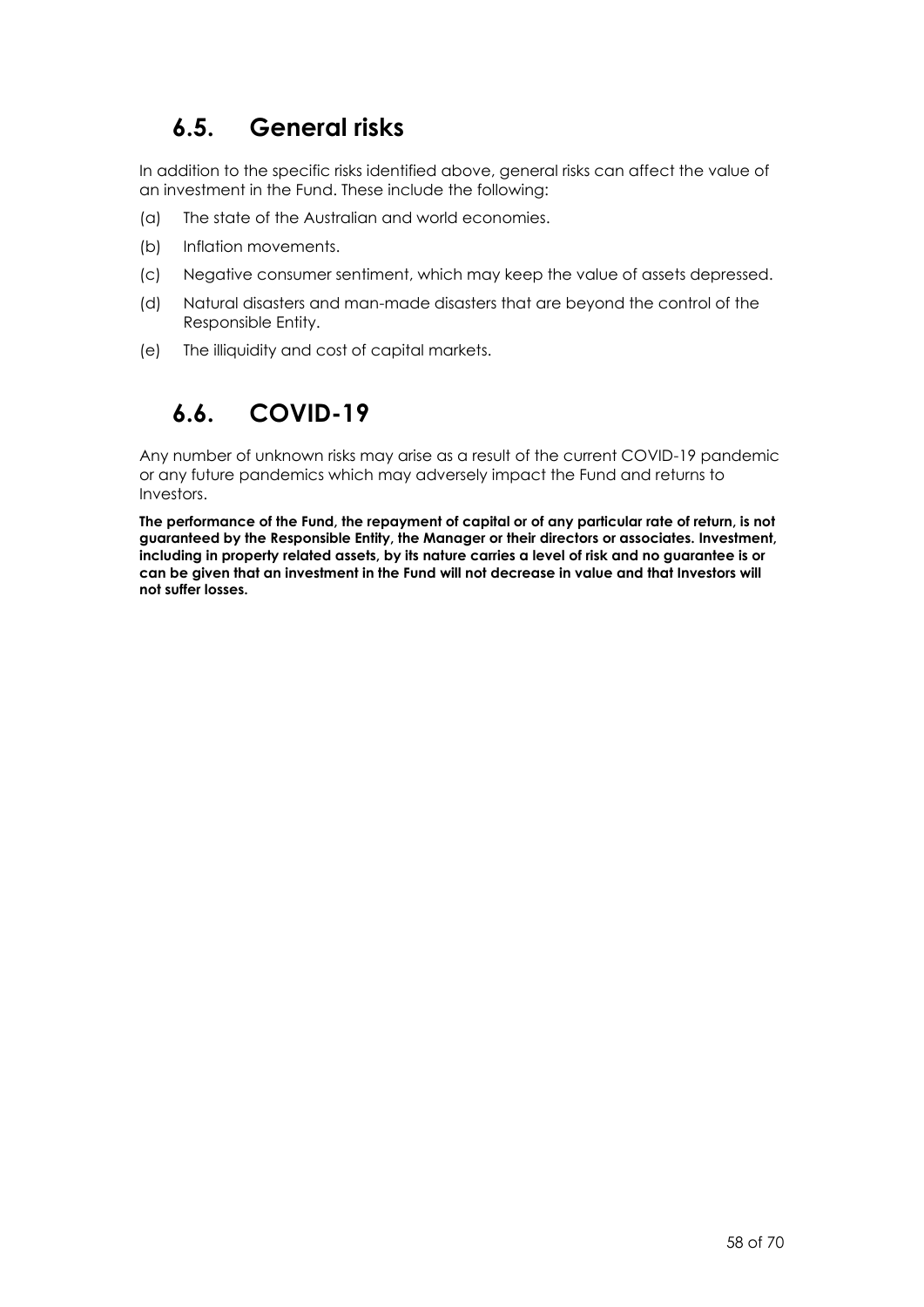## <span id="page-58-0"></span>**7. Taxation**

The following section provides a summary of the Australian tax matters and is not to be relied upon as a complete statement of all tax laws that impact the Fund.

The summary provides a general overview for Australian tax resident investors that hold their investment in the Fund on capital account and is based on Australian tax laws as at the date of this memorandum.

Investors should seek their own independent tax advice in relation to their investment in the Fund. Australian tax laws are complex and different outcomes may apply based on the investor's personal circumstances. Any non-resident investors will need to obtain independent advice in relation to the tax impacts of their investment in the Fund.

#### **7.1 Taxation of the Fund**

#### *General taxation*

The Fund is an Australian resident unit trust. The Fund will generally not be liable to pay income tax on the basis that its Investors will be presently entitled to all the Fund's distributable income each income year.

Further, the ownership of the Fund is not intended to be such that the Responsible Entity is subject to tax under Division 6C of Part III of the Income Tax Assessment Act 1936 as a public trading trust (which is taxed like a company).

#### *Tax losses*

For Australian tax purposes, tax losses incurred by the Fund (whether revenue or capital) cannot be distributed to Investors but may accumulate in the Fund. Accumulated losses may be carried forward to offset the Fund's future taxable income (subject to the satisfaction of the loss recoupment rules).

#### *Managed Investment Trust status*

The Fund expects to qualify as a Managed Investment Trust (**MIT**) for Australian income tax purposes, however, it does not guarantee that this will be the case. The Fund also intends to make an irrevocable election to apply the Attribution MIT (**AMIT**) to the Fund.

This means that the Fund will be:

- a) eligible to make a capital account election under the Australian MIT provisions;
- b) able to withhold tax from "Fund payments" to non-resident Investors at the concessional MIT withholding tax rate; and
- c) able to determine that trust components be attributed to certain members of the Fund

If the Fund does not qualify to utilise the AMIT regime or ceases to qualify to use it at a later point, each member of the Fund would be entitled to the net income of the Fund based on present entitlement. This could have negative tax consequences to the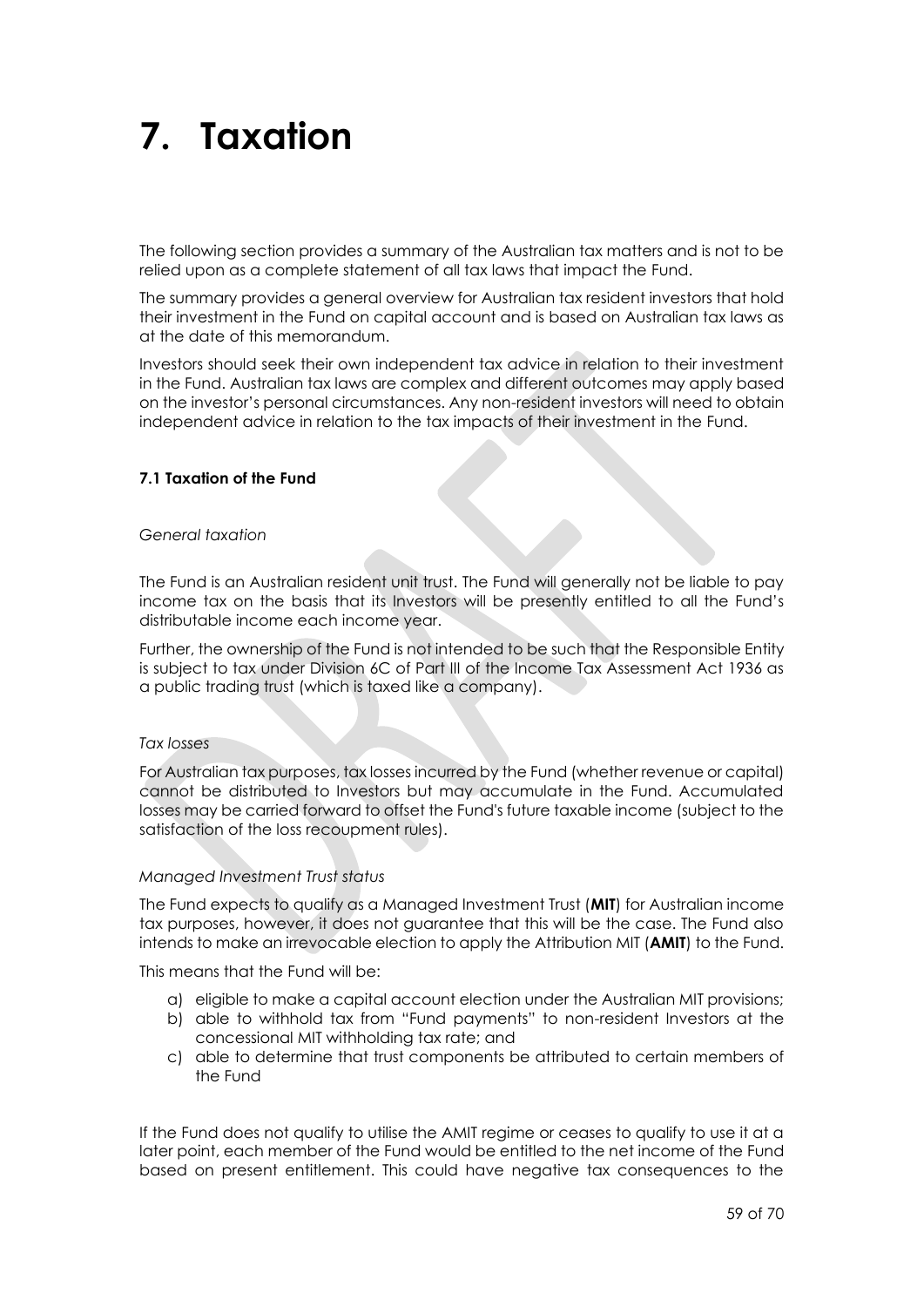member, which include being taxed on its proportion of all gains made by the Fund, not just those that relate to its redemption or disposal of Units.

#### **7.2 Tax on distributions**

Investors may have a tax liability when they receive a distribution from the Fund. The Investor will be liable to tax on their proportionate share of the taxable income of the Fund. The Investor's share of taxable income will be assessed in the financial year in which the entitlement arises, even though the Investor may not have received the income in the same financial year.

Distributions from the Fund may comprise of different components. These include interest, net capital gains, other income, and tax deferred amounts.

Tax deferred amounts should not form part of the Investor's taxable income in the year that the distribution, rather, the Investor's cost base in the Units is reduced by the taxdeferred component. If the Investor's cost base is reduced to nil, tax deferred amounts are considered taxable income in the year they are attributed to the taxpayer.

#### **7.3 Tax on disposal or redemption of Units**

An Investor may be subject to tax if they dispose of or redeem Units in the Fund. Investors are required to include any realised capital gains or losses on disposal or redemption in calculating their net capital gain or loss for an income year.

Gains that arise from the disposal or redemption on the sale of Units that the Investor has held for greater than twelve months may be entitled to a 50% discount for individuals and trusts or one third for superannuation entities. There is no discount available to gains made by corporate taxpayers.

#### **7.4 Tax file number**

Investors may provide the Manager with their tax file number (**TFN**), or TFN exemption, or if investing in the Fund in the course of an enterprise, quote an Australian Business Number (**ABN**). It is not compulsory for Investors to quote a TFN, TFN exemption or ABN, however, if an Investor does not provide the Manager with this information, the Responsible Entity is required to deduct tax from any distribution payable to that Investor at the highest marginal tax rate plus the Medicare levy (and any other applicable levies). The collection of TFNs is authorised, and their use is strictly regulated by tax and privacy laws.

#### **7.5 Goods and Services Tax**

The issue and withdrawal of Units in the Fund, and the receipt of distributions will not be subject to Goods and Services Tax (**GST**). However, GST is generally payable on various acquisitions made by the Fund. The Fund may be able to claim input tax credits and/or Reduced Input Tax Credits (**RITCs**) of at least 55% of the GST incurred.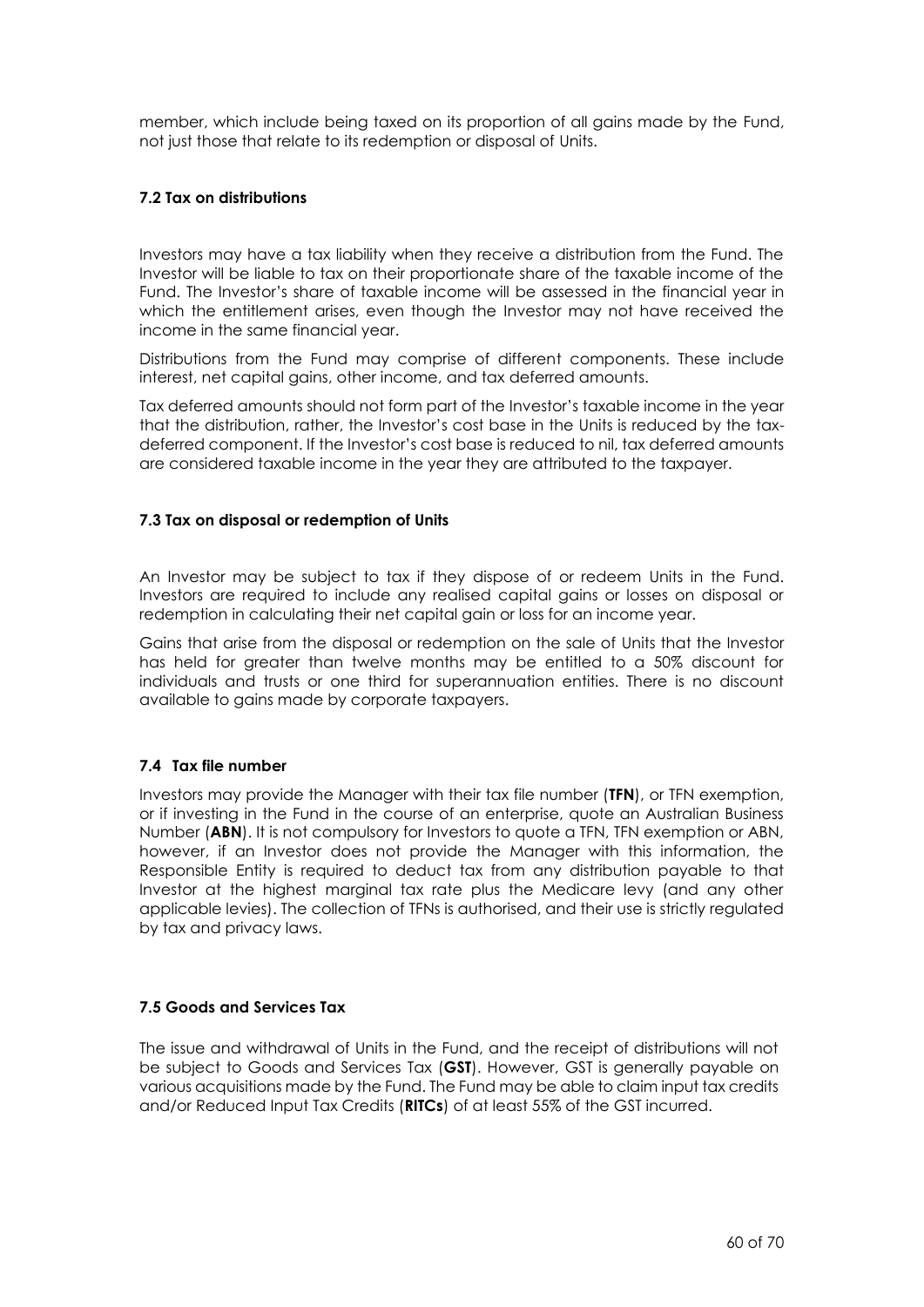#### **7.6 US Foreign Account Tax Compliance Act**

In order for the Fund to comply with the requirements of the US Foreign Account Tax Compliance Act (**FATCA**), the Responsible Entity:

- a) may collect certain information about Investors and undertake certain due diligence procedures to determine an Investor's status for FATCA reporting purposes;
- b) will report annually to the IRS, via the ATO, in relation to relevant Investors' financial information (if any) in respect of investments in the Fund; and
- c) may withhold tax on US connected payments to non-participating foreign financial institutions.

By making an application to invest in the Fund, each Investor agrees to provide the Responsible Entity with the identification documents and related information that is required for the Responsible Entity to comply with its FATCA obligations.

#### **7.7 Common Reporting Standard**

The Common Reporting Standard (**CRS**) is a global standard for the collection, reporting and exchange of financial account information on foreign tax residents. The requirements are like those which exist under FATCA (i.e., collecting and providing certain information about foreign tax residents to the ATO). Under the CRS, the ATO may exchange information with the tax authority of each of the jurisdictions that has adopted CRS legislation.

By making an application to invest in the Fund, each Investor agrees to provide the Responsible Entity with the identification documents and related information that is required for the Responsible Entity to comply with its CRS obligations.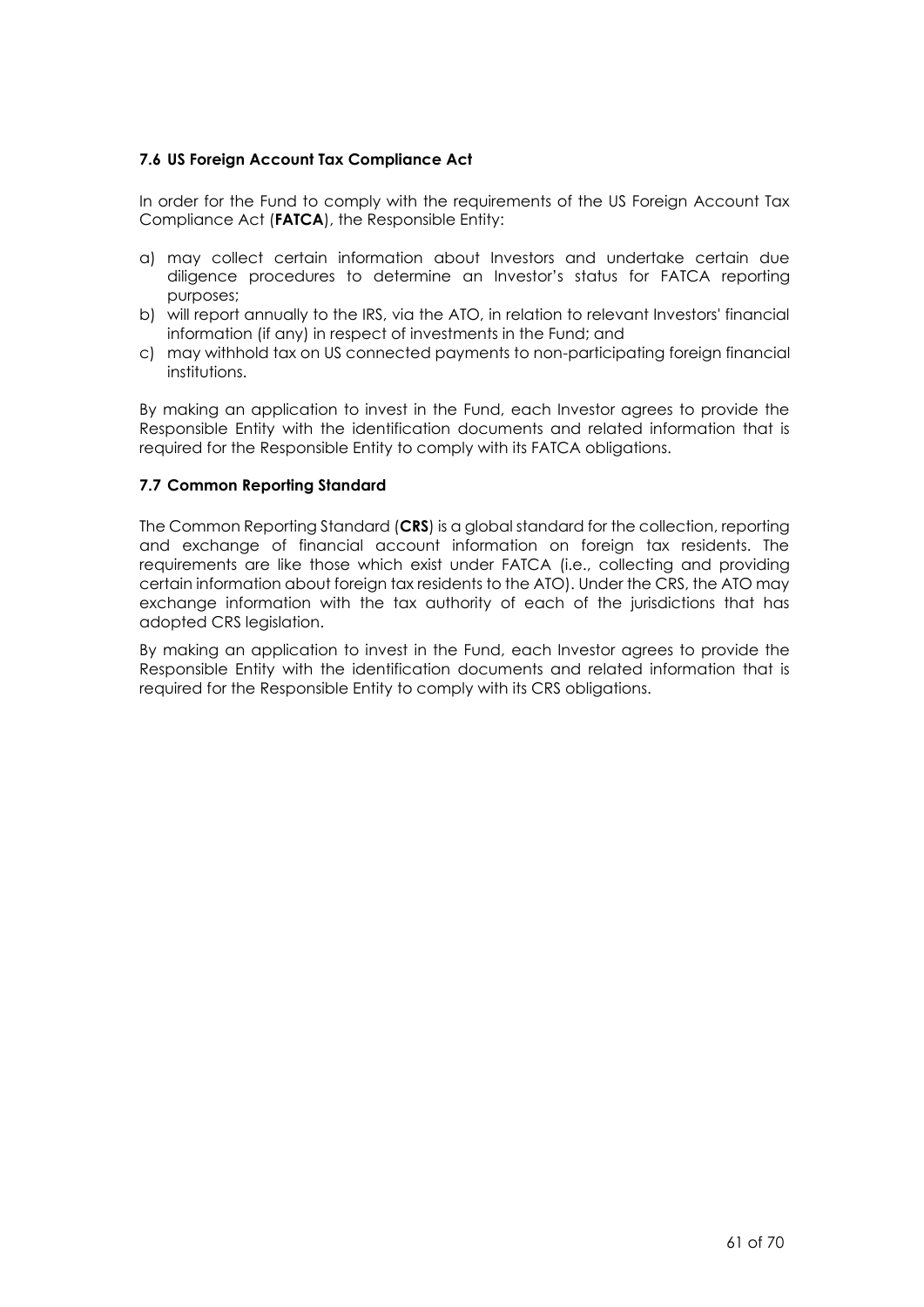## **8. Important documents**

### <span id="page-61-0"></span>**8.1. Constitution**

The Fund has been registered with ASIC as a managed investment scheme pursuant to Chapter 5C of the Corporations Act. The rights and obligations of both the Responsible Entity and Investors are determined by the Constitution and the Corporations Act, together with any relief issued by ASIC and the general law relating to trusts. If you invest in the Fund, then you agree to be bound by the terms of the Constitution.

Set out below is a brief summary of the key features of the Constitution. However, Investors should confirm all information by reference to the Constitution itself, a copy of which is available free of charge from the Responsible Entity. Investors are advised to seek advice from a legal or financial adviser and obtain a copy of the Constitution.

#### **(a) Units**

The beneficial interest in the Fund is divided into Units. A Unit confers on the unitholder an undivided beneficial interest in the Fund as a whole, subject to trust liabilities. No single Investor has a claim on any specific asset of the Fund. An Investor holds a Unit subject to the rights and obligations attaching to that Unit. Units may be issued at a price determined by the Responsible Entity, subject to the provisions of the Corporations Act and any ASIC relief.

The Constitution gives power to the Responsible Entity to issue new Units, subject to the terms and conditions of the Constitution. The Responsible Entity is exercising this power to make the Offer under this PDS.

#### **(b) Liability of Investors**

The liability of each Investor is limited to its invested equity in the Fund. Investors are not required to indemnify the Responsible Entity or a creditor of the Responsible Entity against any liability in respect of the Fund, however, this type of provision has not been tested by the courts.

#### **(c) Powers of the Responsible Entity**

The Responsible Entity has all the powers in respect of the Fund it is possible under the law to confer on a natural person or corporation as though it was the absolute and beneficial owner of the assets of the Fund acting in its personal capacity. These include the power to invest in any property (whether real or personal) located in any jurisdiction, to borrow or raise money, grant a security interest over the Fund assets, enter into underwriting arrangements, to give guarantees and incur liabilities and obligations of any kind. The Responsible Entity may also authorise any person to act as its agent or delegate.

#### **(d) Responsible Entity remuneration and recovery of expenses**

The Constitution makes provision for the maximum fees payable to the Responsible Entity. However, the Responsible Entity has agreed to charge the fees set out in Section [5.4.](#page-47-0) The Responsible Entity may (only with the written consent of the Manager) change the fees without consent of the Investors provided the fees remain below the maximum fee. The Responsible Entity will provide at least 30 days' notice if it intends to increase the fees in those circumstances. In addition, all costs, charges, expenses and outgoings properly incurred by the Responsible Entity in the proper performance of its duties may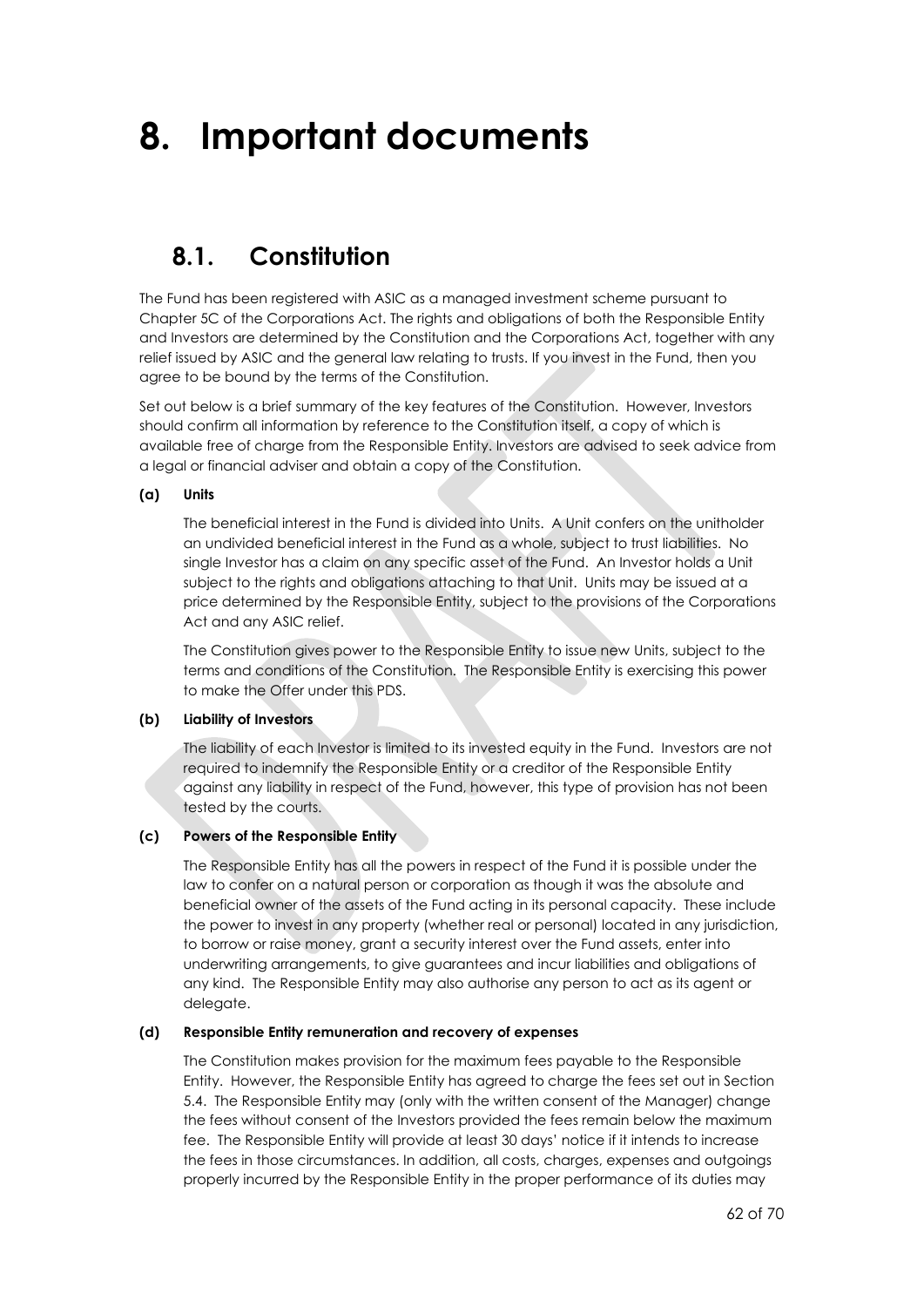be payable or reimbursable out of the Fund assets.

#### **(e) Responsible Entity's liability**

Except in the case of fraud, negligence or breach of trust, the Responsible Entity is indemnified out of the Fund assets for any liability (including tax liability) properly incurred by it or through any agent, manager, adviser or delegate in relation to the Fund. This indemnity is in addition to any indemnity under law (see Section [9.5\)](#page-65-0).

#### **(f) Meetings**

The Constitution includes provisions which regulate the calling, holding and voting at meetings of Investors. It also confirms the quorum for a meeting is two Investors who hold or represent at least 20% (by value) of the Units in issue.

### **8.2. Compliance plan**

The Responsible Entity has a compliance plan for the Fund lodged with ASIC. The compliance plan describes the procedures used by the Responsible Entity to comply with the Corporations Act and the Constitution. The matters covered in detail in the compliance plan include:

- (a) promotion of the Fund and respective disclosures;
- (b) information technology;
- (c) the Constitution;
- (d) AFS licence requirements;
- (e) corporate governance and compliance agents and external service providers;
- (f) education, training and recruitment;
- (g) complaints handling;
- (h) record keeping;
- (i) custody;
- (j) investment management;
- (k) fees and Fund performance;
- (l) investment risks;
- (m) valuation of Fund assets; and
- (n) applications, redemptions and distributions.

An audit of the compliance plan is carried out on an annual basis by the compliance plan auditor and an audit report is lodged with ASIC providing an opinion on whether the Responsible Entity has complied with the compliance plan throughout the year and if the compliance plan continues to comply with the requirements of the Corporations Act and other relevant laws.

Copies of the compliance plan are available, free of charge, on request from the Responsible Entity.

## <span id="page-62-0"></span>**8.3. Investment Management Agreement**

The Responsible Entity has appointed the Manager to provide investment management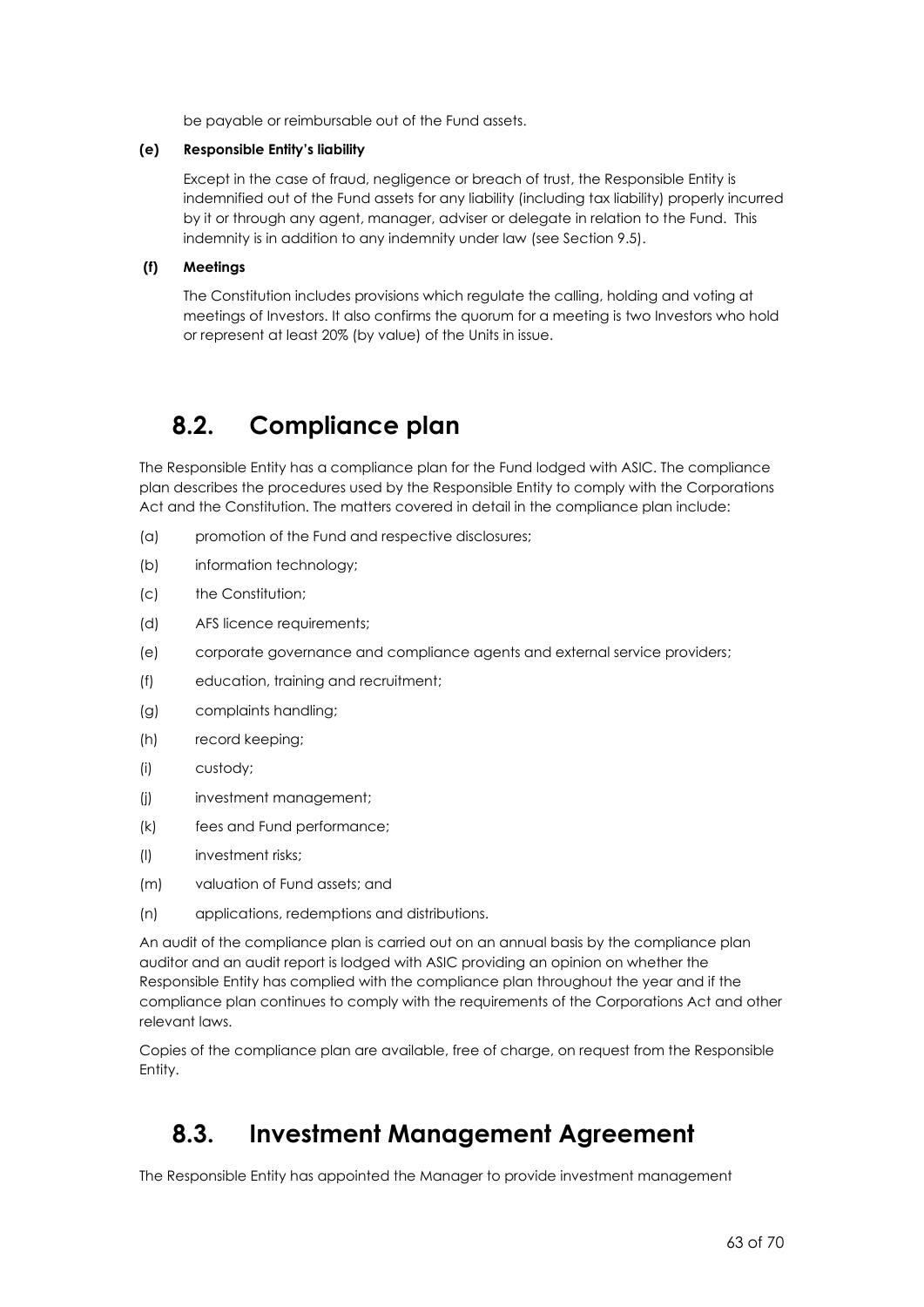services to the Fund pursuant to the Investment Management Agreement.

The IMA outlines the duties and obligations imposed upon the Manager by the RE. These obligations are designed to help ensure that the Fund is operated in a manner compliant with applicable law and this PDS.

The RE has also included obligations that are intended to help safeguard the interests of Investors.

## **9. Additional information**

## <span id="page-63-0"></span>**9.1. Conflicts of interests and related party transactions**

The Responsible Entity may from time to time face conflicts between its duties to the Fund as the responsible entity, its duties to other funds they manage (if applicable) and its own interests.

The Responsible Entity maintains and complies with a written policy on related party transactions, including the assessment and approval processes for such transactions and arrangements to manage conflicts of interest. The policy ensures that any actual or potential conflicts of interest are identified and appropriately dealt with.

The Responsible Entity may from time to time enter into other transactions with related entities. All transactions will be effected at market rates or on a commercial arm's length basis, and in accordance with the Corporations Act. By investing in the Fund, to the maximum extent permitted by law, Investors will be deemed to have acknowledged the existence of such actual and potential conflicts of interest and to have waived any claim with respect to the existence of any such conflict of interest.

## **9.2. Your privacy and disclosure of personal information**

The *Privacy Act 1998* (Cth) regulates, among other things, the collection, disclosure and access to personal information.

Certain laws require us to collect, store and disclose information about you (including personal information), for example, the *Anti-Money Laundering and Counter-Terrorism Financing Act 2006* (Cth) (**AML/CTF Law**), the Corporations Act, the Foreign Account Tax Compliance Act (**FATCA**) and the *Tax Laws Amendment (Implementation of the Common Reporting Standard) Act 2016* (Cth) (**CRS**). We may be required under the AML/CTF Law to provide information about you (including personal information) to the Australian Transaction Reports and Analysis Centre, the body responsible for regulating the AML/CTF Law. In respect of Investors who are ordinarily resident in a country other than Australia, both FATCA and CRS may require us to collect and disclose to the Australian Taxation Office information about you (including personal information) obtained from you.

If you do not provide the information requested in our Application Form, we (and our service providers) will not be able to process your Application (including any Application for additional Units) and your Application may be delayed or rejected. Where Applications are delayed or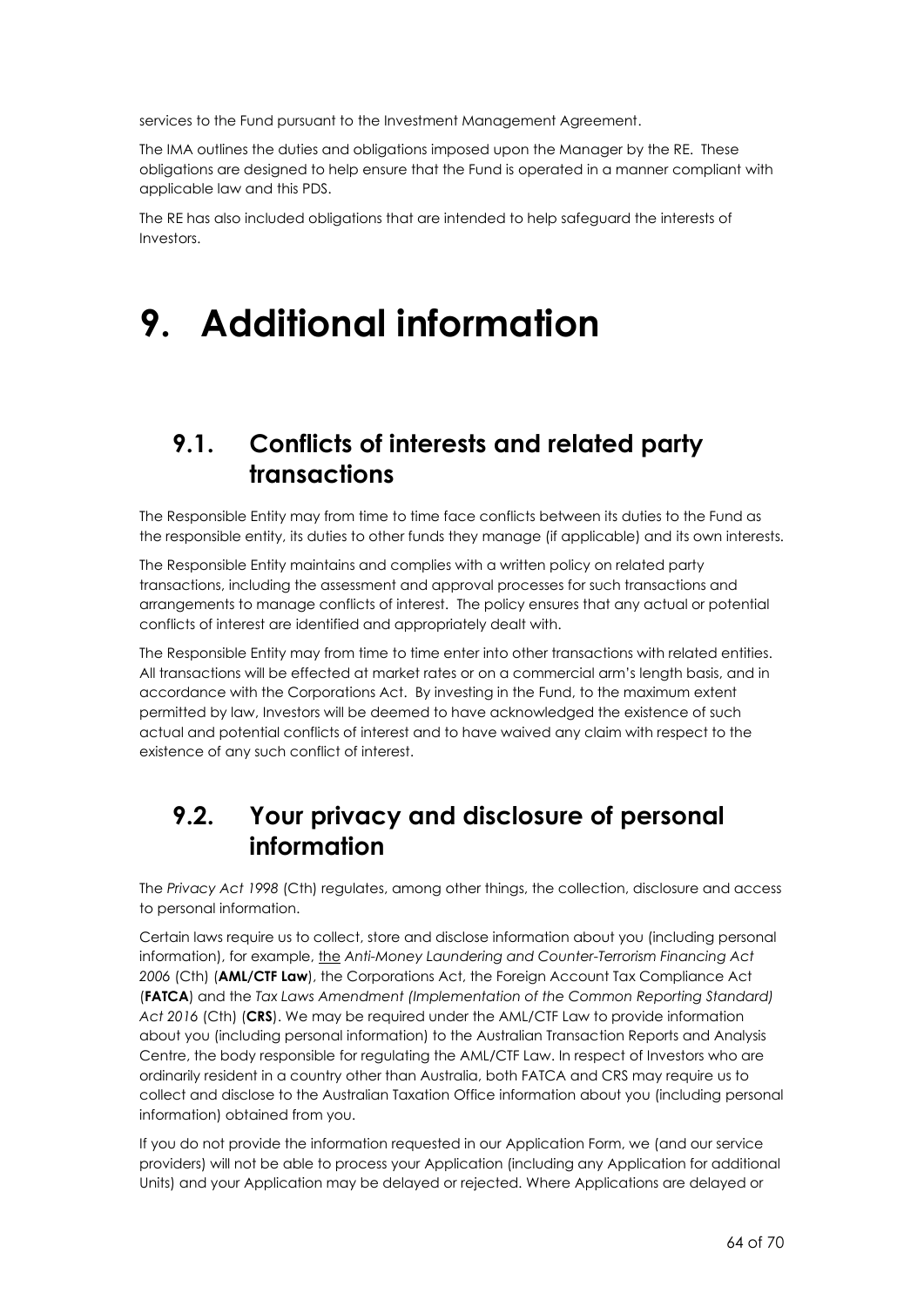refused, we are not liable for any loss you suffer (including consequential loss) as a result. Alternatively, if we accept your Application to the Fund when you have not provided all of the requested information, we may provide information about you to the relevant regulator.

We will be required to share information about you (including personal information) with service providers to the Responsible Entity in respect of the Fund (including the Manager) to ensure you receive the appropriate information and assistance in respect of your holding in the Fund.

By applying to invest in the Fund, you consent to your information (including your personal information) being collected, used and disclosed by the Unit Registry and by the Responsible Entity for the purposes disclosed above and in their respective Privacy Policies.

You are entitled to access, correct and update all personal information we hold about you. You can contact us to find out what personal information we hold about you or if you have any concerns about the completeness or accuracy of the information we hold. If you want us to correct any personal information we hold, please contact us using the details in this PDS.

A copy of our Privacy Policy is available on our website at www.oneinvestment.com.au and a paper copy will be sent to you free of charge on request.

## <span id="page-64-0"></span>**9.3. Complaints handling**

The Responsible Entity takes complaints seriously and aims to resolve all complaints as quickly as possible. In the first instance, if you have a complaint, then you should notify the Responsible Entity immediately using the following contact details:

| Address | Level 16, 1 Farrer Place   |
|---------|----------------------------|
|         | Sydney NSW 2000            |
| Post    | <b>Complaints Officer</b>  |
|         | <b>PO Box R1471</b>        |
|         | Royal Exchange NSW 1225    |
| Phone   | 02 8277 0000               |
| Email   | complaints@oneasset.com.au |

Once the Responsible Entity receives a complaint, the Responsible Entity will acknowledge it as soon as practicable and investigate the complaint with a view to resolving it and responding as soon as possible.

If you are a Retail Investor and are not satisfied with the Responsible Entity's response, then you can refer your complaint to the Australian Financial Complaints Authority, an external complaints handling body of which we are a member. The role of this body is to provide you a free and independent assessment of your complaint. The Australian Financial Complaints Authority can be contacted as follows:

| Post    | <b>Australian Financial Complaints Authority</b> |
|---------|--------------------------------------------------|
|         | GPO Box 3                                        |
|         | Melbourne VIC 3001                               |
| Phone   | 1800 931 678                                     |
| Email   | info@afca.org.au                                 |
| Website | www.afca.org.au                                  |

## <span id="page-64-1"></span>**9.4. Cooling-off**

If the Fund is liquid and if you are investing as a Retail Investor, then a 14 day cooling-off period applies on an investment you make in the Fund, during which time you may change your mind about your Application and request the return of your money.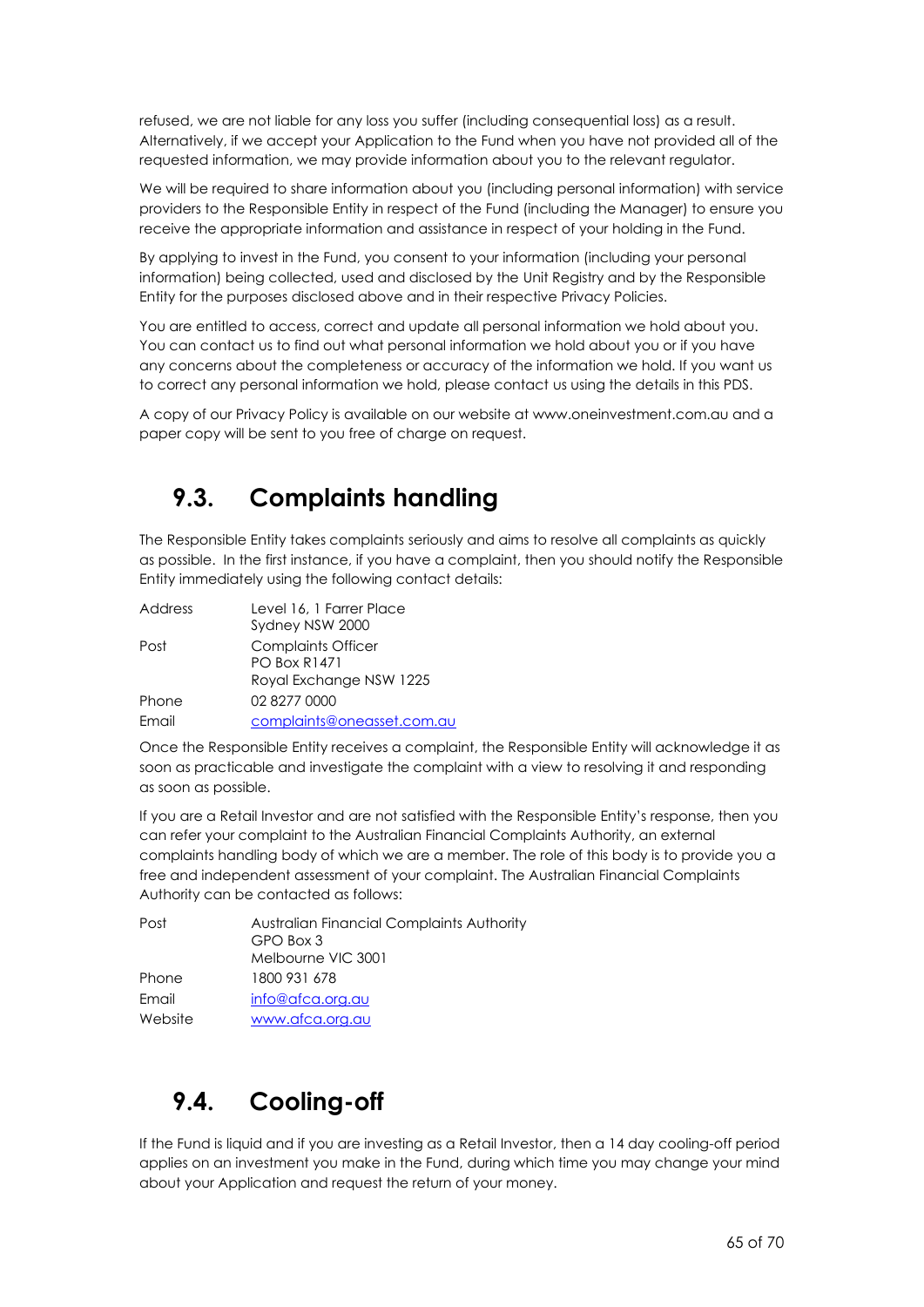Generally, the cooling-off period runs for 14 days from the earlier of the time you receive the investment confirmation statement, or the end of the fifth Business Day after your Units are issued. The amount refunded to you may be less than your investment amount due to market movements, adjusted for Fund expenses, applicable taxes and transaction costs incurred and any changes in the value of the issued Units between the date of the Application and the date of withdrawal.

Interest earned on Application Money will form part of the Fund's assets and will not be paid to an Investor if an Application is rejected.

Indirect Investors should consult with their master trust or wrap service provider about any right to cooling-off, which may differ from those applying to Investors who purchase Units in the Fund directly.

<span id="page-65-0"></span>Cooling-off rights do not apply to Wholesale Investors or while the Fund is not liquid.

## **9.5. Indemnity**

The Responsible Entity is indemnified out of the Fund against all liabilities incurred by it in properly performing or exercising any of its powers in the proper performance of its duties in relation to the Fund. This indemnity includes any liability incurred as a result of any act or omission of a delegate or agent appointed by the Responsible Entity. Subject to the law, the Responsible Entity may retain or pay out from the assets of the Fund any sum necessary to effect such an indemnity.

## **9.6. Environmental and ethical considerations**

Whilst the Responsible Entity and Manager each intend to conduct their affairs in an ethical and sound manner, the Fund's investment criteria does not include giving additional weight to labour standards, environmental, social or ethical considerations when making or realising an investment of the Fund.

## **9.7. Consents**

Each of the parties referred below has given and not, prior to the date of this PDS, withdrawn its written consent to the inclusion of the statements in this PDS made in the capacity specified below in the form and content in which the statements appear:

- (a) Capital Property Funds Pty Limited the investment manager of the Fund.
- (b) Unity Fund Services Pty Ltd the administrator for the Fund.
- (c) One Registry Services Pty Limited the unit registry for the Fund.

## **9.8. Continuous disclosure**

As a disclosing entity under the Corporations Act, the Fund is subject to regular reporting and disclosure obligations. Copies of documents lodged with ASIC in relation to the Fund may be obtained from, or inspected at, an ASIC office. Unitholders have a right to obtain a copy of the following documents: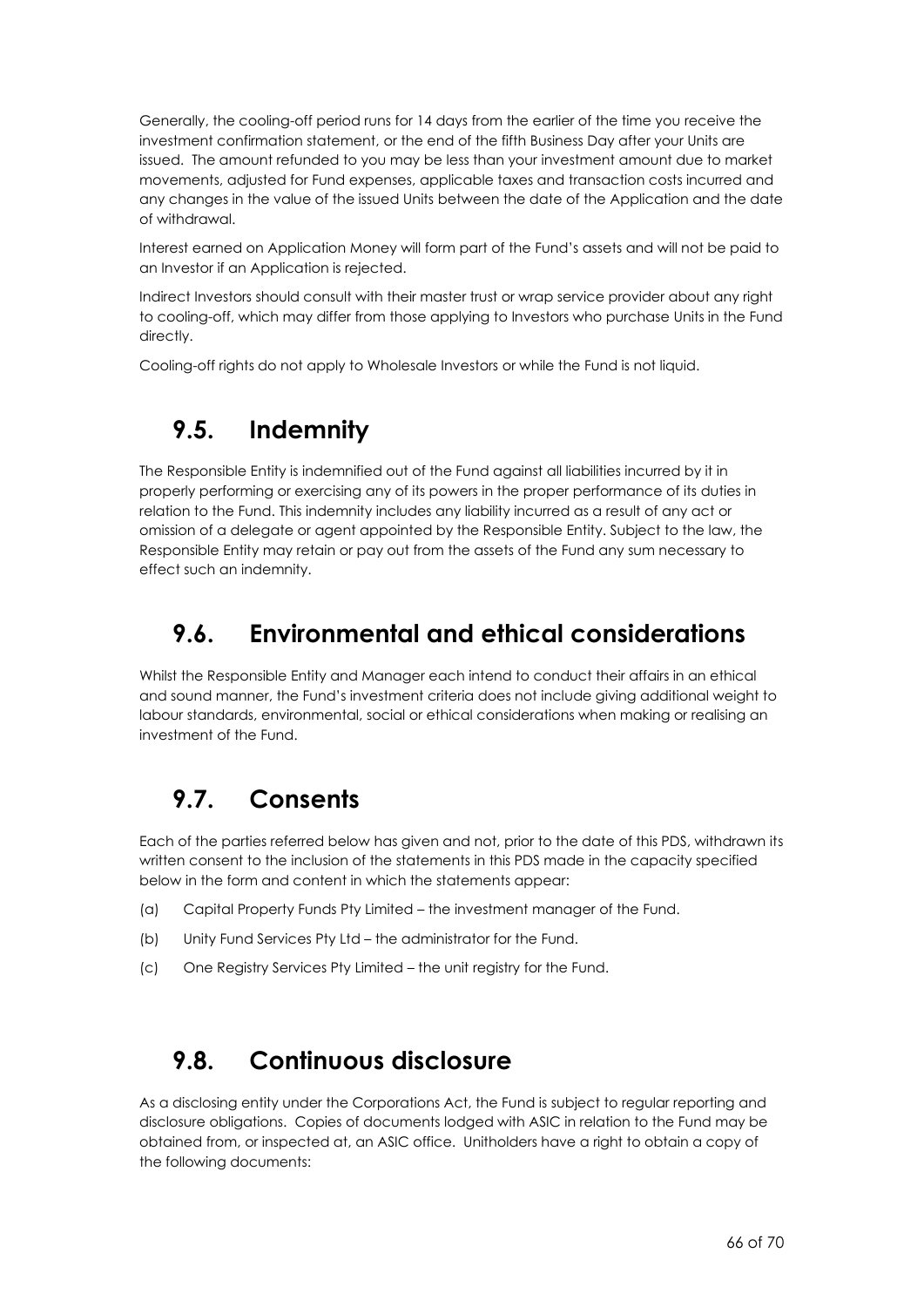- the annual financial report most recently lodged with ASIC by the Fund;
- any half-year financial report for the Fund lodged with ASIC by the Fund after the lodgement of that annual financial report and before the date of this PDS; and
- any continuous disclosure notices given by the Fund after the lodgement of that annual report and before the date of this PDS.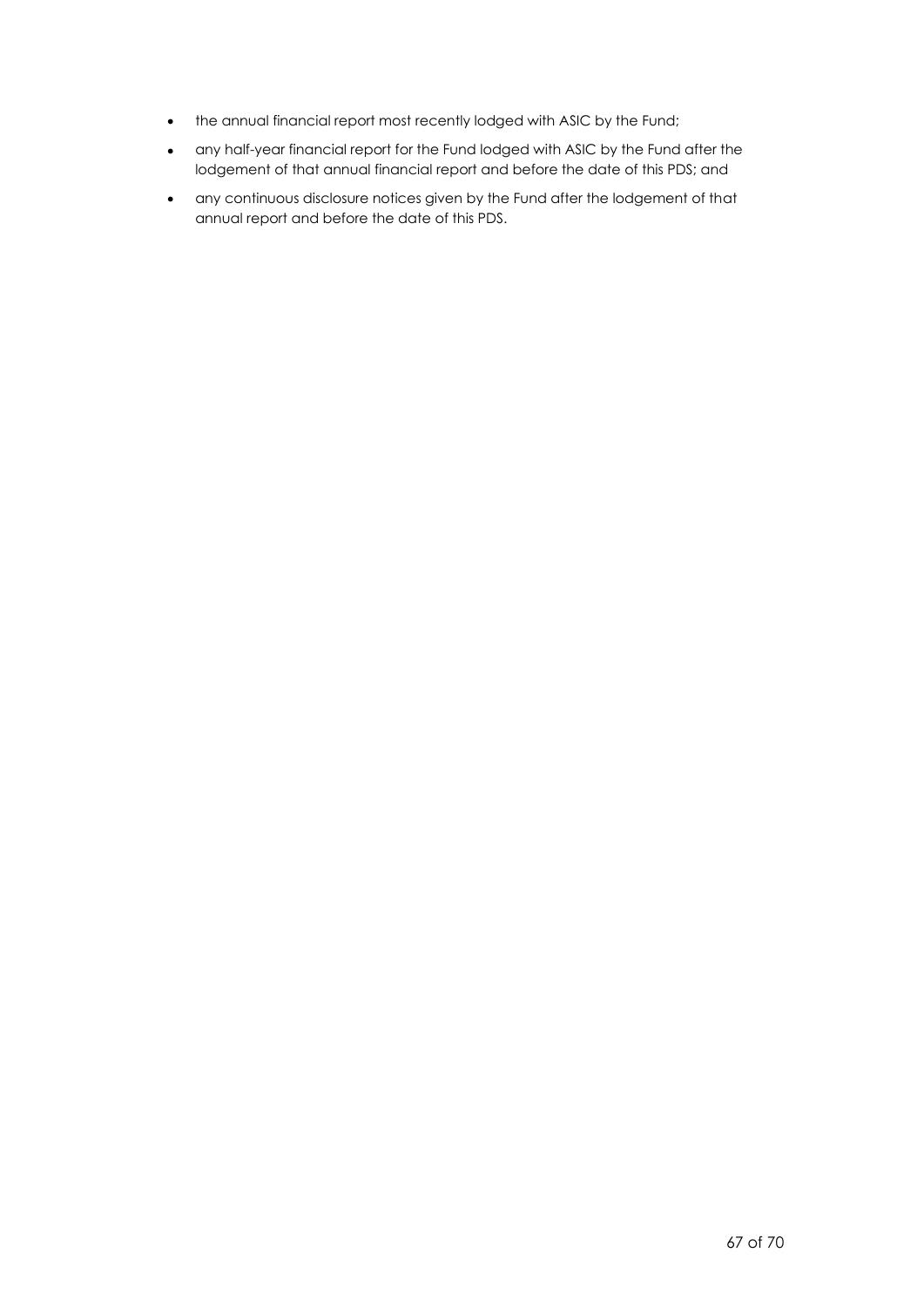## <span id="page-67-0"></span>**10. Glossary**

| S                                     | Australian dollars. All amounts in this PDS are in Australian dollars unless<br>otherwise stated.                                |
|---------------------------------------|----------------------------------------------------------------------------------------------------------------------------------|
| <b>Additional Application</b><br>Form | This is a form used by an existing Investor looking to make an<br>additional investment into the Fund.                           |
| Administrator                         | Unity Fund Services Pty Ltd ACN 146 747 122.                                                                                     |
| AEDT                                  | Australian Eastern Daylight Time.                                                                                                |
| <b>AEST</b>                           | Australian Eastern Standard Time.                                                                                                |
| <b>AFS licence or AFSL</b>            | Australian financial services licence.                                                                                           |
| <b>AML</b>                            | Anti-money laundering.                                                                                                           |
| <b>APIR Code</b>                      | OMF0020AU                                                                                                                        |
| <b>Applicant</b>                      | A person who submits an Application Form or Additional Application<br>Form, and required Application Money pursuant to this PDS. |
| <b>Application</b>                    | An application for Ordinary Units under this PDS under an Additional<br>Application Form or Application Form.                    |
| <b>Application Form</b>               | The Application Form accompanying or provided with this PDS for<br>Investors to apply for Ordinary Units.                        |
| <b>Application Money</b>              | Money submitted by Applicants in respect of an Application pursuant<br>to the Offer in cleared funds.                            |
| <b>APRA</b>                           | The Australian Prudential Regulation Authority.                                                                                  |
| <b>ASIC</b>                           | Australian Securities and Investments Commission.                                                                                |
| <b>ATO</b>                            | Australian Taxation Office.                                                                                                      |
| <b>Business Day</b>                   | A day, other than a Saturday, Sunday or public holiday on which<br>Australian banks are open for business in Sydney, Australia.  |
| Constitution                          | The constitution of the Fund as amended from time to time.                                                                       |
| <b>Corporations Act</b>               | The Corporations Act 2001 (Cth) for the time being in force together<br>with the regulations.                                    |
| <b>CPI</b>                            | Consumer Price (All Groups) Index.                                                                                               |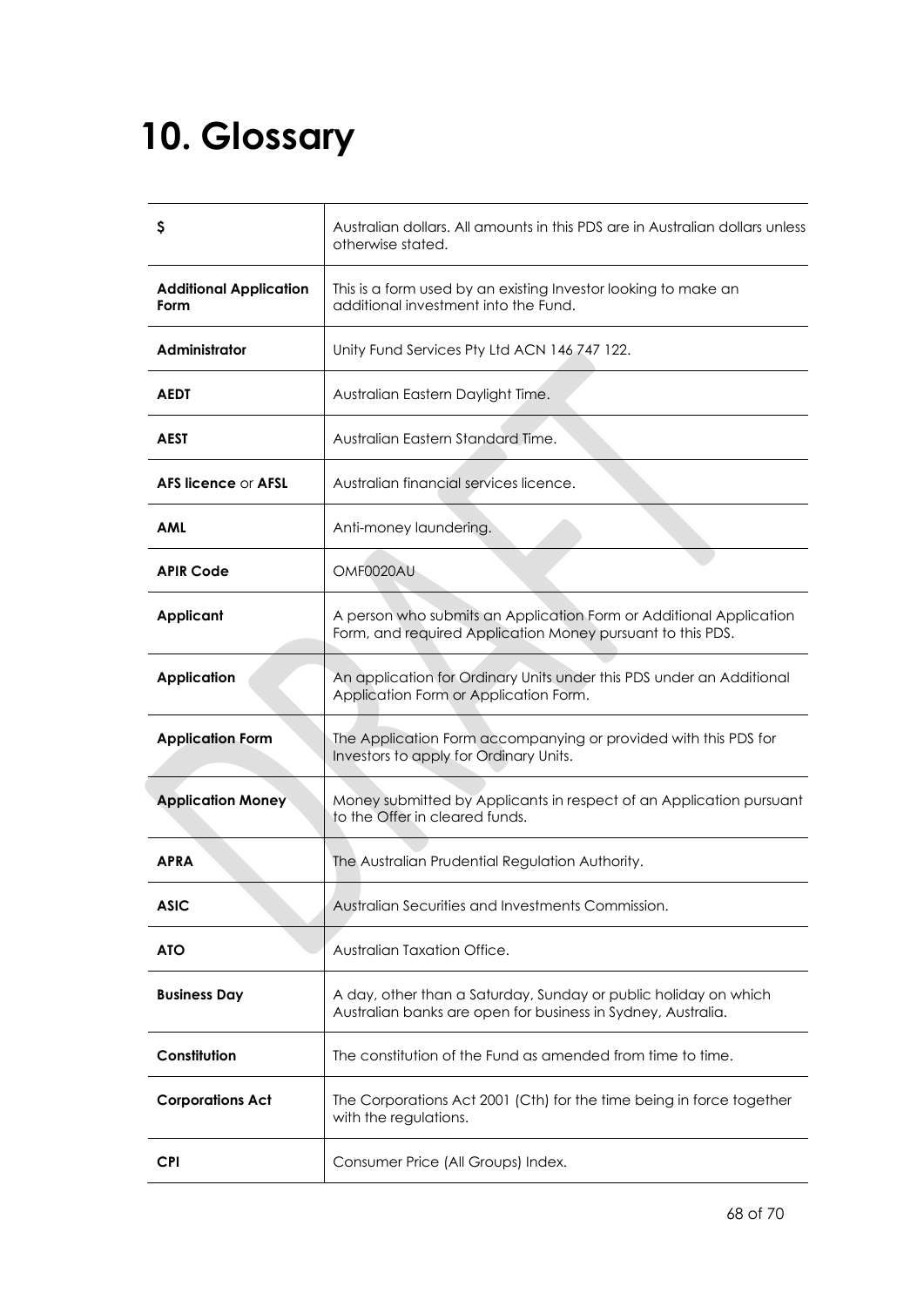| <b>CRS</b>                                          | Common Reporting Standard.                                                                                                                                                                                                                            |
|-----------------------------------------------------|-------------------------------------------------------------------------------------------------------------------------------------------------------------------------------------------------------------------------------------------------------|
| <b>FATCA</b>                                        | U.S. income tax laws commonly referred to as the Foreign Account<br>Tax Compliance Act.                                                                                                                                                               |
| Fund                                                | CPF Diversified Property Fund ARSN 610 941 654.                                                                                                                                                                                                       |
| GST                                                 | Goods and Services Tax.                                                                                                                                                                                                                               |
| <b>IDPS</b>                                         | Investor-directed portfolio service.                                                                                                                                                                                                                  |
| <b>Indirect Investor</b>                            | An Investor who makes an investment into the Fund via a master trust.<br>IDPS or other type of investment platform.                                                                                                                                   |
| Investment<br>Management<br><b>Agreement or IMA</b> | The agreement between the Responsible Entity and the Manager, a<br>summary of which is included in Section 8.3.                                                                                                                                       |
| Investor                                            | A person who holds or subscribes for Ordinary Units in the Fund.                                                                                                                                                                                      |
| <b>LVR</b>                                          | Loan-to-valuation ratio.                                                                                                                                                                                                                              |
| Manager, Capital<br><b>Property Funds or CPF</b>    | Capital Property Funds Pty Ltd ACN 162 323 506, authorised<br>representative number 000457306. The Manager is an authorised<br>representative of Libertas Financial Planning Pty Ltd ACN 160 419 134<br>AFS licence number 429718.                    |
| NAV                                                 | Net asset value.                                                                                                                                                                                                                                      |
| <b>NTA</b>                                          | Net tangible assets.                                                                                                                                                                                                                                  |
| <b>Ordinary Unit</b>                                | An ordinary unit in the Fund.                                                                                                                                                                                                                         |
| <b>Offer</b>                                        | The offer to invest in the Fund and subscribe for Ordinary Units.                                                                                                                                                                                     |
| OIG                                                 | The One Investment Group of companies.                                                                                                                                                                                                                |
| Performance Fee<br>Hurdle                           | This is a total return benchmark which must be achieved before the<br>Manager is eligible for the payment of a performance fee. The<br>Performance Fee Hurdle is set for the Fund on 1 July each year and is<br>8.00% p.a. as at the date of the PDS. |
| <b>PDS</b>                                          | This Product Disclosure Statement dated TBC 2022 and any<br>replacement or supplementary product disclosure statement.                                                                                                                                |
| Property                                            | The property at 601 Coronation Drive, Toowong, Queensland                                                                                                                                                                                             |
| <b>RBA Cash Rate</b>                                | The interest rate which banks pay to borrow funds from other banks in<br>the money market on an overnight basis as published by the Reserve<br><b>Bank of Australia.</b>                                                                              |